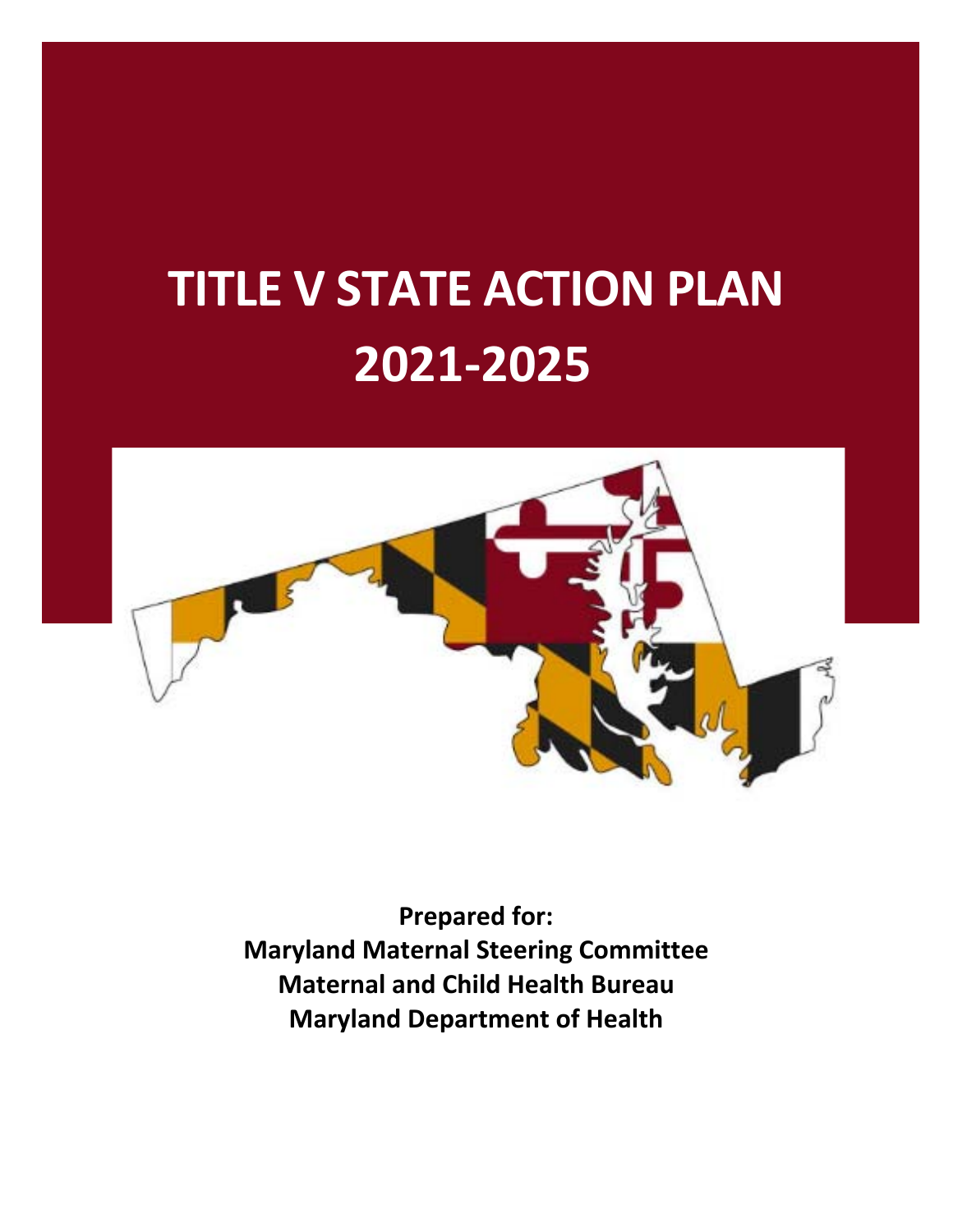# **TABLE OF CONTENTS**

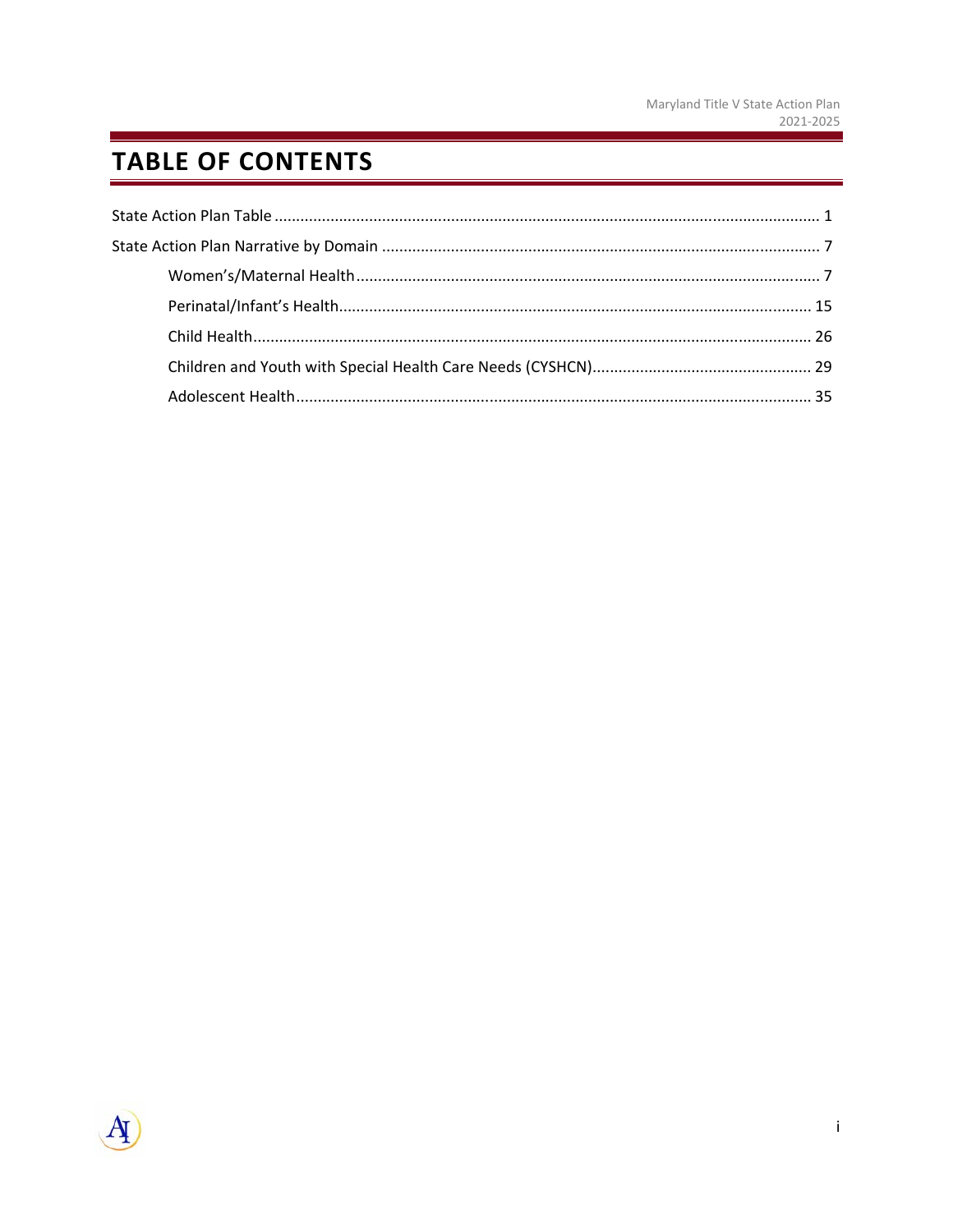# **STATE ACTION PLAN TABLE**

#### **DOMAIN**

#### **Maternal/Women's Health**

#### **STATE PRIORITY NEEDS**

Optimize the health and well‐being of women and mothers across the life course using preventive strategies and address racial disparities in health care access and outcomes.

#### **OBJECTIVES**

Increase the percentage of women accessing oral health services while pregnant and decrease disparities attributable to race or ethnicity.

Decrease the percentage of women who smoke while pregnant and reduce disparities attributable to race or ethnicity.

#### **STRATEGIES**

Outreach and Collaboration Strategies:

Distribute the Maryland Oral Health Guide 2020 through local health departments and other strategic partners.

Counseling intervention:

● Continue to refer pregnant women who smoke to the Maryland Tobacco Quitline and other smoke cessation programs.

#### **NATIONAL OUTCOME MEASURES**

None.

**NATIONAL PERFORMANCE MEASURES\***

NPM 13.1: Percent of women who have had a preventive dental visit during pregnancy

NPM 14.1: Percent of women who smoke during pregnancy

**EVIDENCE‐BASED OR INFORMED STRATEGY MEASURES**

Percentage of prenatal health providers promoting the importance of oral health during pregnancy.

Percent of prenatal health providers referring pregnant women who report smoking to smoke cessation programs.

**STATE PERFORMANCE MEASURES**

None.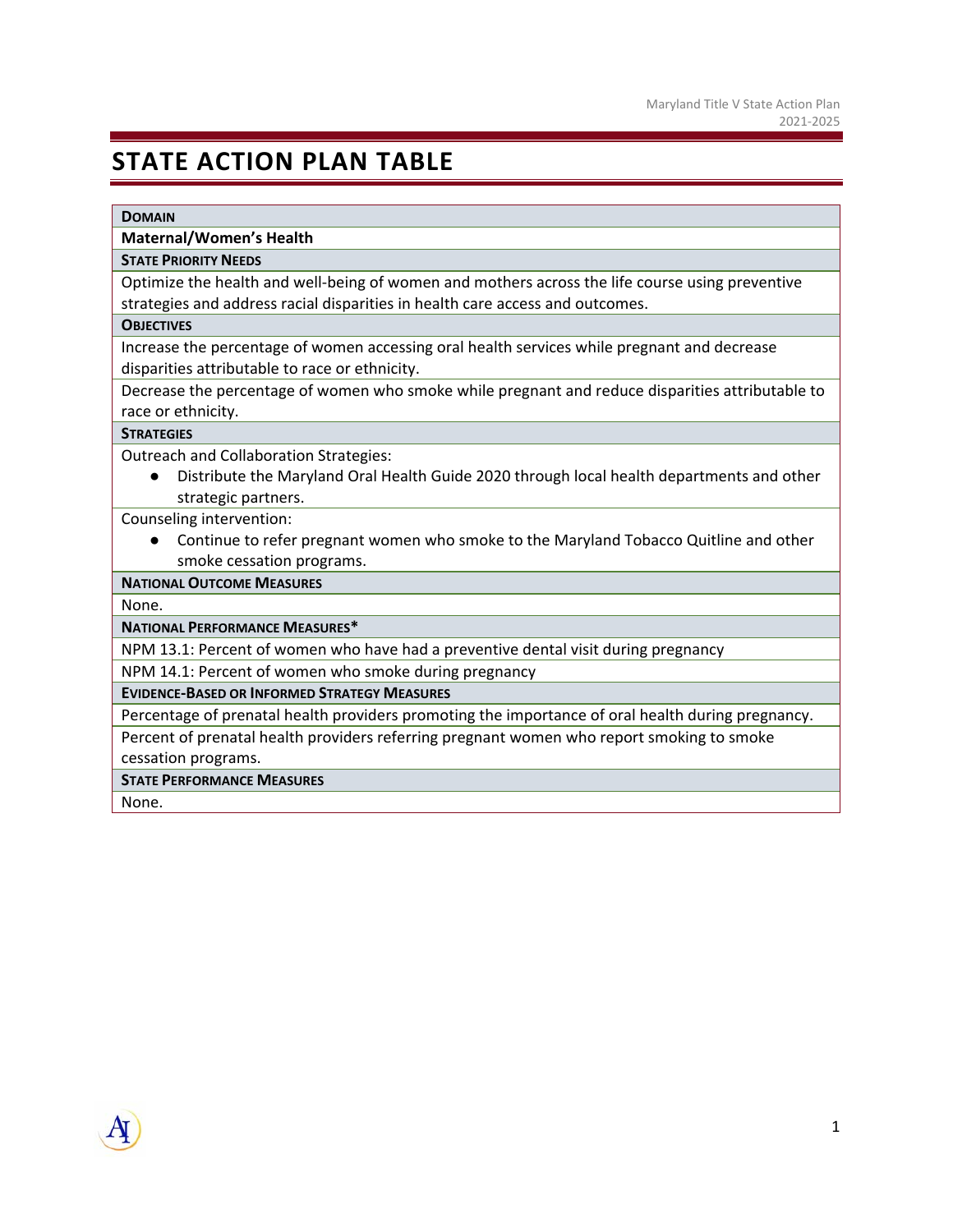**Perinatal/Infant Health** 

#### **STATE PRIORITY NEEDS**

Promote safe and healthy behaviors and environments for infants, including improving the percentage of infants who are breastfed or breastfed exclusively, addressing the conditions that make safe sleep practices challenging and addressing racial and ethnic disparities in these areas. Ensure higher risk mothers and newborns deliver at appropriate level hospitals.

#### **OBJECTIVES**

Increase the percent of infants who are breastfed and who are breastfed exclusively.

Increase public awareness through consistent safe sleep messages from trusted community partners. Increase community stakeholder and partner involvement in the development of statewide strategies and policies to prevent Sudden Unexpected Infant Death (SUID).

Develop and promote messages about safe sleep that are culturally appropriate and effective in reaching African American families.

Increase the percentage of very low birth weight (VLBW) infants born in a hospital with a Level III+ Neonatal Intensive Care Unit (NICU).

#### **STRATEGIES**

Provide training for providers and encourage hospitals to adopt policies that are conducive to breastfeeding.

Continue supporting the Morgan State University's Safe Sleep Project's development of appropriate messages for the African American community regarding safe sleep practices.

Continue supporting the Surveillance & Quality Improvement (SQI)Program to gather information from mothers who had a fetal or infant loss, the Fetal and Infant Mortality Review (FIMR).

Provide resources to the seven jurisdictions with the highest rates of infant mortality (Anne Arundel, Baltimore, Charles, Montgomery, Prince George's and Wicomico Counties and Baltimore City) through the Babies Born Healthy (BBH) Program.

Support the Office of Oral Health (OOH) in providing education to prenatal providers on the importance of oral health during pregnancy begun as part of the Perinatal and Infant Oral Health Quality Improvement (PIOHQI) Program.

**NATIONAL OUTCOME MEASURES**

9.2 ‐ Neonatal mortality rate per 1,000 live births

9.5 - Sleep-related Sudden Unexpected Infant Death (SUID) rate per 100,000 live births

**NATIONAL PERFORMANCE MEASURES\***

NPM 4: A) Percent of infants ever breastfed Need to add in Risk Appropriate Perinatal Care

NPM 4: B) Percent of infants breastfed exclusively through six months

NPM 5: A) Percent of infants placed to sleep on their backs

NPM 5: B) Percent of infants placed to sleep on a separate approved sleep surface

NPM 5: C) Percent of infants placed to sleep without soft objects or loose bedding

**EVIDENCE‐BASED OR INFORMED STRATEGY MEASURES**

Number of hospitals promoting breastfeeding

Number of providers educated on benefits of breastfeeding

Number of African American mothers reached through messaging on safe sleep practices

Percentage of mothers reporting that they most often place their baby to sleep on their back only

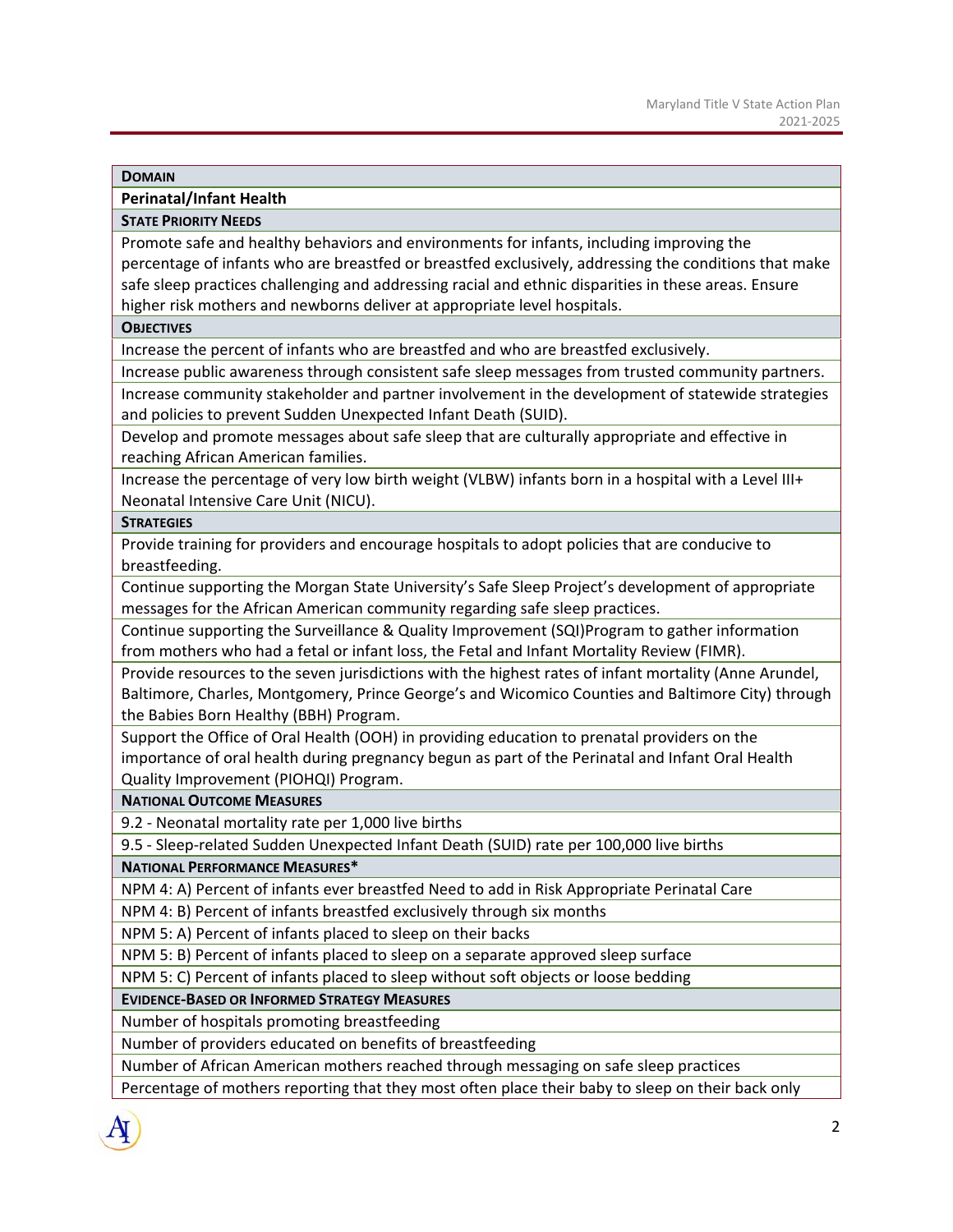Percentage of mothers reporting that their baby always or often sleeps alone, usually in a crib, bassinet, or pack and play, and not usually in a standard bed, couch, sofa, armchair, car seat, or swing

Percentage of mothers reporting that their baby does not usually sleep with blankets, toys, cushions, pillows, or crib bumper pads

Percentage of very low birth weight (VLBW) infants born in a hospital with a Level III+ Neonatal Intensive Care Unit (NICU)

**STATE PERFORMANCE MEASURES**

None.

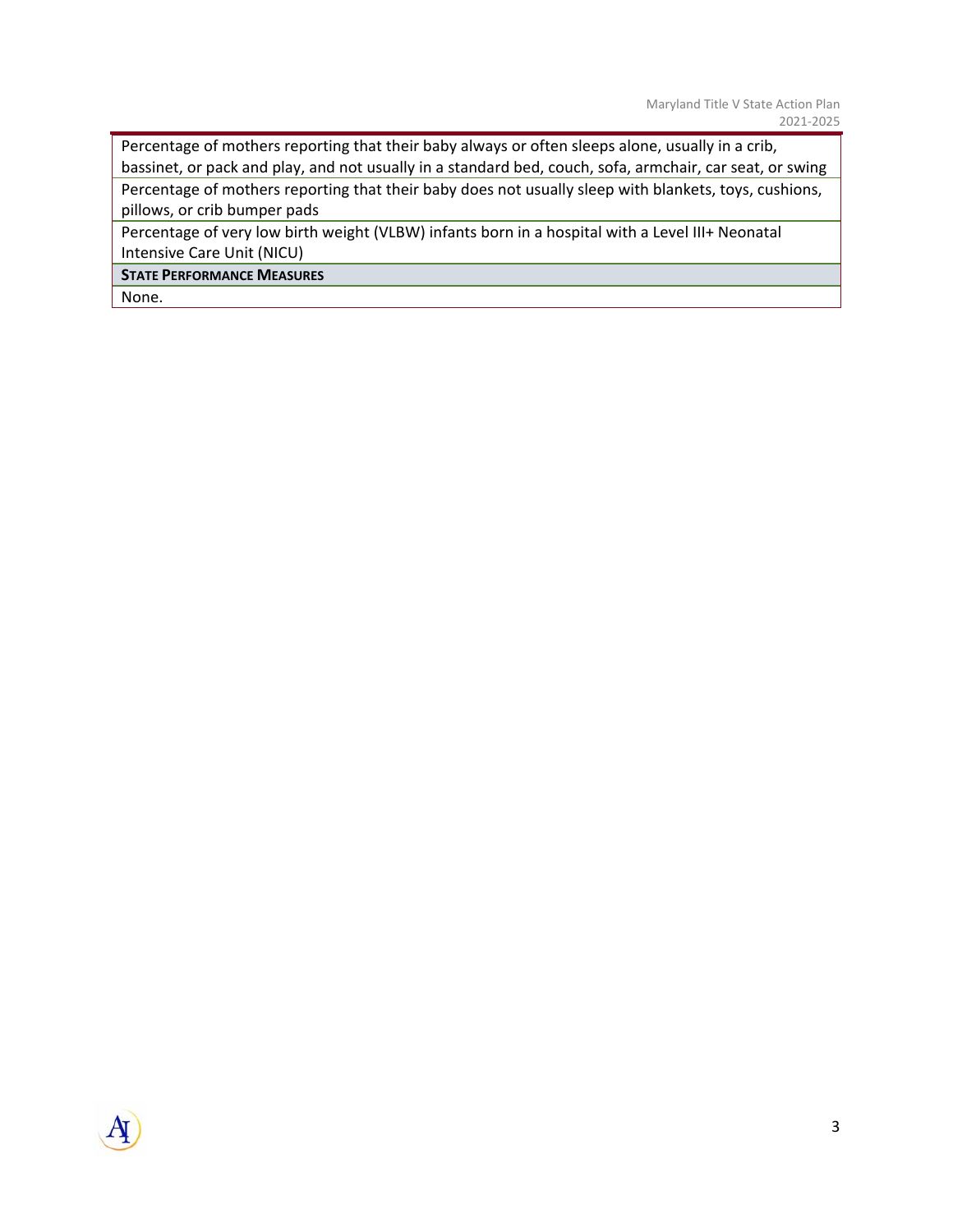**Child Health** 

#### **STATE PRIORITY NEEDS**

Improve access to preventive, primary, specialty and behavioral health services for Maryland Children including those with special health care needs.

#### **OBJECTIVES**

Increase the percent of children who receive a developmental screening.

Increase the percent of families who utilize home visiting programs for their children.

#### **STRATEGIES**

Leverage the reach that local health department home visiting programs have to Maryland families with children under the age of 5, thus, to provide developmental screenings.

Monitor, track and assess Medicaid data to determine how many children are receiving

developmental screenings through their primary care providers.

#### **NATIONAL OUTCOME MEASURES\***

None.

**NATIONAL PERFORMANCE MEASURES\***

NPM 6: Child Developmental Screening

**EVIDENCE‐BASED OR INFORMED STRATEGY MEASURES**

Number of children 10‐71 months who receive a child developmental screening with a parent completed screening tool.

**STATE PERFORMANCE MEASURES**

Receipt of primary care in early childhood (5 or more visits by 15 months)

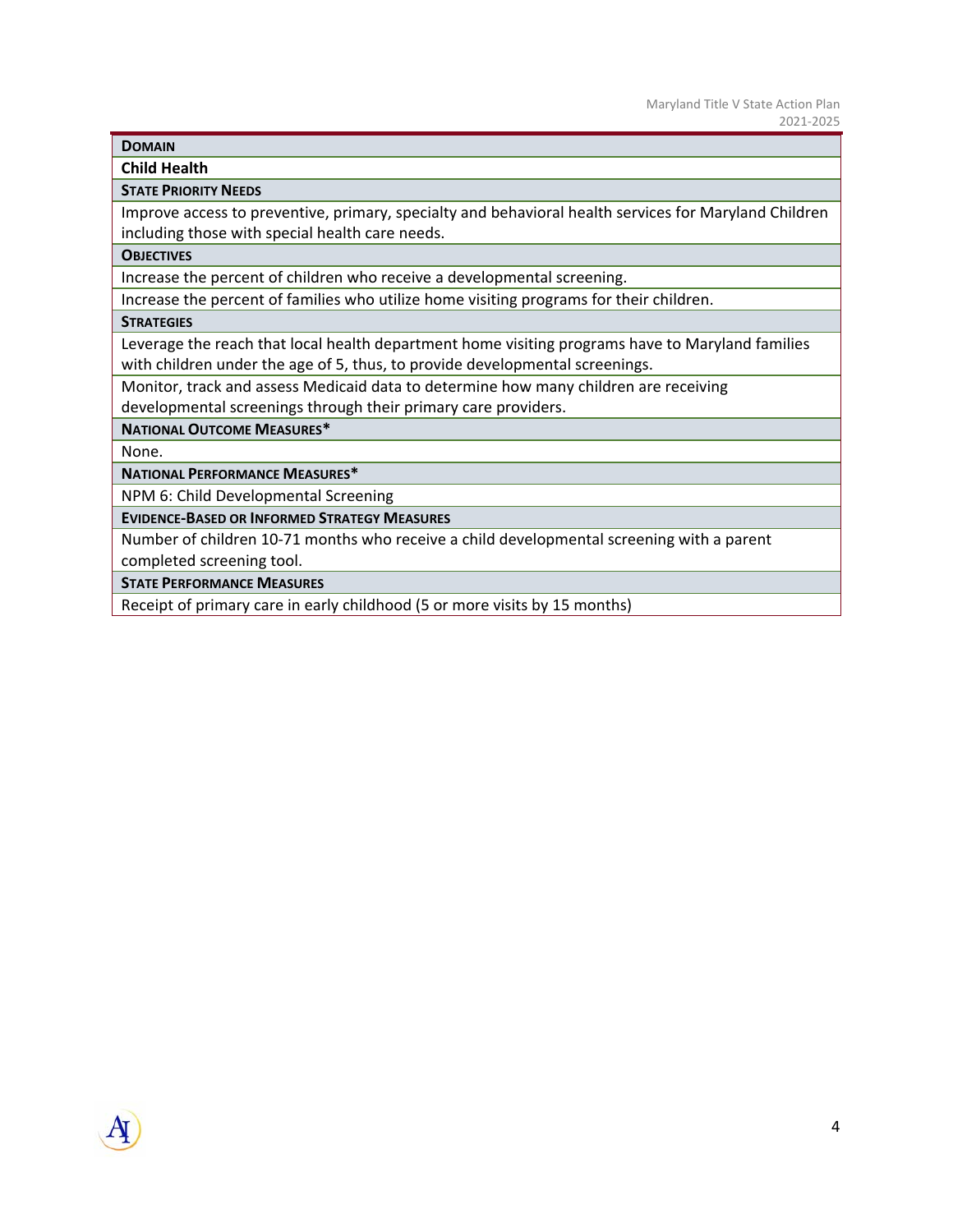**CYSHCN** 

#### **STATE PRIORITY NEEDS**

Improve the health of children and youth with special health care needs through comprehensive and coordinated care, as well as support their transition to adult health care.

#### **OBJECTIVES**

Increase the number of pediatric providers in the state who identify with the medical home approach. Increase the percentage of children with and without special healthcare needs who receive coordinated care using the medical home approach.

Identify and address racial disparities in care coordination.

By 2025, increase the percentage of children with special healthcare needs who successfully transition to adult care.

Reduce racial disparities among children with special healthcare needs in access to care and transitions to adult care.

#### **STRATEGIES**

Conduct outreach through medical schools.

Continue the Patient Centered Medical Home (PCMH) workgroup, working under the Maryland Health Care Commission (MHCC), to support initiatives to strengthen primary care and explore wider adoption of the medical home model.

Implement the Six Core Elements of Healthcare Transition 3.0

Promote Got Transition's "Six Core Elements" to transition and principles of successful transition.

Continue to provide information and resources for youth to young adult health care transition through the Office of Genetics and People with Special Health Care Needs (OGPSHCN).

#### **NATIONAL OUTCOME MEASURES\***

NOM 17.2: Percent of children with special health care needs (CSHCN), ages 0 through 17, who receive care in a well‐functioning system.

Healthy People 2020 Objective: Related to Maternal, Infant, and Child Health (MICH) Objectives 30.1 : Increase the proportion of children who have access to a medical home, (Baseline: 57.5%, Target: 63.3%) and 30.2: Increase the proportion of children with special health care needs who have access to a medical home. (Baseline: 49.8%, Target: 54.8%)

**NATIONAL PERFORMANCE MEASURES\***

NPM 11: Percent of children with and without special health care needs having a medical home.

NPM 12: Percent of adolescents with and without special health care needs who received services necessary to make transitions to adult health care

**EVIDENCE‐BASED OR INFORMED STRATEGY MEASURES**

Number of adult and pediatric providers who have received training in transition services.

#### **STATE PERFORMANCE MEASURES**

None.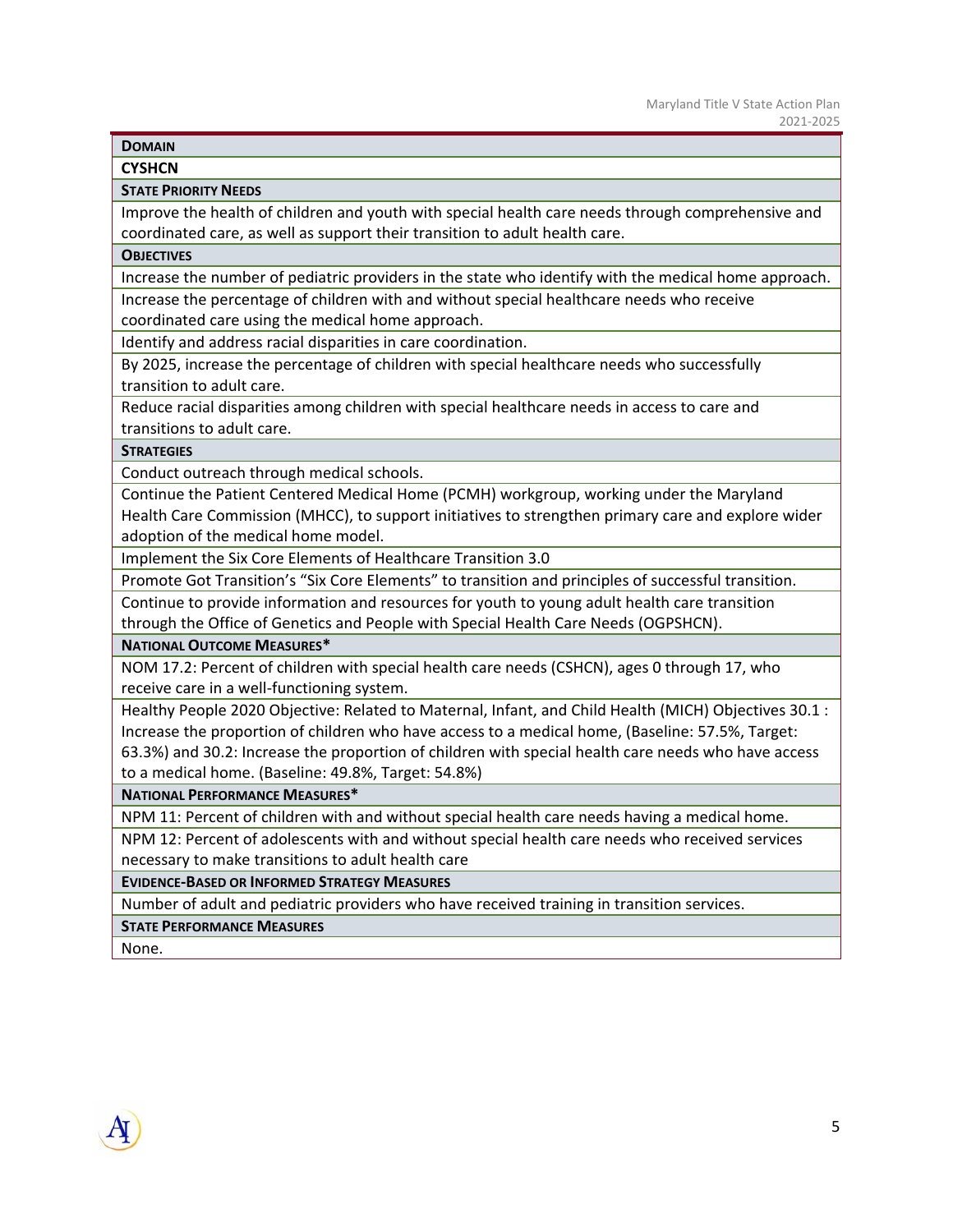**Adolescent Health** 

**STATE PRIORITY NEEDS**

Increase the percent of adolescents who have a preventive medical visit.

#### **OBJECTIVES**

Increase the percentage of adolescents who receive an adolescent well‐visit and reduce or eliminate disparities by race and ethnicity.

Decrease racial and ethnic disparities in adolescents receiving adolescent well-visits.

**STRATEGIES**

Continue the Healthy Kids Program, under the Early and Periodic Screening, Diagnostic and Treatment (ESPDT) Program to enhance the quality of health services delivered by Medicaid providers.

Continue the Sexual Risk Avoidance Education (SRAE) grant program to promote sexual risk avoidance based on the promotion of abstinence.

Continue the Personal Responsibility and Education Program (PREP) to promote positive youth development.

Implement the Maryland Optimal Adolescent Health Program

Track and monitor adolescent well visits through Medicaid data.

**NATIONAL OUTCOME MEASURES\*** 

None.

#### **NATIONAL PERFORMANCE MEASURES\***

NPM 10: Adolescent Well‐Visit

#### **EVIDENCE‐BASED OR INFORMED STRATEGY MEASURES**

Improve health literacy through the following activities:

- Monitor and track Adolescent well-visits through Medicaid data.
- PREP and SRAE grantees will continue to include health literacy and wellness in curriculum.

**STATE PERFORMANCE MEASURES**

Identification of mental/behavioral health needs in adolescents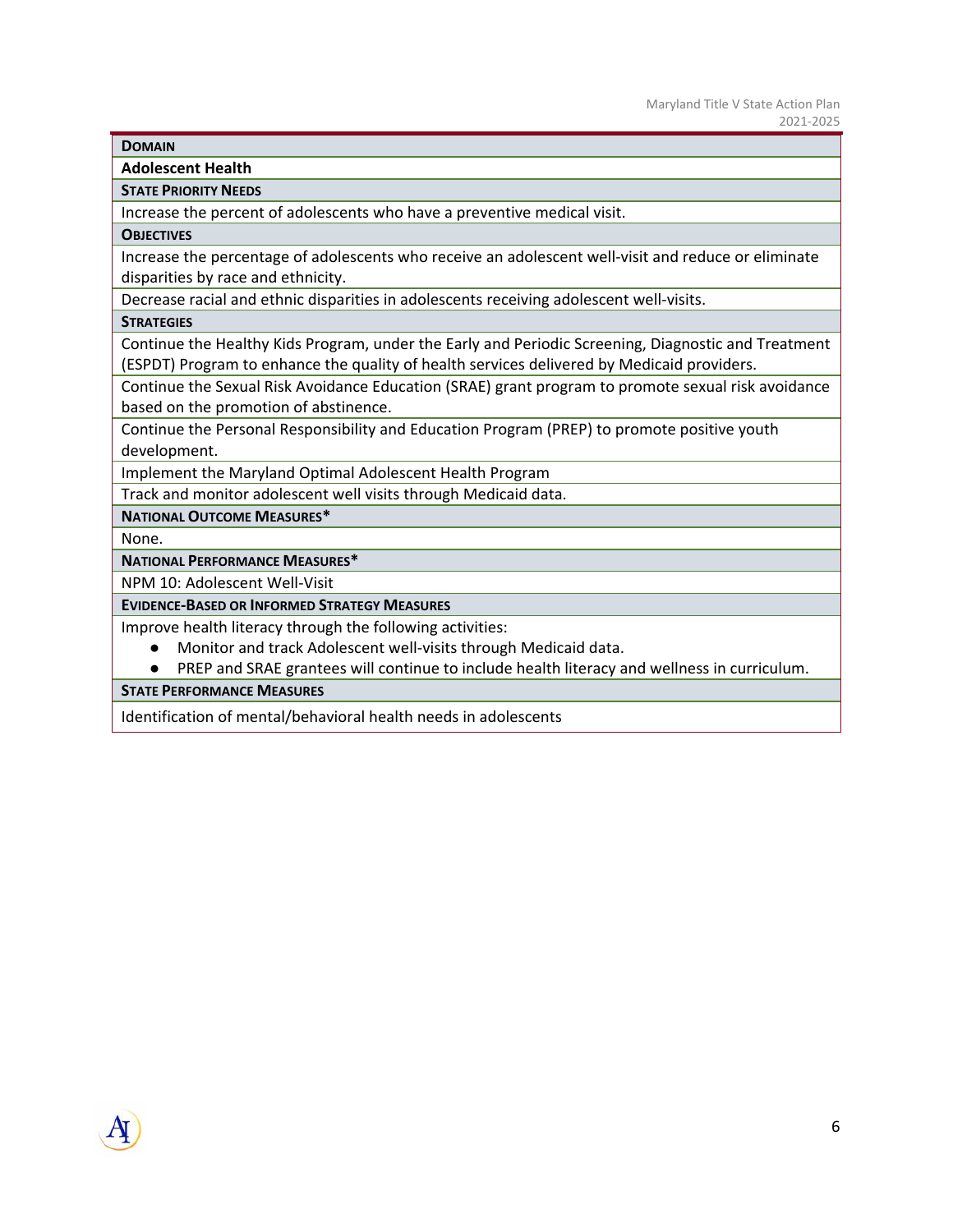# **STATE ACTION PLAN NARRATIVE BY DOMAIN**

# **WOMEN'S/MATERNAL HEALTH**

HRSA identifies three key strategic priority goals for women's and maternal health, to include: 1) improving women's health before, during and beyond pregnancy and across their life course; 2) improving the quality and safety of maternity care; and 3) improving systems of maternity care including both clinical and public health systems.

The state of Maryland identifies the objective for this population as optimizing the health and well‐being of girls and women across the life course using preventive strategies.

# **Introduction**

For the 2021‐2025 Five‐Year Action Plan, the Needs Assessment Steering Committee selected two NPMs related to women's and maternal health. They include preventive dental visit – pregnancy (NPM 13.1) and smoking – pregnancy (14.1).

**Preventive Dental Visit – Pregnancy.** In 2017, Maryland was above the national average for women who received a preventive dental visit during pregnancy (52.6% and 46.3%, respectively). The rate of pregnant women receiving preventive dental visits has remained somewhat consistent, despite the peak in 2014, and has increased slightly since 2015.

**Smoking – Pregnancy.** In 2018, Maryland was slightly below the national average for women who smoked during pregnancy (5.2% and 6.5%, respectively). Maryland has seen a downward trend in the percentage of women who smoke during pregnancy since at least 2010 (8.9%), while the national trend reached its peak in 2014 (7.9%) and has started decreasing since 2015.

# **Plan for the Application Year**

Provided in this section are the selected national performance measures (NPMs), as well as the selected evidence‐based strategy measures (ESMs). Furthermore, this section details the plan of action for this application year for each selected NPM.

# NPM 13.1: Preventive Dental Visit – Pregnancy

HRSA states that the goal for this NPM is "to increase the number of pregnant women who have a dental visit during pregnancy." Furthermore, HRSA defines this NPM by the number of women who had a preventive visit during pregnancy divided by the total number of live births to determine the percent.

# Evidence‐Based Strategy Measure: Outreach and Collaboration

#### **Percent of prenatal health providers promoting the importance of oral health during pregnancy.**

The strategy selected for this NPM is to increase oral health awareness through outreach and collaboration. The outreach component consists of distributing educational materials on benefits of oral health in community-based settings and promoting preventive dental services for pregnant women as a no-cost preventive service. The collaboration component consists of forming interagency partnerships to improve coordination between services and building connections and strengthening opportunities for

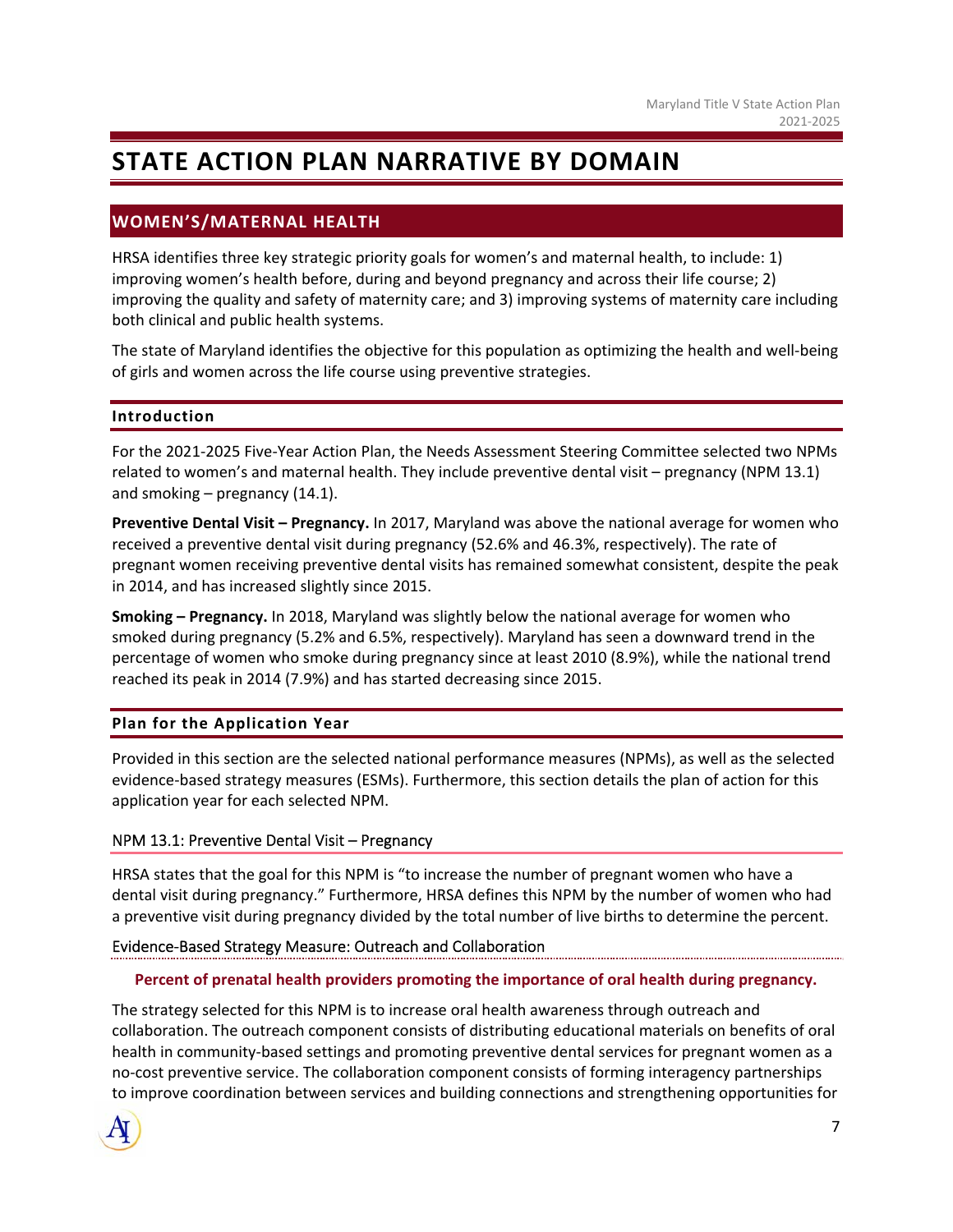collaborations with state programs, dental schools and dental hygiene programs, private practice and community‐based programs.

Furthermore, collaboration can include partnerships with community partners to train staff to provide preventive oral health care to pregnant women as well as referrals to oral health professionals for dental visits. This strategy can also be used to provide oral health care to more children and adolescents. Potential areas of partnership for pregnant women include home visiting programs, prenatal care associations and WIC clinics, as well as Early Head Start and Head Start programs for children. Collaborating with community partners to provide oral health care is recommended by experts as an effective strategy for addressing NPM 13.1<sup>1</sup>.

During the 2016‐2020 application cycle, the strategies used in Maryland included the continuation of increasing the awareness among oral health and obstetric health care providers about the importance of health during pregnancy. This included the programs provided by the Office of Oral Health (OOH) in partnership with the University of Maryland, School of Public Health and Early Head Start.

# AMCHP's Implementation Toolkit for National Performance Measure 13

The Association of Maternal and Child Health Programs (AMCHP) partnered with the National Maternal and Child Oral Health Resources Center (OHRC) on an Implementation Toolkit for NPM 13. AMCHP provides various relevant resources for the selected collaboration strategy<sup>2</sup>, including:

- ❖ Bright Futures: Oral Health Pocket Guide
- ❖ Oral Health Care During Pregnancy: A National Consensus Statement
- ❖ Children's Dental Services
- ❖ Improving Oral Health Outcomes for Pregnant Women and Infants by Educating Home Visitors
- ❖ Best Practices Approach: Perinatal Oral Health
- ❖ The Maternal and Child Health Bureau Funded Perinatal and Infant Oral Health Quality Improvement (PIOHQI) Initiative 2013‐2019: Final Report
- ❖ Title V MCH Services Block Grant Oral Health Toolkit
- ❖ Title V National Performance Measure 13 (Oral Health): Strategies for Success
- ❖ Pregnancy and Oral Health
- ❖ Improving the Oral Health of Pregnant Women, Children and Families

# Maryland Oral Health Plan (MOHP) 2018 – 2023

The Maryland Dental Action Coalition (MDAC) created the Framework to Improve the Oral Health of all Marylanders. MDAC is a nonprofit organization, created in 2010, dedicated to increasing access to oral health care, preventing oral disease and improving oral health behaviors. MDAC works in collaboration with the MDH Office of Oral Health, the UMSOD, local health departments, federally qualified health centers (FQHCs), and other organizations to address oral health.

<sup>&</sup>lt;sup>2</sup> https://create.piktochart.com/output/44460229-npm-13-1-collaborate-with-community-based-programspregnant



 $^1$  Holt K, Kolo S, Louie R. 2020. Title V National Performance Measure 13 (Oral Health): Strategies for Success. Washington, DC: National Maternal and Child Oral Health Resource Center.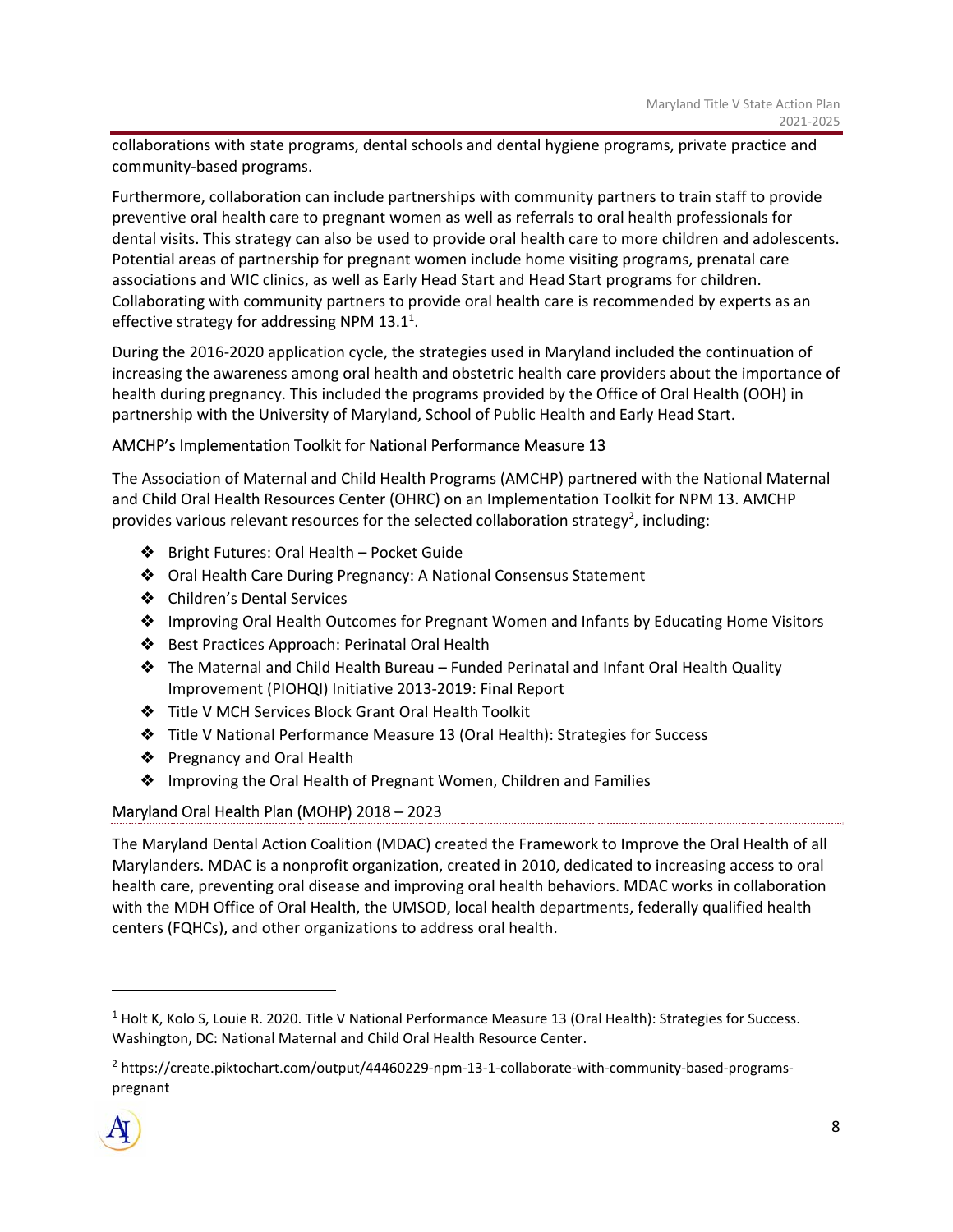MDAC and its partners have made significant progress toward its goals and objectives, where many vulnerable populations, especially children, have seen an overall improvement in their oral health status.

The 2018‐2023 MOHP is designed to serve as a guide for improving oral health of all Marylanders and takes a three‐pronged approach, where it focuses on: 1) access to oral health care, 2) oral disease and injury prevention, and 3) oral health literacy and education. Access to oral health care includes five goals, oral disease and injury prevention includes three goals and oral health literacy and education has three goals, all of which include two to five actions.

| 2018-2023 MOHP                                                                                                                                                                                                                                                                                                                                                                    |                                                                                                                                                                                                                             |                                                                                                                                                                                                                                                                                                                                                                                                                                  |  |
|-----------------------------------------------------------------------------------------------------------------------------------------------------------------------------------------------------------------------------------------------------------------------------------------------------------------------------------------------------------------------------------|-----------------------------------------------------------------------------------------------------------------------------------------------------------------------------------------------------------------------------|----------------------------------------------------------------------------------------------------------------------------------------------------------------------------------------------------------------------------------------------------------------------------------------------------------------------------------------------------------------------------------------------------------------------------------|--|
| <b>Access to Oral Health Care Goals</b>                                                                                                                                                                                                                                                                                                                                           | <b>Oral Disease and Injury Prevention</b><br><b>Goals</b>                                                                                                                                                                   | <b>Oral Health Literacy and Education</b><br><b>Goals</b>                                                                                                                                                                                                                                                                                                                                                                        |  |
| 1. All Maryland children have<br>comprehensive dental insurance<br>coverage through public<br>(Medicaid/MCHP) or private<br>insurance.<br>2. All Maryland Adults have<br>comprehensive dental insurance<br>coverage through Medicaid or<br>private insurance.<br>3. All Maryland residents have a<br>dental home.<br>4. Strengthen the oral health safety<br>net provider system. | 1. Use data to advance optimal oral<br>health for all Marylanders.<br>2. Improve public awareness of<br>oral disease and injury prevention.<br>3. Promote community-based oral<br>disease and injury prevention<br>programs | 1. Increase understanding of the<br>relationship between oral health<br>and overall health, and promote<br>good oral health practices and<br>access to oral health care<br>2. Improve collaboration between<br>oral health and other health and<br>human services providers so that<br>patients understand how to<br>navigate the oral health care<br>system and establish a dental<br>home.<br>3. Educate medical professionals |  |
| 5. Integrate the oral health care<br>system within the medical health<br>care system                                                                                                                                                                                                                                                                                              |                                                                                                                                                                                                                             | and students about the importance<br>of the oral/systemic connection<br>and foster collaboration between<br>medical and dental disciplines and<br>communities.                                                                                                                                                                                                                                                                   |  |

# Maryland's Office of Oral Health (OOH)

The Office of Oral Health (OOH) was established in 1996 to address dental and oral diseases affecting the State's neediest children and adults. The mission of OOH is "to improve the oral health of Maryland residents through a variety of public oral health initiatives and interventions."

OOH oversees four programs: Community Water Fluoridation, Dental Sealants, Fluoride Varnish & Oral Health Screening Program, and Loan Assistance Repayment for Dentists. OOH partners with many organizations, including:

- ❖ American Academy for Oral Systemic Health
- ❖ American Academy for Pediatric **Dentistry**
- ❖ American Dental Association
- ❖ American Dental Hygienists Association
- ❖ Association of State & Territorial Dental **Directors**
- ❖ Center for Chronic Disease Prevention and Control (MDH)
- ❖ Centers for Disease Control and Prevention – Oral Health

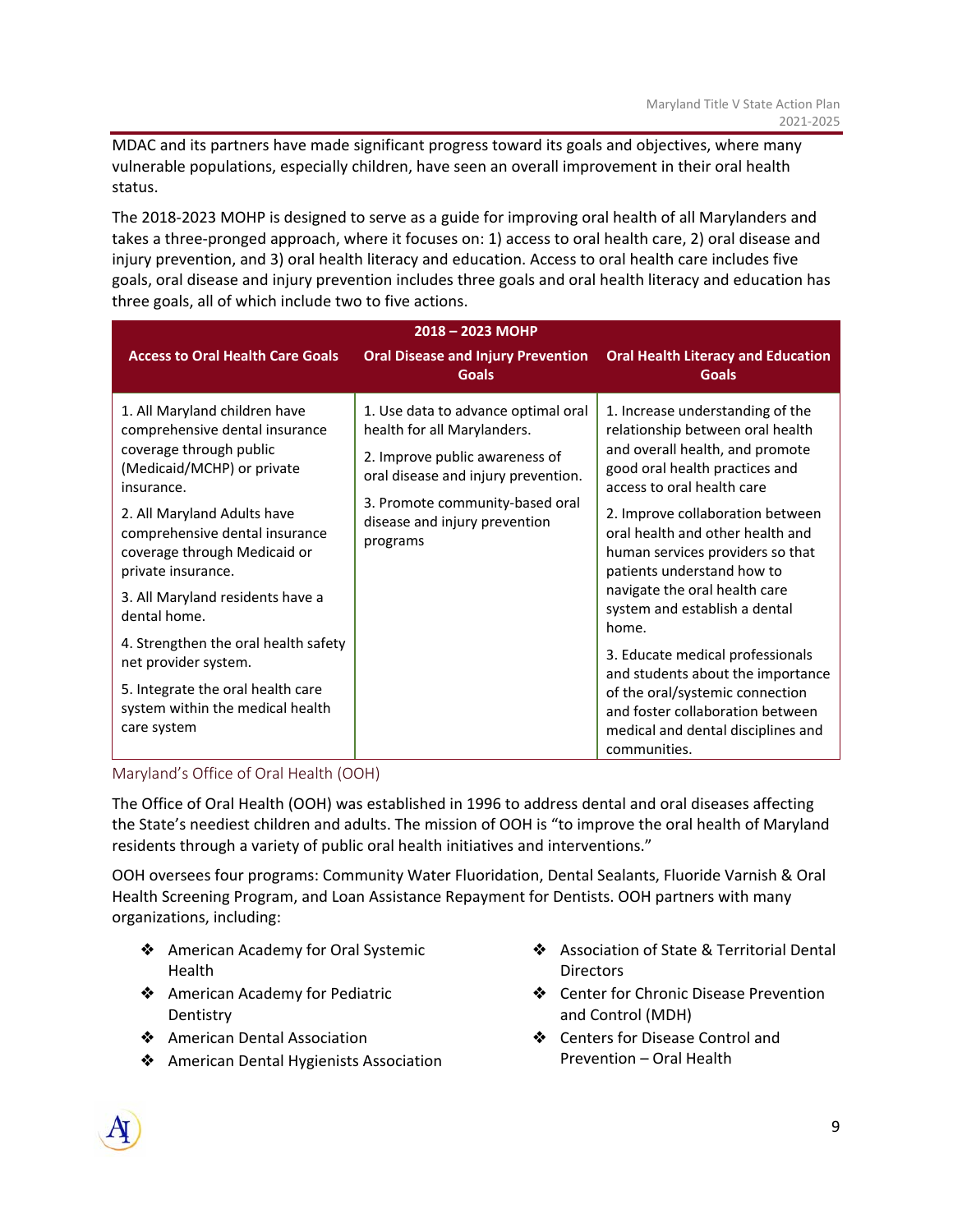- ❖ Centers for Medicare and Medicaid Services
- ❖ Children's Dental Health Project
- ❖ Deamonte Driver Dental Project
- ❖ Health Choice
- ❖ Dental Hygiene Programs in Maryland
	- o Allegany College of Maryland
	- o Baltimore City Community College
	- o Community College of Baltimore County
	- o FORTIS College‐Landover
	- o Hagerstown Community College
	- o Howard Community College
	- o University of Maryland
- ❖ Health Resources and Services Administration – Oral Health
- ❖ Healthy Teeth, Healthy Kids
- ❖ Horowitz Center for Health Literacy / University of Maryland School of Public Health
- ❖ Local Health Departments
- ❖ Maryland Academy of Family Physicians
- ❖ Maryland Area Health Education Centers (AHEC)
- ❖ Maryland Chapter American Academy of Pediatrics
- ❖ Maryland Dental Action Coalition

# Maryland Oral Health Resource Guide 2020

- ❖ Maryland Department of Aging
- ❖ Maryland Head Start Association
- ❖ Maryland Medical Assistance Program
- ❖ Maryland Rural Health Association
- ❖ Maryland State Board of Dental **Examiners**
- ❖ Maryland State Dental Association
- ❖ Maryland Tobacco Quitline, 1‐800‐ QUIT‐NOW
- ❖ Maternal and Child Health Bureau (MDH)
- ❖ Mid‐Atlantic P.A.N.D.A.
- ❖ Mouth Healthy Kids (ADA)
- ❖ National Institute of Dental and Craniofacial Research
- ❖ National Maternal and Child Oral Health Resource Center
- ❖ National Museum of Dentistry
- ❖ Nurse Practitioners Association of Maryland
- ❖ Partnership for a Safer MD
- ❖ Prenatal Oral Health Program
- ❖ Scion Dental, Inc.
- ❖ The Oral Cancer Foundation
- ❖ University of Maryland School of **Dentistry**

The Maryland Oral Health Resource Guide is produced annually by the Maryland Department of Health Office of Oral Health (OOH)<sup>3</sup>. The resource guide helps families, caregivers and advocates find affordable public health dental services in Maryland and surrounding regions. The directory lists, by county, dental health public programs or facilities that provide discounted, low‐cost and/or special needs dental services. The director also lists information about other resources including the Maryland Health Smiles Program and programs in nearby Delaware and Washington, D.C.

# Maryland's Practice Guidance for Prenatal and Dental Providers

MCHB collaborated with the Office of Oral Health (OOH) on a reference guide for dental care during pregnancy and infancy for prenatal care and oral health professionals. The guide was sent to all Maryland oral health and obstetric providers<sup>4</sup>.

<sup>4</sup> https://phpa.health.maryland.gov/oralhealth/Documents/PregnancyGuidanceDocument.pdf



<sup>3</sup> https://phpa.health.maryland.gov/oralhealth/Documents/OralHealthResourceGuide.pdf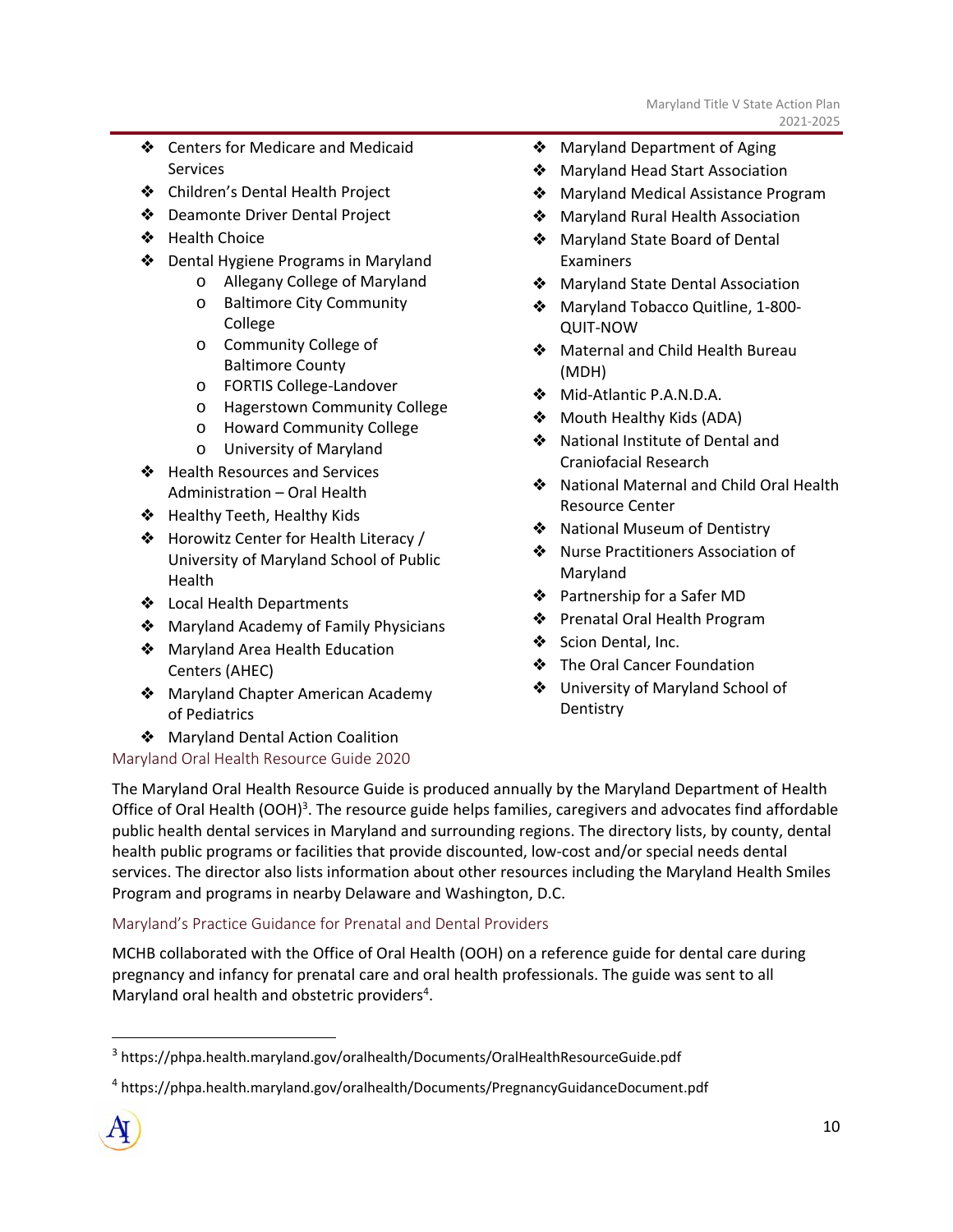#### NPM 14.1: Smoking – Pregnancy

HRSA states that the goal for this NPM is "to decrease the number of women who smoke during pregnancy." Furthermore, HRSA defines this NPM by the number of women who report smoking during pregnancy divided by the total number of live births to determine the percent of women who smoke during pregnancy.

*"Research has shown that women's smoking during pregnancy increase the risk of pregnancy complication, premature delivery, low birth weight infants, stillbirth, and sudden infant death syndrome."*

‐CDC

# Evidence‐Based Strategy Measure: Counseling Interventions

# **Percent of prenatal health providers referring pregnant women who report smoking to smoke cessation programs.**

The strategy selected for this NPM is to provide enhanced counseling services that motivate pregnant women to quit smoking. Counseling interventions provide motivation to quit and support to increase problem solving skills. Counseling interventions may include motivational interviewing, cognitive behavior therapy (CBT), other psychotherapies, problem-solving and other approaches. Pregnant women are more likely to quit when cessation counseling is combined with motivational interviewing and is provided by a trained educator.

According to Fiore et al., this approach includes "the Five A's of Smoking Cessation," which are ask, advise, assess, assist and arrange. The Five A's are described as "the gold standard" and can be combined with motivational strategies in a step-by-step process<sup>5</sup>.

Six studies, from 2015‐2019, have shown a decrease in the number of women who smoke during pregnancy when they have access to one‐on‐one cessation counseling from a trained educator that includes motivational interviewing. The evidence is considered moderate, meaning that the strategy will likely work, but further research is needed to confirm effects.

During the 2016‐2020 application cycle, the strategies used in Maryland included the continuation of the pregnancy incentive rewards program for participation in the Quitline, outreach materials to be used to publicize smoking cessation resources for pregnant women, and provider trainings about tobacco use and pregnancy, secondhand smoke exposure in the home and interventions.

#### Maryland Tobacco Quitline

The Maryland Tobacco Quitline, 1‐800‐QUIT‐NOW, is provided by the Maryland Department of Health. The hotline operates 24 hours a day, seven days a week and provides free evidence‐based counseling to assist Marylanders ages 13 years and older in quitting tobacco use.

From July 1, 2018 through June 30, 2019, 105 pregnant women enrolled in the Maryland Tobacco Quitline, where almost half (45%) resided in Baltimore City<sup>6</sup>. Comparatively, 3,713 pregnant women

<sup>6</sup> Optum Maryland Tobacco Quitline Data



<sup>&</sup>lt;sup>5</sup> Fiore MC, Jaen CR, Baker TB, Bailey WC, Benowitz NL, Curry SJ, et al. Treating tobacco use and dependence: 2008 update. Clinical Practice Guideline. Rockville (MD): U.S. Department of Health and Human Services, Public Health Service; 2008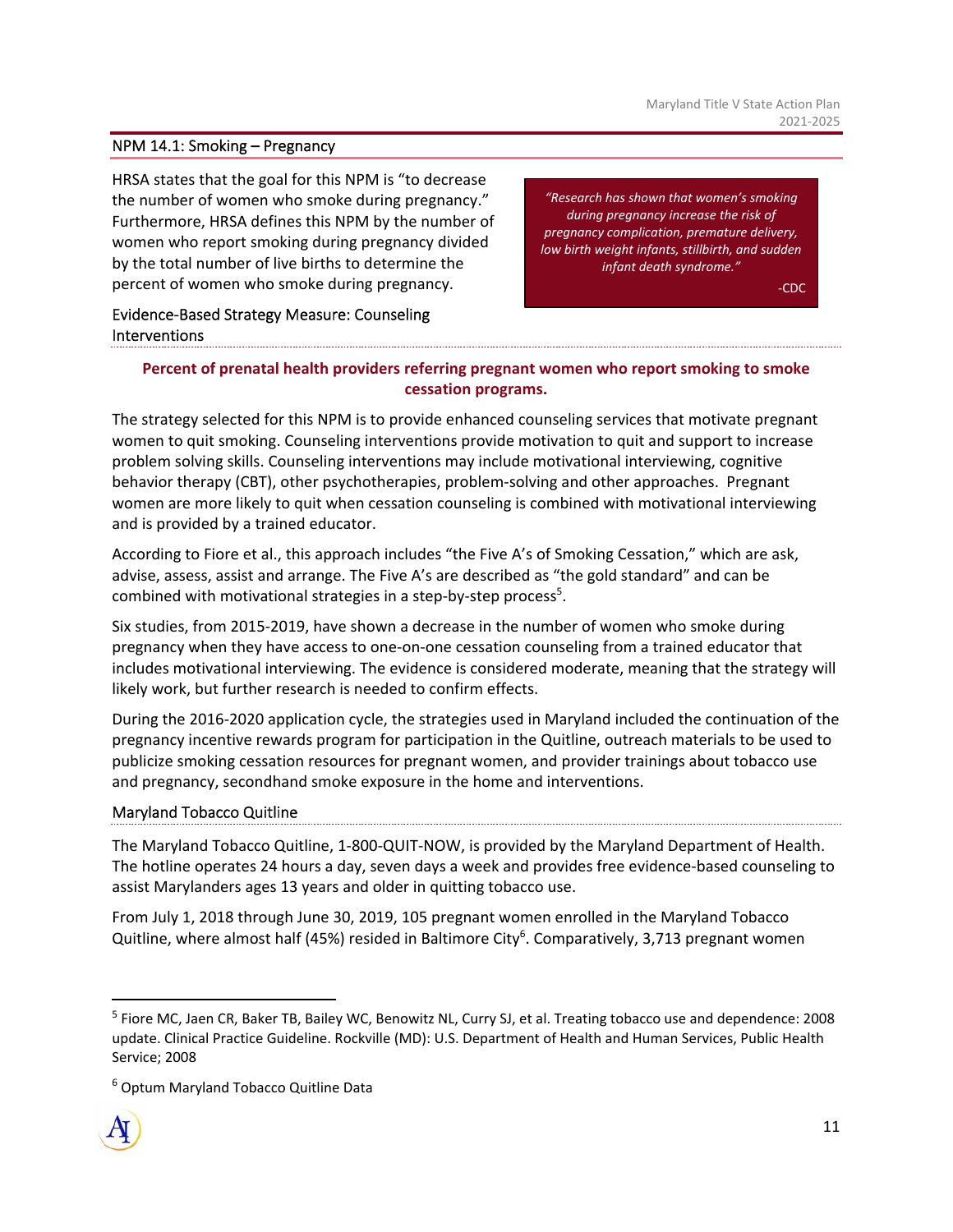reported smoking in Maryland in 2018<sup>7</sup>. Likewise, 49 women enrolled in the Maryland Tobacco Quitline reported planning to get pregnant, while 14 reported currently breastfeeding.

# The Maryland Maternal, Infant and Early Childhood Home Visiting (MIECHV) Program

Home visiting programs represent an important primary prevention strategy for adverse prenatal health behaviors, such as smoking cessation among pregnant women. The Maryland Maternal, Infant and Early Childhood Home Visiting (MIECHV) program is funded by the Health Resources and Services Administration (HRSA), in partnership with the Administration for Children and Families (ACF). The goal is to develop and implement evidence‐based, voluntary family support programs to best meet the needs of their communities.

In 2010, the Affordable Care Act (ACA) established a new program under Title V‐Section 511 called the Maternal, Infant and Early Childhood Home Visiting (MIECHV) Program. This outlines that MIECHV will serve at-risk communities and families by strengthening programs and activities carried out under Title V, improving coordination of services for at‐risk communities and providing comprehensive services to improve outcomes for families residing in at‐risk communities. 

As of 2018 five evidence‐based home visiting programs are in use in Maryland, which include Nurse‐ Family Partnership, Healthy Families America, Parents as Teachers, Home Instruction for Parents of Preschool Youngsters (HIPPY) and Early Head Start. Maryland MIECHV supports 15 home visiting sites that utilize two programs: Healthy Families America (14) and Nurse‐Family Partnership (1).

# Pregnancy and Tobacco Cessation Help (PATCH)

The PATCH Program mobilizes partnerships with existing local organizations to create portals of care to address smoking cessation, tobacco use screening, education, and prevention services offered to pregnant women and women of childbearing age. Five jurisdictions (Allegany, Calvert, Cecil, Dorchester, Garrett) were funded in FY 2019 to address higher smoking rates among pregnant women. These five jurisdictions incentivized eighteen community partners to be portals of care for the initiative.

In FY 2019, PATCH partners educated 2,790 women of childbearing age and 1,081 pregnant women on the dangers of using tobacco/nicotine during pregnancy and establishing smoke free homes policy, made 693 referrals to the Maryland Quitline and 572 referrals to LHD cessation programs.

# The HABITS Lab at UMBC

The Health and Addictive Behaviors: Investigating Transtheoretical Solutions (HABITS) Lab at the University of Maryland, Baltimore County (UMBC) is currently working on a variety of projects relevant to smoking cessation, including MDQuit Resource Center and the Maternal Infant and Early Childhood Home Visiting (MIECHV) Program.

#### MDQuit Resource Center

The Maryland Resource Center for Quitting Use & Initiation of Tobacco (MDQuit) is funded by the Maryland Department of Health, within the Prevention and Health Promotion Administration's (PHPA) Center for Tobacco Prevention and Control and is located on the campus of the UMBC.

MDQUIT serves as Maryland's resource center with the goal of linking professionals and providers to state tobacco initiatives, providing evidence‐based effective resources and tools, creating and

<sup>&</sup>lt;sup>7</sup> Maryland Vital Statistics Administration

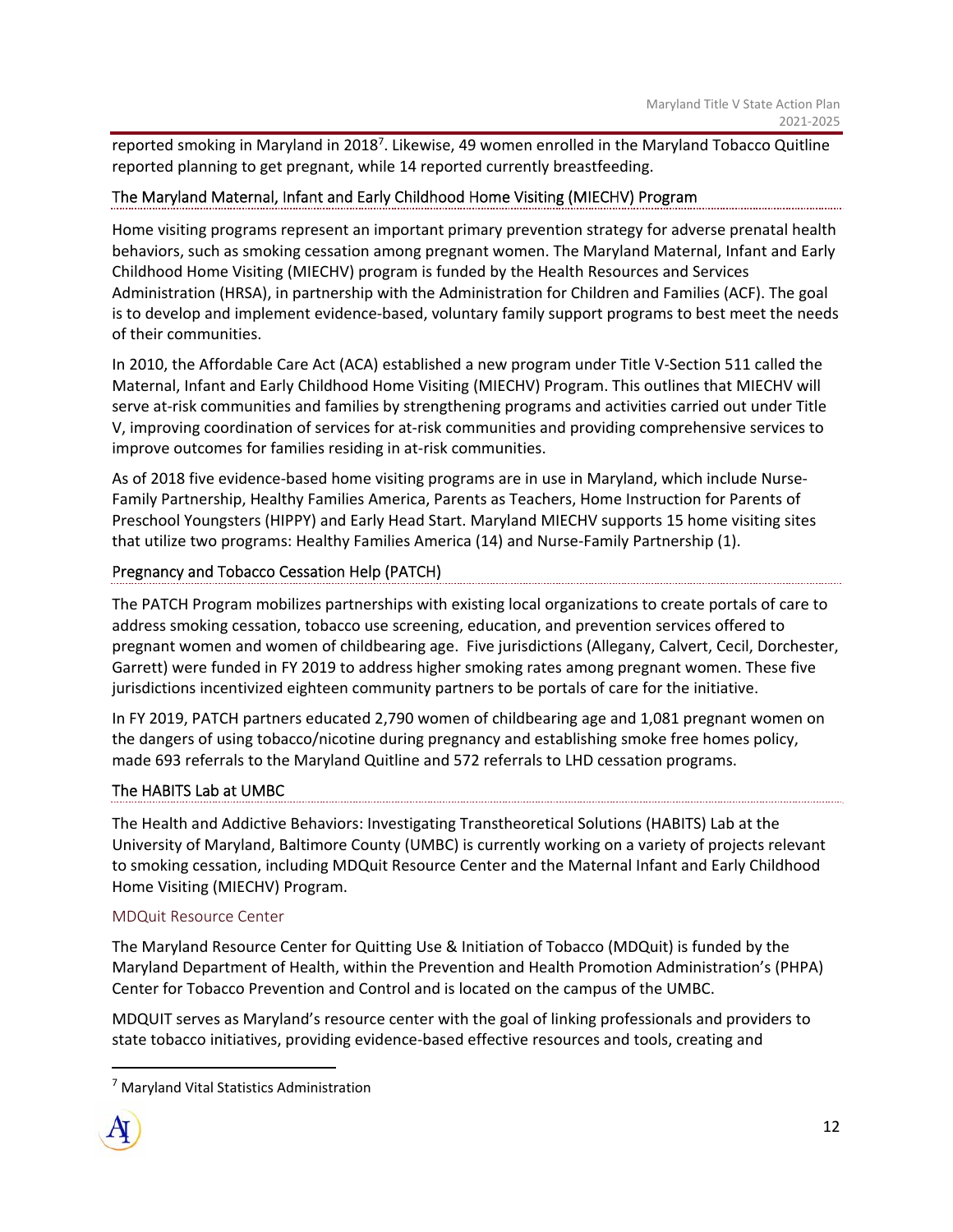supporting an extensive and collaborative network of tobacco prevention and cessation professionals and offering a forum for sharing best practices.

Furthermore, MDQuit receives funding from the Maryland Behavioral Health Administration (BHA) to support a program for tobacco cessation and prevention among behavioral health agencies, providers and clients who use tobacco. MDQuit continues to provide support for the training of providers, staff and administration to implement the "Breaking the Habit in Behavioral Health (BH2)" tobacco curriculum.

#### Maternal Infant and Early Childhood Home Visiting (MIECHV) Program

UMBC's Home Visiting Training Center and Certificate Program is supported by funding from HRSA through the Maryland MIECHV (Maternal Infant and Early Childhood Home Visiting) program at MDH. UMBC's Psychology Department has developed a training curriculum and support systems to enhance current training and address the many demands and needs of home visitors. This project was implemented in two phases.

In the first phase of developing the Home Visitor Training Certificate Program, national best practices were reviewed and researched, input from local program administrators and staff were gathered and focus groups and interviews with home visitors and program supervisors were conducted. This information was combined to guide the development of the training curriculum in several areas including parent training and substance abuse. The second phase included implementing trainings with home visitors and evaluating the training to build an online video library to supplement the in‐person trainings.

#### **Revised Priority Needs and Strategies**

In 2016‐2020, reducing low‐risk cesarean deliveries was identified as the NPM for the women's and maternal health population domain. The baseline in 2013, leading to its selection, was 35%. In 2017 the rate was 28.2%, down from previous years, but slightly higher than the national average of 26.0%. Maryland has continued to meet its objective since 2016. Task force members felt it was no longer necessary to prioritize low‐risk cesarean deliveries for the 2021‐2025 cycle. Instead, Needs Assessment Steering Committee members prioritized preventive dental visits during pregnancy and smoking during pregnancy.

Oral health was covered in 2016‐2020 under the cross‐cutting/life course domain. Because of the progress made with children, task force members felt that oral health should be prioritized specifically for pregnant women.

| <b>Maryland Priority Needs, 2021-2025</b>                                                                                                            | <b>National Performance Measure(s)</b>                                                                                                                                                       | <b>Population</b><br><b>Domains</b> |
|------------------------------------------------------------------------------------------------------------------------------------------------------|----------------------------------------------------------------------------------------------------------------------------------------------------------------------------------------------|-------------------------------------|
| 1. Women's and Maternal Health:<br>Optimize the health and well-being of women<br>and mothers across the life course using<br>preventive strategies. | Preventive dental visit - pregnancy:<br>Percent of women who receive a<br>preventive dental visit during pregnancy<br>Smoking – pregnancy:<br>Percent of women who smoke during<br>pregnancy | Women's and<br>Maternal Health      |

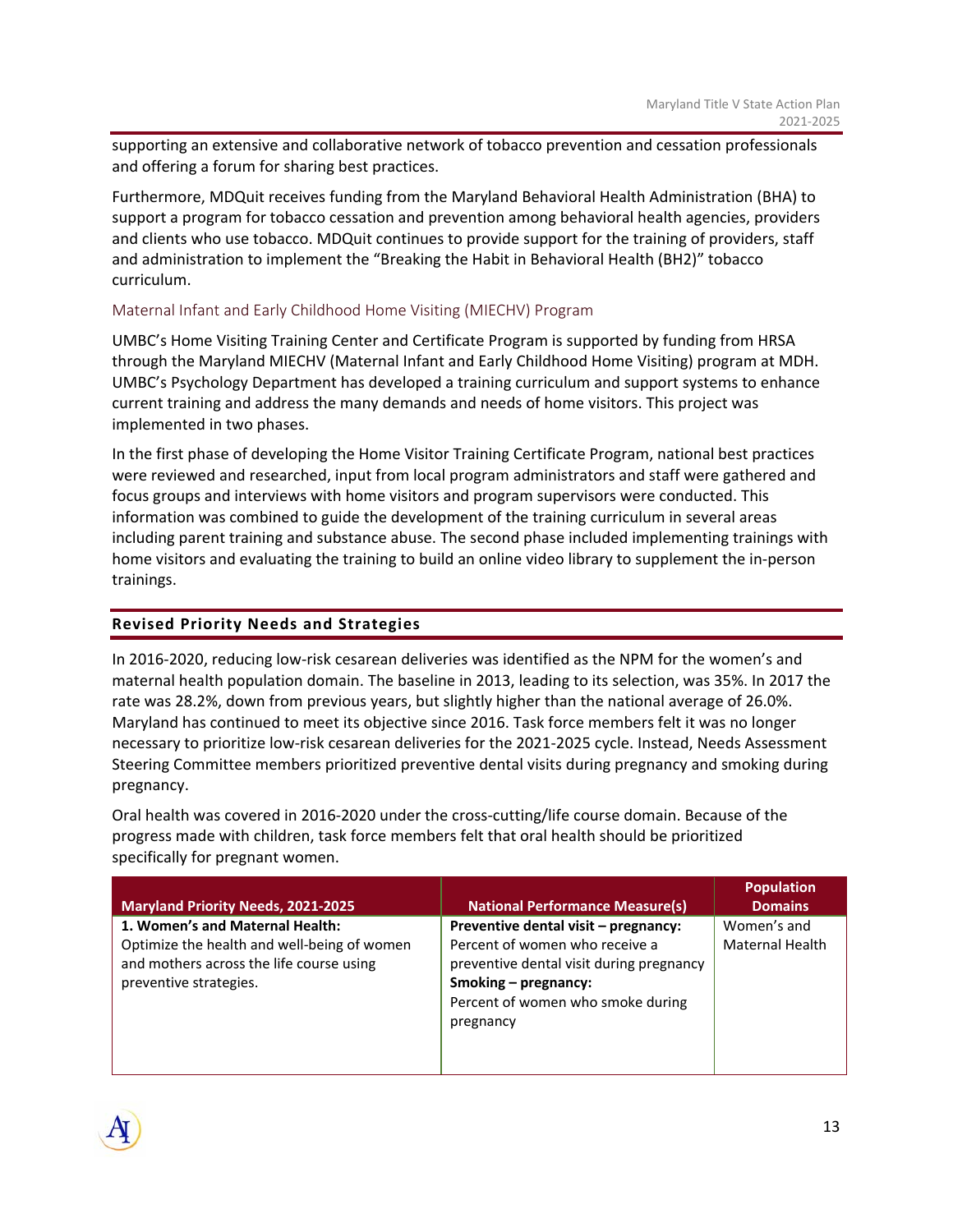| Maryland Priority Needs, 2016-2020                                                                                                                           | <b>National Performance Measure(s)</b>                                   | <b>Population</b><br><b>Domains</b>   |
|--------------------------------------------------------------------------------------------------------------------------------------------------------------|--------------------------------------------------------------------------|---------------------------------------|
| 1. Women's Wellness, Healthy Pregnancies:<br>Optimize the health and well-being of girls and<br>women across the life course using preventive<br>strategies. | Low-risk cesarean deliveries:<br>Percent of low-risk cesarean deliveries | Women's and<br><b>Maternal Health</b> |

Likewise, smoking was also covered within substance use and misuse in 2016‐2020 under the cross‐ cutting/life course domain. Task force members felt that smoking should be prioritized specifically for pregnant women. Children in households with smoking as decreased from the baseline at 20% to 12.1%

# **Challenges and Emerging Issues**

In early 2020, a novel Coronavirus, COVID‐19 (SARS‐CoV‐2) swept through the United States, including Maryland. The virus quickly became a global pandemic, affecting over 200 countries with over 7 million cases worldwide, as of June 2020. A second wave is suspected to hit the country later in 2020. As of June 2020, Maryland has seen over 50,000 confirmed cases and approximately 3,000 deaths from this virus. Maternal and women's health is among the many populations impacted by this novel virus.

Early data suggests that COVID‐19 impacts maternal health in two main areas: 1) constrained access to reproductive and maternal healthcare and a subsequent increase in adverse health outcomes; and 2) rapid societal changes disproportionately and negatively affecting marginalized families and communities<sup>8</sup>.

As COVID‐19 overwhelms hospitals and resources are diverted to combat the virus, maternal health will consequently suffer. Tracking higher‐risk pregnancies will become increasingly difficult as people opt for virtual prenatal checkups. Furthermore, women may not seek in‐clinic checkups or hospital deliveries due to the fear of contracting the virus. Reports have indicated that some pregnant women are switching their birthing plan from a hospital setting to a home birth option, creating more of a strain on birthing centers and home birth providers. Due to the unknowns of how COVID‐19 can impact a pregnancy, some women may want to delay their pregnancy, thus increasing the importance of access to contraceptives.

Systemic biases in the U.S. have resulted in higher rates of COVID‐19 among Black communities. Initial research suggests that the pandemic may exacerbate existing barriers to care for women of color, women with low incomes, women with disabilities and women living in rural areas. Furthermore, the skyrocketing unemployment rate has created financial strain for millions, leading to low‐income women and women of color potentially being less able to afford both COVID‐19 related and general health care<sup>9</sup>.

Women's health is impacted in additional ways. In a briefing released by the UN in April 2020, stress and domestic violence dangers may be instigated during stay-at-home orders. In the US, helplines are reporting COVID‐19 related domestic violence calls. The UN reported that globally there has been in

<sup>&</sup>lt;sup>8</sup> https://www.mhtf.org/2020/04/18/amidst-the-COVID-19-pandemic-we-must-remember-maternal-health/ <sup>9</sup> https://www.americanprogress.org/issues/women/reports/2020/04/23/483828/coronavirus-crisis-confirms-u-shealth‐care‐system‐fails‐women

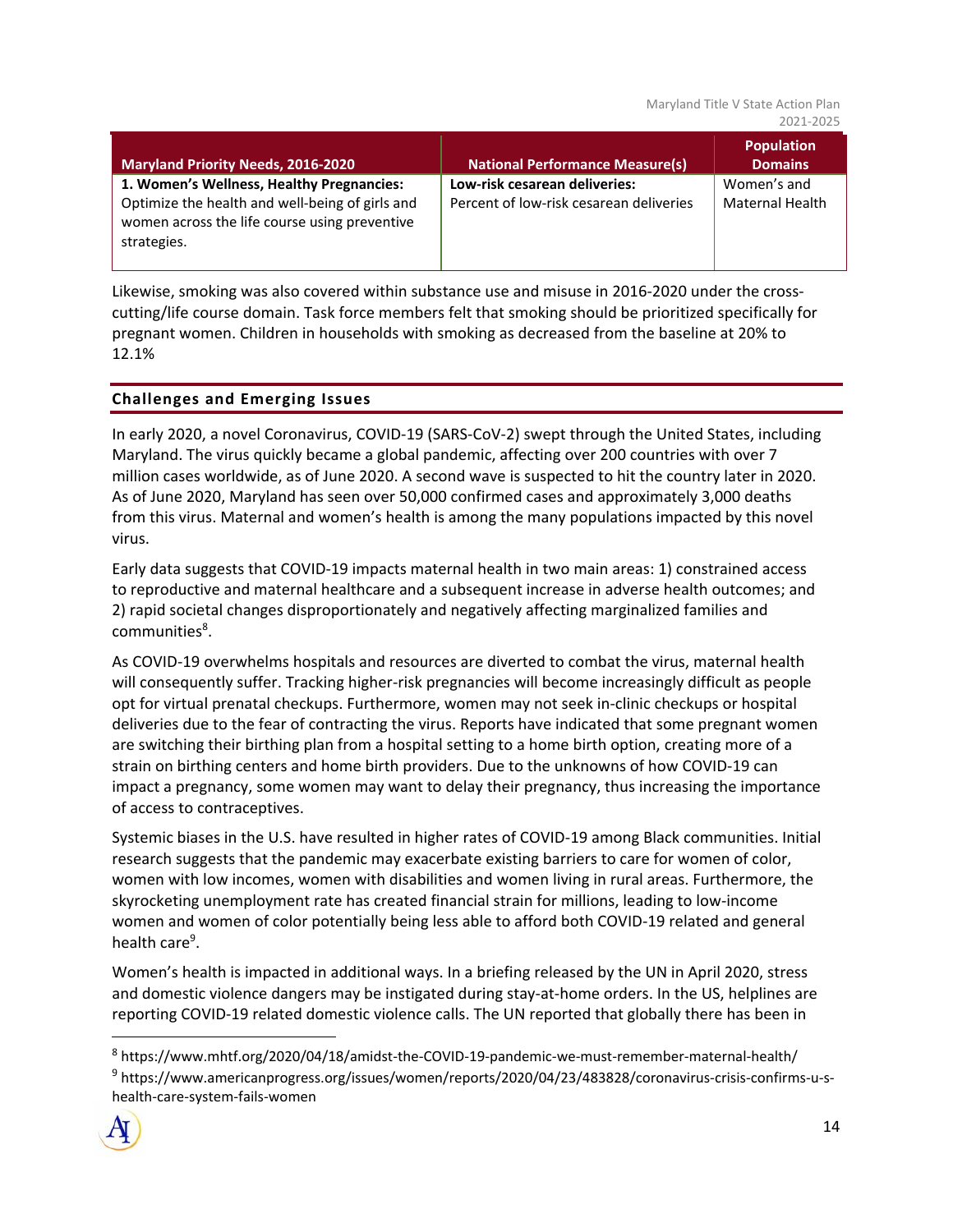increase in violence against women, with some countries reporting an increase in cases close to 25%. Stay at home orders may hinder some women from picking up the phone or seeking help.

Refuge's Chief Executive Sandra Horley told CNN "we know that ordinarily, the window of opportunity for women with abusive partners to make a call and seek help is often very limited… now, it is likely that window has become even smaller<sup>10</sup>."

COVID‐19 poses unique challenges when it comes to alcohol drinkers. The anxiety about the virus together with isolation from a support system can lead to increased rates of alcohol use disorder (AUD), which is defined as a chronic, relapsing disease diagnosed based on an individual meeting a certain set of criteria over a 12-month duration $^{11}$ . In Maryland, liquor stores in Montgomery County saw a 46% spike during the week Governor Larry Hogan closed bars and restaurants, compared to the same period in 2019. Dr. Lauren Grawert, an addiction psychiatrist at Kaiser Permanente stated, "addiction is a disease of isolation, by definition and increased stress burden… when folks are more isolated, when they're more stressed, that is when relapses tend to happen<sup>12</sup>."

# **PERINATAL/INFANT'S HEALTH**

HRSA identifies five key strategic priority goals for perinatal and infant's health, to include: 1) ensuring that higher risk mothers and newborns deliver at hospitals that are able to provide proper care; 2) increasing the number of infants who are breastfed and those who are exclusively breastfed through 6 months; 3) increasing the number of infants placed to sleep on their backs; 4) increasing the number of children who receive a developmental screening; and 5) increasing the number of children who are adequately ensured.

The state of Maryland identifies the objective for this population as improving perinatal and infant health in Maryland by reducing disparities.

# **Introduction**

For the 2021‐2025 Five‐Year Action Plan, the task force selected three NPMs related to perinatal and infant's health. They include risk-appropriate perinatal care (NPM 3), breastfeeding (NPM 4) and safe sleep (NPM 5).

**Risk‐Appropriate Perinatal Care.** In 2018, Maryland reported that 79.2% of very low birthweight (VLBW) infants were born in a level III or higher NICU, which represents an increase of approximately 1% since 2017. Maryland saw its highest percentage of VLBW infants with level III or higher NICU in 2013 (82.8%) and saw a negative trend until 2018. As of 2018, the percentage of VLBW infants born in a level III or higher NICU did not quite meet the Healthy People 2020 objective of 83.7%.

**Breastfeeding.** In 2016, Maryland was slightly above the national average for infants ever breastfed (84.1% and 83.8%, respectively). Both nationally and in Maryland, there is an upward trend for infants ever breastfed, apart from 2015, where Maryland saw a spike of 91.0% infants breastfed before falling

<sup>&</sup>lt;sup>12</sup> https://www.wusa9.com/article/news/health/coronavirus/alcohol-sales-spike-during-coronavirus-stay-at-homeorder/65‐c8bccb33‐39a1‐4b5c‐92a9‐47be68aed859



<sup>&</sup>lt;sup>10</sup> https://www.forbes.com/sites/alicebroster/2020/04/20/coronavirus-could-have-serious-consequences-forwomens‐health‐says‐the‐un/#3150d146e0ab

<sup>11</sup> https://www.alcohol.org/resources/coronavirus‐and‐alcoholism/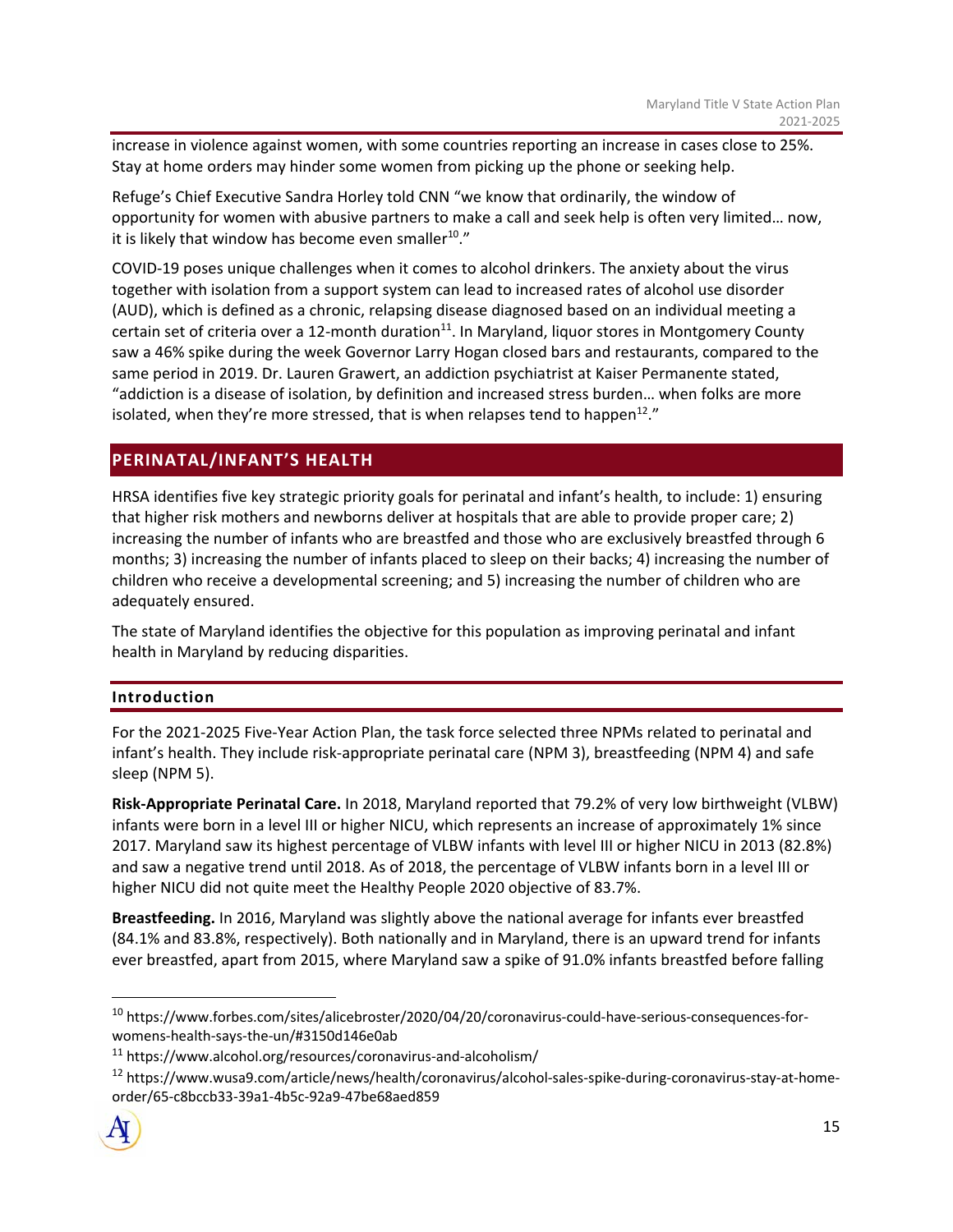slightly in 2016. As of 2016, infants ever breastfed in Maryland met the Healthy People 2020 objective of 81.9%.

**Safe Sleep.** In 2017, Maryland reported an increase in the percentage of infants placed to sleep on their backs (78.2%), which is slightly less than the national average (79.8%). As of 2017, safe sleep in Maryland met the Healthy People 2020 objective of 75.9%.

# **Plan for the Application Year**

Provided in this section are the selected national performance measures (NPMs), as well as the selected evidence‐based strategy measures (ESMs). Furthermore, this section details the plan of action for this application year for each selected NPM.

#### NPM 3: Risk Appropriate Perinatal Care

HRSA states that the goal for this NPM is "to ensure that higher risk mothers and newborns delivery at appropriate level hospitals," Furthermore, HRSA defines this NPM by the number of very low birthweight (VLBW) infants born in a hospital with a level III or higher NICU divided by the total number of VLBW infants to determine the percent

# Evidence‐Based Strategy Measure: Standardized Definitions for Hospital Level of Care

# **Percent of hospitals with a formal written plan for transport of complication obstetric/maternal patients to reduce infant mortality/morbidity.**

The strategy selected for this NPM is to continue standardizing definitions for hospital levels of care. This entails defining hospital levels of neonatal care and levels of maternal care using AAP and ACOG/SMFM guidelines.

In 2019, ACOG/SMFM in collaboration with physicians and a CDC representative developed a revision of the original 2015 Levels of Maternal Care Obstetric Care Consensus. The revision was primarily to clarify terminology and present more recent data and literature. The standardized classification system establishes levels of maternal care, including basic care (level I), specialty care (level II), subspecialty care (level III) and regional perinatal health care centers (level IV) $^{13}$ .

#### AMCHP's Implementation Toolkit for National Performance Measure 3

The Association of Maternal and Child Health Programs (AMCHP) partnered with the National Institute for Children's Health Quality (NICHQ) to create the Implementation Toolkit for NPM 3. NICHQ developed an Infant Mortality CoIIN Prevention Toolkit, which provides information on the classification of hospital care level based on AAP and ACOG/SMFM consensus reports and guidelines.

#### The Maryland Perinatal System Standards

Maryland has had a systematic approach focused on improving the perinatal care system and reducing infant mortality for over ten years. Indeed, since the mid‐1990s, Maryland has had a systematic approach to improving the perinatal system of care and assuring delivery of very low birthweight (VLBW) infants at hospitals with the appropriate level of care. A Perinatal Clinical Advisory Committee

<sup>&</sup>lt;sup>13</sup> https://www.acog.org/clinical/clinical-guidance/obstetric-care-consensus/articles/2019/08/levels-of-maternalcare

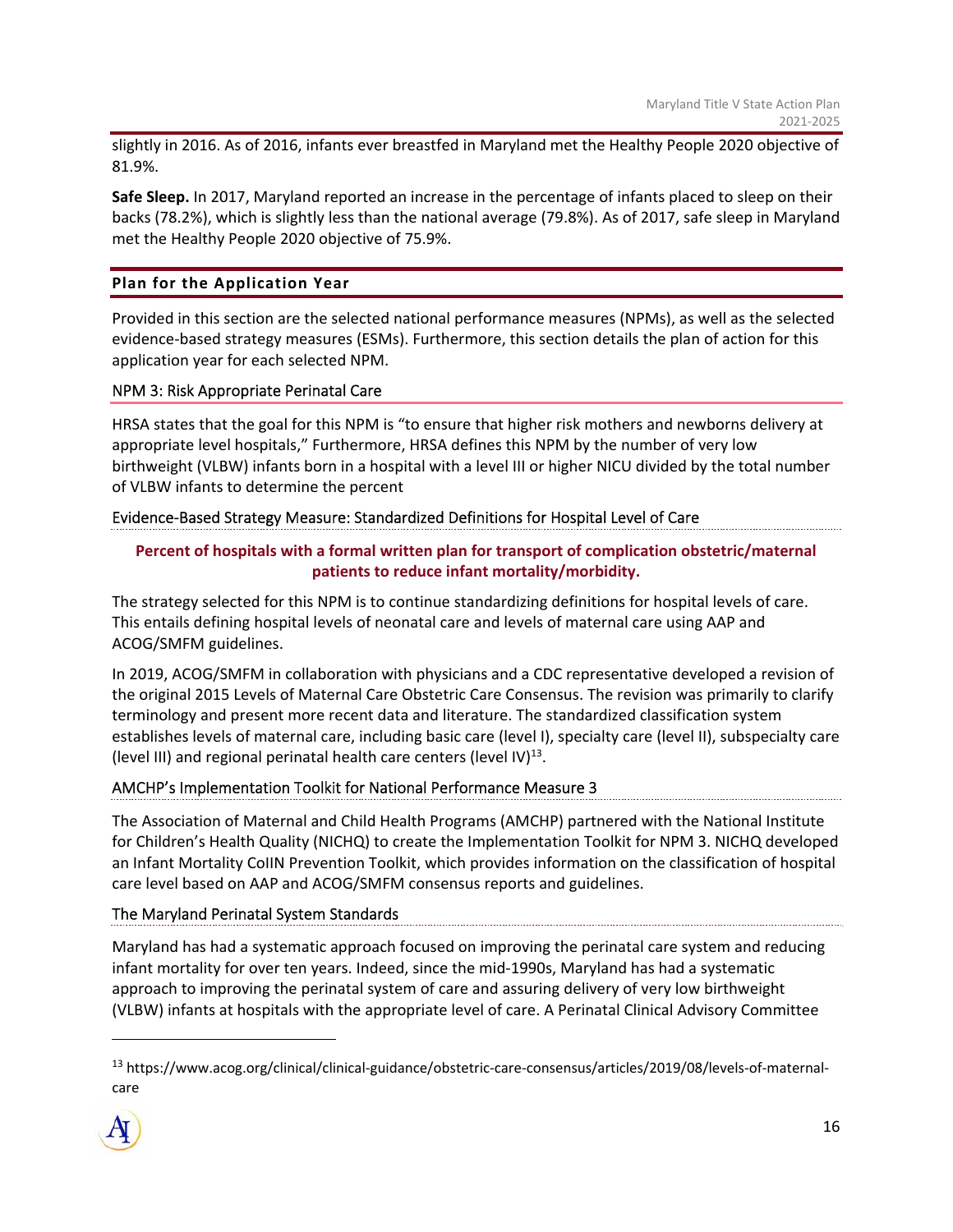within MCHB was formed to develop, review and update the Maryland Perinatal System Standards for all levels of perinatal and neonatal care. This multidisciplinary committee includes representatives from more than 15 Maryland State agencies and professional organizations, as well as from level II to IV delivery hospitals.

The Standards are updated (most recently in 2018) to maintain consistency with AAP and ACOG/SMFM's Guidelines for Perinatal Care and the AAP Policy Statement on Levels of Neonatal Care. The Standards specify that VLBW births should occur at level III and IV hospitals, which have the necessary subspecialty obstetrical care and neonatal intensive care.

# Maryland Maternal Health Innovation Program, MDMOM

MDMOM, the Maryland Health Innovation Program, is a five‐year HRSA funded program to improve maternal health across the state. MDMOM is a collaboration between Johns Hopkins University, Maryland Department of Health, Maryland Patient Safety Center and the University of Maryland, Baltimore County who work together to coordinate innovation in the areas of data, resource availability and hospital and community care.

The Maryland Maternal Health Task Force was convened by the MDH to address the needs of pregnant and postpartum women in Maryland. The Task Force is chaired by the Title V Manager and brings a diverse group of key stakeholders together. Task Force members are assigned to workgroups, which are formed around important focus areas in the 5‐year Strategic Plan to improve maternal health in Maryland, including: 1) maternal health data, 2) telemedicine, 3) quality improvement, 4) training innovation, and 5) policy. Title V Manager, Colleen Wilburn, MPA, currently serves as the Project Coordinator for MDH. The purpose of the Task Force is to advice and make recommendations to the Maryland Department of Health on policies to improve maternal health throughout the state.

# Perinatal and Infant Oral Health Quality Improvement (PIOHQI) Program

From 2014 through 2018, MCHB worked closely with OOH on a Perinatal and Infant Oral Health Quality Improvement (PIOHQI) Program. The project was supported by the Health Resources and Services Administration (HRSA) of the U.S. Department of Health and Human Services (DHHS) with the goal "to reduce the prevalence of oral disease in pregnant women and infants at high risk for oral disease through improved access to and utilization of high‐quality oral health care."

The OOH collaborated with the University of Maryland, School of Public Health to conduct a survey and focus groups of pregnant women, as well as survey medical and dental providers who service "hot spot" areas. The OOH also provided training to medical professionals on the importance of perinatal and infant oral health care. Additionally, the OOH developed and implemented an Early Head Start Oral Health Adoption program for accredited Dental Hygiene Programs to provide oral health education and referral resources to pregnant women and infants enrolled in Early Head Start. Specifically, this program helped pregnant women and parents understand the benefits of good oral health, the need to prevent oral disease and the importance of establishing a dental home.

In May 2020, the OOH submitted a proposal to collaborate with Maryland's Title V program to continue to provide education to prenatal providers on the importance of oral health during pregnancy by coordinating a 5‐year outreach initiative that includes:

- 1. The promotion of "Smiles for Life: A National Oral Health Curriculum"
- 2. The dissemination of "Oral Health Care During Pregnancy: Practice Guidance for Maryland's Prenatal and Dental Providers" (MDH Document)

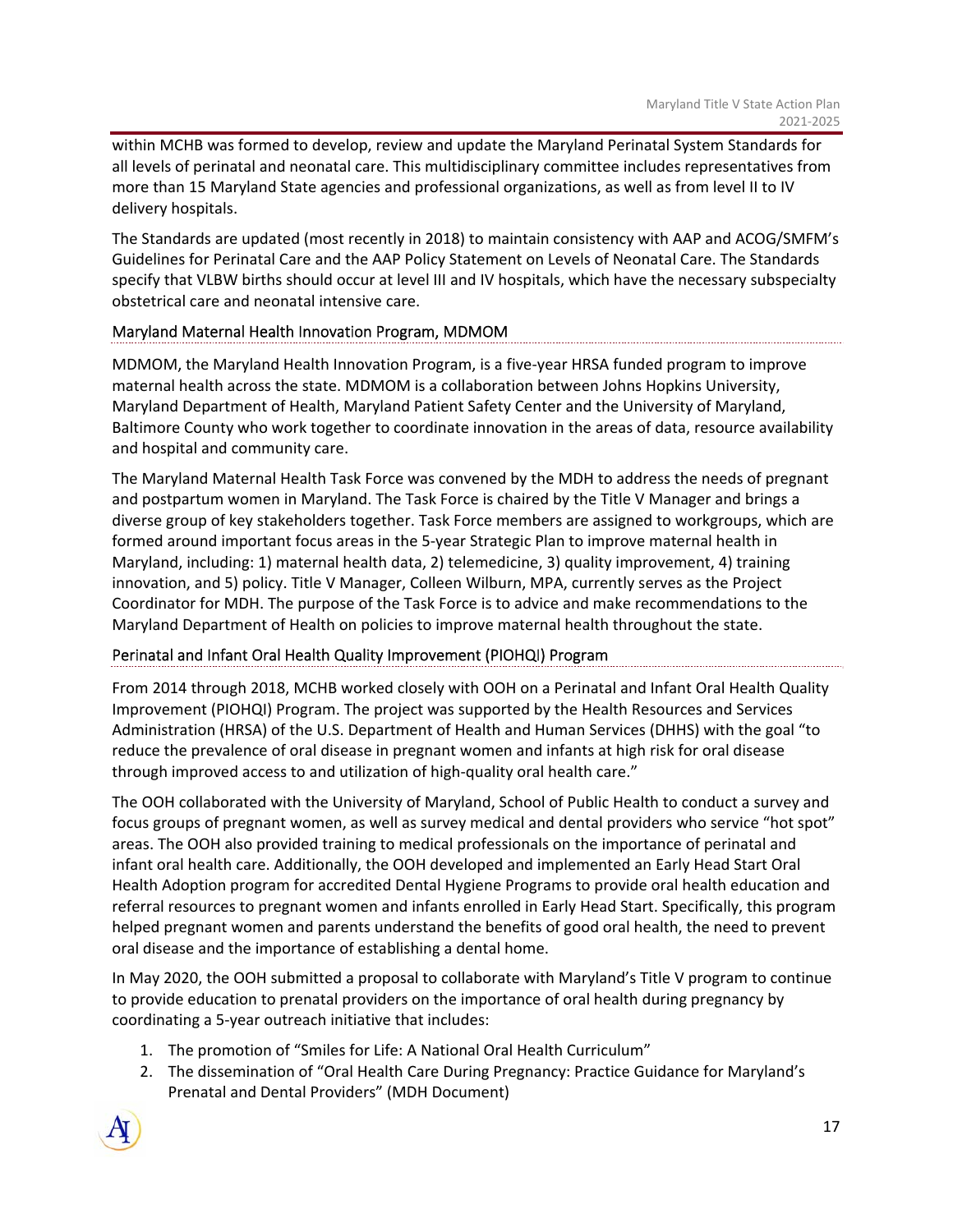# 3. Oral Health During Pregnancy – Health Literacy/Social Marketing Campaign

# NPM 4: Breastfeeding

HRSA states that the goal for this NPM is "to increase the percent of infants who are breastfed and who are breastfed exclusively through six months." Furthermore, HRSA defines this NPM in two ways: 1) by the number of infants who are ever breastfed divided by the total number of infants born in a calendar year to determine the percent; and 2) by the number of infants breastfed exclusively through 6 months divided by the total number of infants born in a calendar year to determine the percent.

# Evidence‐Based Strategy Measure: Lactation Consultants

# **Percent of postpartum mothers reporting that they received breastfeeding resources and reminders after delivery and before discharge.**

The strategy selected for this NPM is to provide all postpartum mothers with breastfeeding information and providing appropriate referrals to lactation consultant services before discharge. This strategy entails informing pregnant women and new mothers about lactation consultant services and ensuring that lactation consultants have access to new mothers after birth. As part of this strategy, Title V may consider utilizing doulas in a similar role as lactation consultants to promote breastfeeding.

This strategy is considered to have moderate evidence, where "dedicated lactation specialists may play a role in providing education and support to pregnant women and new mothers wishing to breastfeed and to continue breastfeeding to improve breastfeeding outcomes" was shown in various systematic literature reviews $^{14}$ .

# AMCHP's Implementation Toolkit for National Performance Measure 4

The Association of Maternal and Child Health Programs (AMCHP) developed the Implementation Toolkit for NPM 4. The toolkit provides best practices to address NPM 4, which is guided by Title V Block Grant applications and recommended from the Surgeon General's Call to Action to Support Breastfeeding. The strategic approaches include:

- Policy and Systems Approaches
- Training and Education
- Community-Driven Resources
- Increasing Access to Services
- Culturally Tailored Resources
- Data and Metrics
- Safe Sleep and Breastfeeding

# Maryland Hospital Breastfeeding Policy

The Maryland Department of Health (MDH) formed an 11‐member committee, which includes the Title V Manager, to develop breastfeeding policy recommendations that will strengthen and improve current maternity care practices. The first finalized policy recommendations were completed in September 2012. These policy recommendations, based on WHO/UNICEF Ten Steps to Successful Breastfeeding, include evidence‐based hospital practices to increase rates of breastfeeding initiation, duration and exclusivity for healthy, fully term infants whose mothers have chosen to breastfeed. The committee currently meets biannually and provides provider training and hospital policies for Baby‐Friendly hospitals.

<sup>14</sup> https://www.mchevidence.org/documents/NPM‐Webinar‐3‐04‐22‐20.pdf

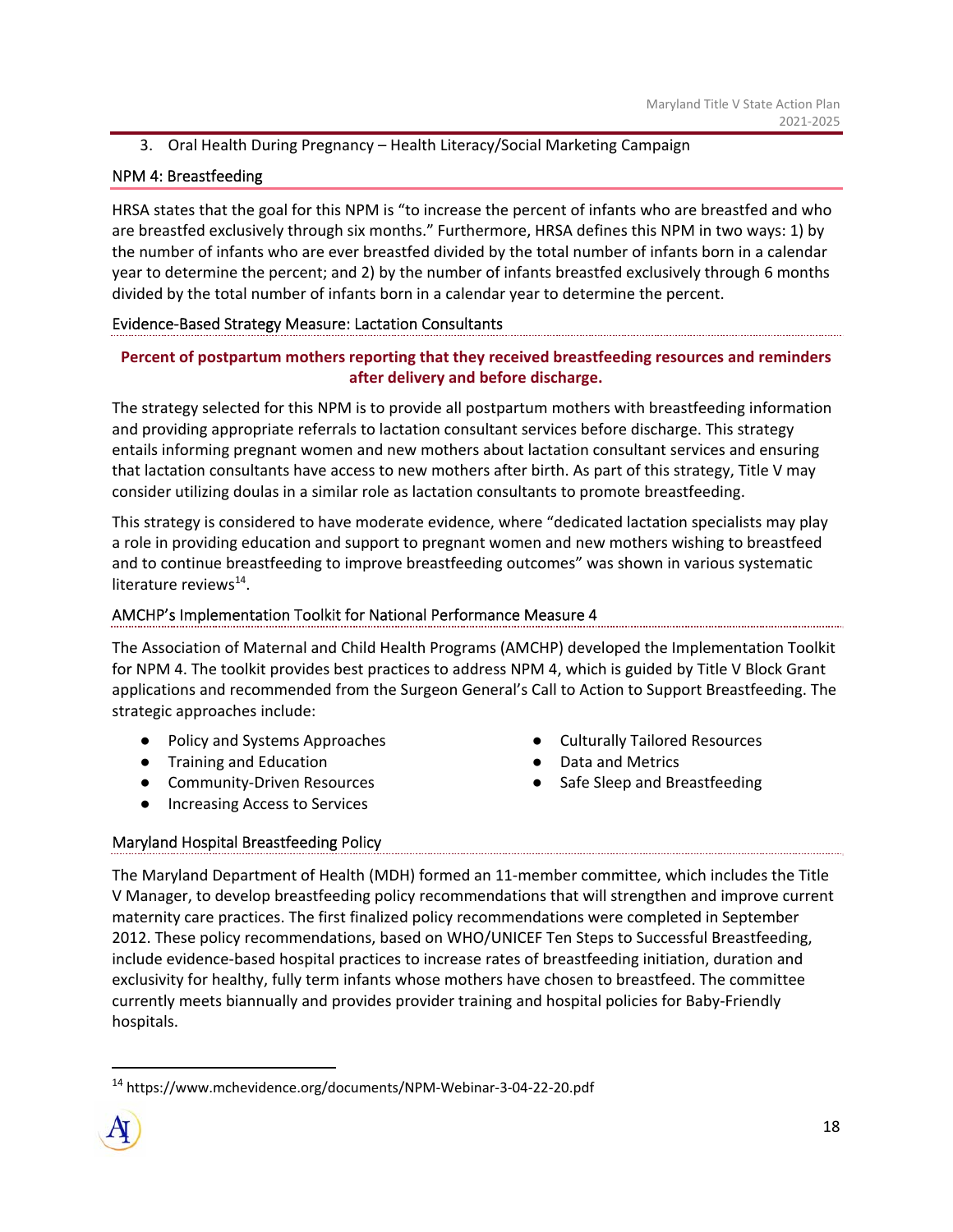In 2012, MDH launched a statewide initiative to help hospitals improve the support that hospitals give to breastfeeding mothers. All 32 birthing hospitals committed to this quality improvement process. In 2016, almost 85% of the birthing hospitals reaffirmed their commitments. Hospitals are encouraged to sign a letter of intent to become designated as Baby‐Friendly through the Baby‐Friendly Hospital initiative, or to follow the Maryland Hospital Breastfeeding Policy Recommendations. As of 2020, only 10 hospitals reaffirmed their commitments, representing approximately 31% of birthing hospitals.

# Maternity Staff Training

Under the guidance of the Hospital Breastfeeding Policy Committee, and in a collaboration between International Board Certified Lactation Consultants (IBCLCs) at the Maryland Department of Health and the University of Maryland Upper Chesapeake Medical Center, a series of 15 maternity staff training modules were developed. The modules provide education and expertise needed to meet both the Maryland Hospital Breastfeeding Policy Recommendations and the Baby Friendly Hospital Initiative.

#### Technical Assistance Calls

The Maryland Hospital Breastfeeding Policy Committee offers technical assistance conference calls three to four times a year, on average, to help hospitals with implementation of the Maryland Breastfeeding Policy Recommendations and Baby Friendly Ten Steps. These calls include practical steps and information from IBCLCs, staff nurses, administrators and policy committee members from across Maryland. The experts on the call, professionals from hospitals achieving the topic at hand, lead the conversation about best‐practices and ideas on how to best implement the topic being discussed. Past recordings on Auditing and Quality Improvement, Skin‐to‐Skin and Breastfeeding Training Resource Webinar are still available for listening.

#### Physician Webinar Series

In 2016, the Maryland Hospital Breastfeeding Policy Committee coordinated a six‐lecture series of free webinars about breastfeeding-related topics<sup>15</sup>. These webinars provided continuing medical education (CME) credits, as well training sessions help fulfill the Baby Friendly USA and the Maryland Hospital Breastfeeding Policy Recommendations. CME credits were available at no cost until June 2019.

#### Maryland WIC Program

The Maryland WIC Program is committed to helping families have positive, successful breastfeeding experiences. WIC provides resources, such as a FAQ sheet, handouts and a breastfeeding checklist available in both English and Spanish, as well as videos that provide information on various breastfeeding‐related topics.

#### NPM 5: Safe Sleep

HRSA states that the goal for this NPM is "to increase the percent of infants placed to sleep on their backs, on a separate approved sleep surface, without soft objects or loose bedding." Furthermore, HRSA defines this NPM in three ways: 1) the number of mothers reporting that they most often place their baby to sleep on their back only divided by the total number of live births to find the percent; 2) the number of mothers reporting that their baby always or often sleeps alone, usually in a crib, bassinet, or pack and play, and not usually in a standard bed, couch, sofa, armchair, car seat or swing divided by the

<sup>&</sup>lt;sup>15</sup> https://phpa.health.maryland.gov/mch/Pages/Hospital Breastfeeding Physician Training.aspx

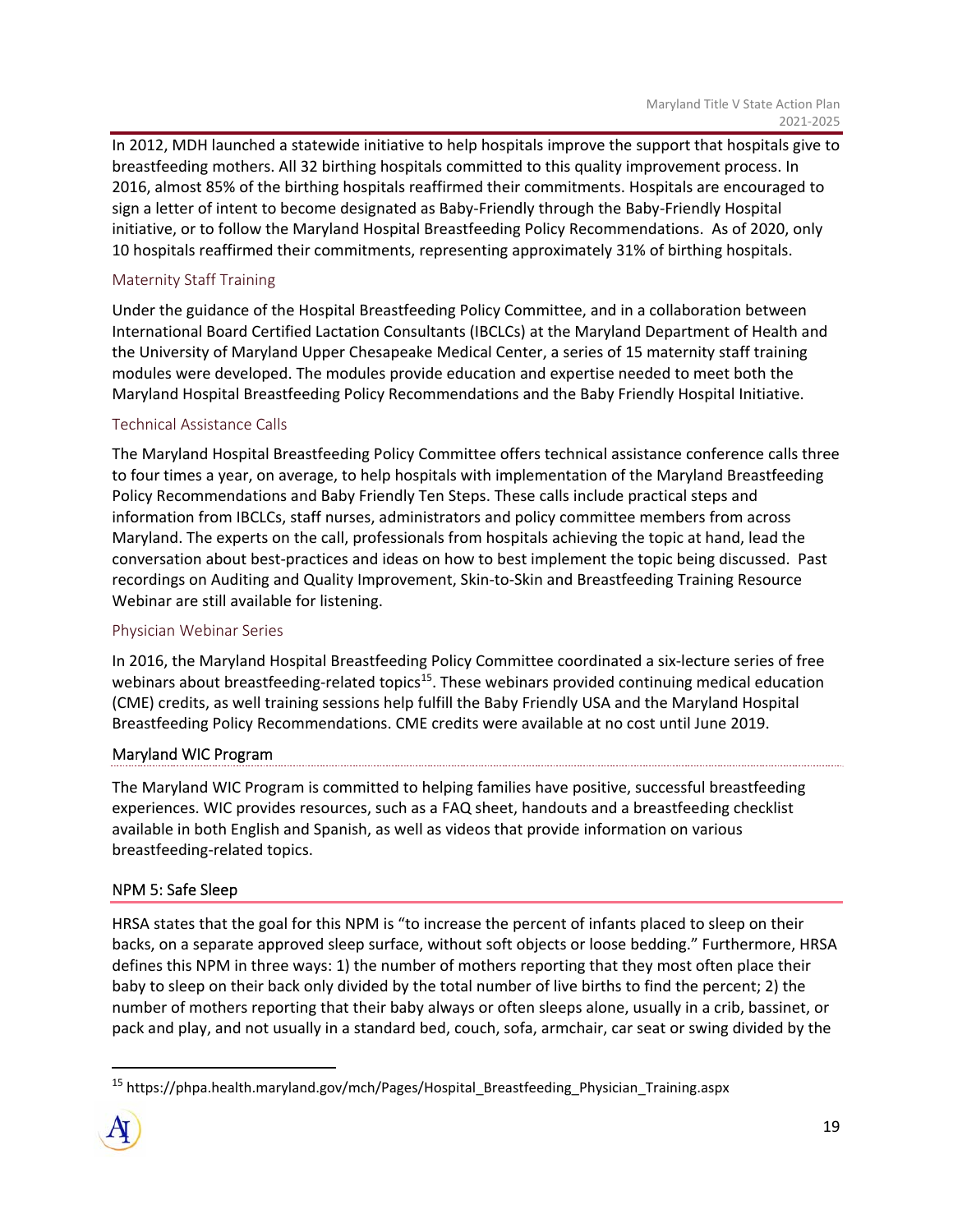total number of live births to find the percent; and 3) the number of mothers reporting that their baby does not usually sleep with blankets, toys, cushions, pillows or crib bumper pads divided by the total number of live births to find the percent.

#### Evidence‐Based Strategy Measure: Build on Safe Sleep Campaigns

# **Percent of postpartum mothers reporting that they received information about safe sleep practices and received appropriate referrals to safe sleep resources before discharge.**

The strategy selected for this NPM is to build on safe sleep campaigns by engaging Title V programs and community partners. This strategy entails a professional training made available to Home Visitors, Healthy Start providers and other direct service providers in the community who work directly with expecting and new mothers and families to emphasize a nuanced approach to take family needs, beliefs and context into account when talking about safe sleep.

This strategy is a new approach and is supported by the "Building on Campaigns with Conversations" series of modules developed by the National Center for Education in Maternal and Child Health (NCEMCH). The modules received extensive input from the National Action Partnership to Promote Safe Sleep (NAPPSS) coalition of more than 70 national organizations. Furthermore, this approach is based on Ajzen's Theory of Planned Behavior and follows current American Academy for Pediatrics (AAP) recommendations for safe sleep.

# AMCHP's Implementation Toolkit for National Performance Measure 5

The Association of Maternal and Child Health Programs (AMCHP) partnered with the National Institute for Children's Health Quality (NICHQ) to create the Implementation Toolkit for NPM 5. Furthermore, NICHQ developed an Infant Mortality CoIIN Prevention Toolkit, which provides information on safe sleep practices.

#### Morgan State University (MSU) Safe Sleep Project

The Morgan State University (MSU) Safe Sleep Project is funded by MCH with Title V funds. The Project was started in 2019 and aims to provide safe sleep messaging in African American communities through the development of a social marketing campaign. Focus groups were conducted in two Baltimore City communities to understand why African American communities are not using safe sleep practices. Currently, the Program is working on a video that speaks to myths about safe sleep practices in communities of color. This video will be distributed to local health departments and home visiting programs throughout the state

# Surveillance & Quality Improvement Program

The Surveillance & Quality Improvement Program works with mothers who had a fetal or infant loss to gain information about their experience. The Program is funded with Title V funds, where money goes to support the Fetal and Infant Mortality Review (FIMR).

# Maryland's FIMR Program

The Maternal and Child Health Bureau, housed within the Maryland Department of Health, serves as the lead agency for Maryland's FIMR Program. There are 18 FIMR projects in Maryland which represent all 24 jurisdictions, of those 16 are jurisdiction level programs and two are regional FIMR programs.

FIMR teams work to identify various findings, recommendations and action steps for improving systems of care for pregnant women and infants. Recent recommendations include improving access to prenatal

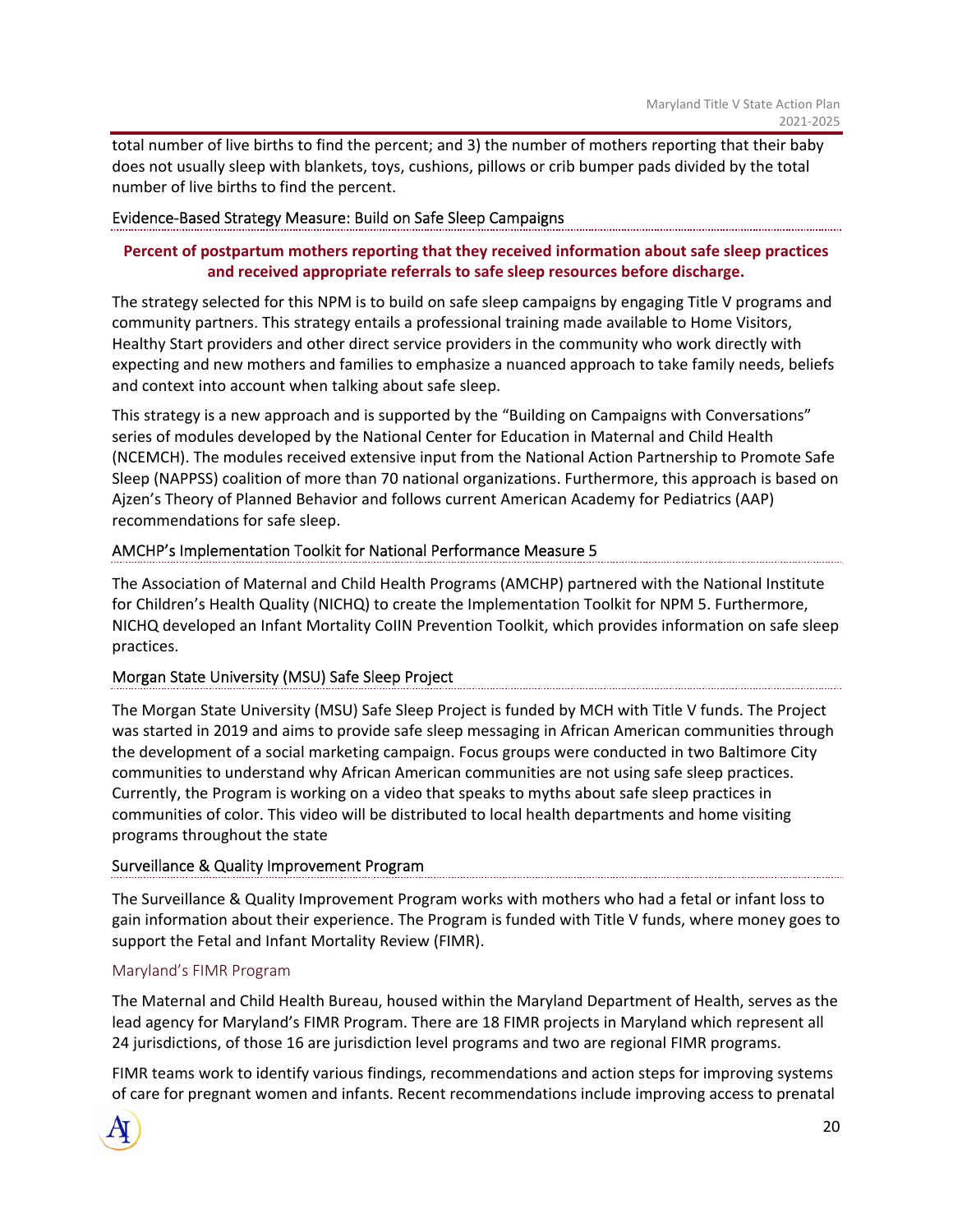care, family planning, bereavement and other mental health services and substance abuse services. Additionally, they recommend increased screening for domestic violence, safe infant sleep practices and improved case management.

#### Babies Born Healthy (BBH) Grantees

The Babies Born Healthy (BBH) Program provides resources to the seven jurisdictions with the highest counts or rates of infant mortality, to include Anne Arundel, Baltimore, Charles, Montgomery, Prince George's and Wicomico Counties and Baltimore City. Community Health Workers work with nurses to coordinate care and navigate services to high‐risk communities to link at‐risk pregnant women to services associated with improved birth outcomes.

# Local Health Departments Participating in BBH

# Anne Arundel County

The Anne Arundel County Department of Health provides various services, information and resources for perinatal health, including Healthy Start. Healthy Start provides case management, home visiting, outreach and other services to prevent injuries and deaths to high‐risk pregnant women, infants and toddlers up to the age of 2. These services are provided by community health nurses and social workers.

The Anne Arundel County Department of Health is working on an initiative for Healthy Moms and Babies, where the aim is to increase the number of healthy pregnancies and healthy babies by promoting awareness and improving access to County health resources. The goal is "for all babies in Anne Arundel County to be born healthy and thrive." As part of this initiative, various information on safe sleep is provided, including a new "Safe Sleeping for Babies flier," safe sleep videos and a safe sleep information card, as well as the ABCs of safe sleep.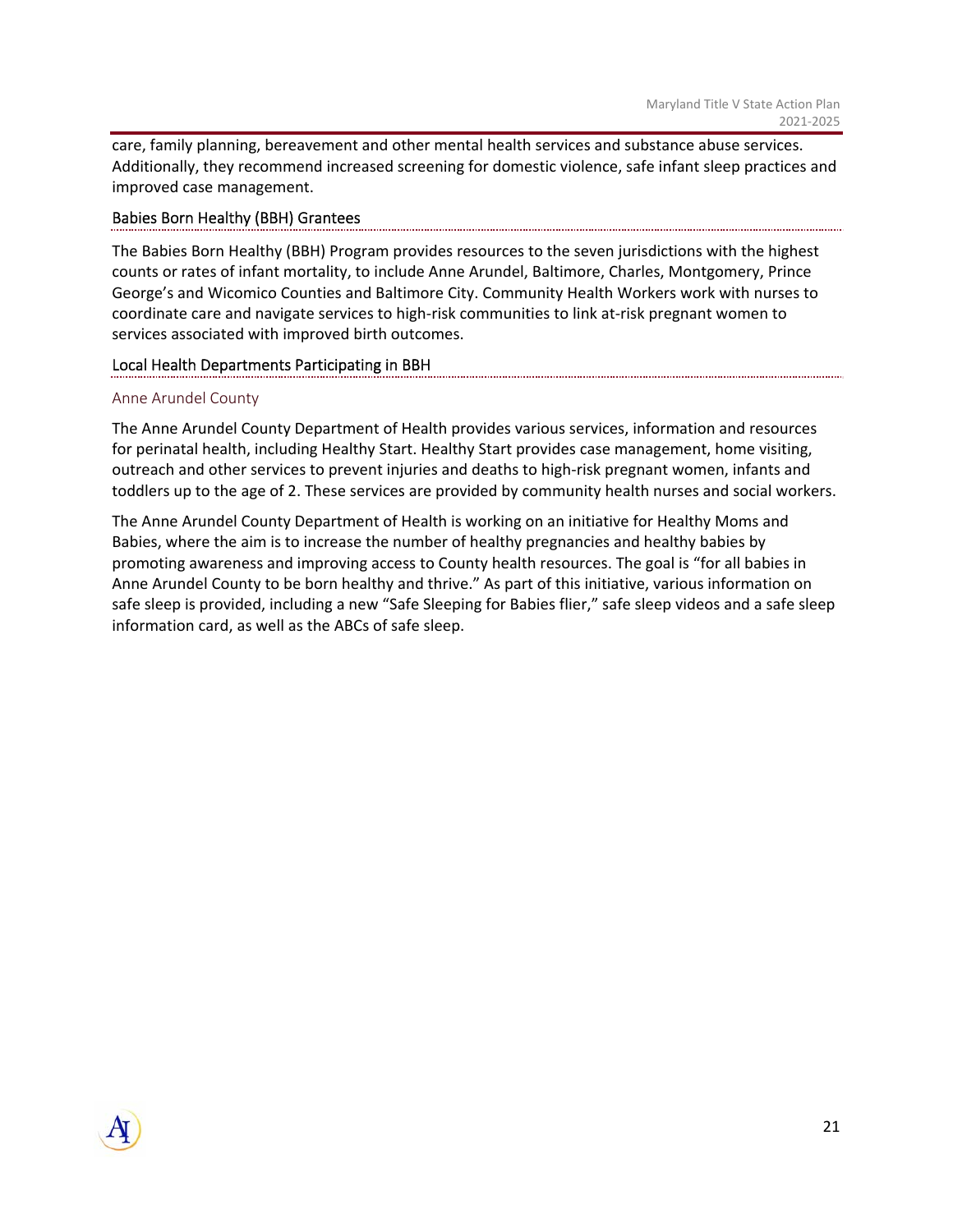#### Baltimore City

The Baltimore City Health Department operates under the vision of "an equitable, just, and well Baltimore where everyone has the opportunity to be healthy and to thrive" and the mission "to protect health, eliminate disparities and enhance the wellbeing of everyone in our community through education, coordination, advocacy and direct service delivery." The Baltimore City Health Department covers various areas of responsibility, including maternal and child health.

The Baltimore Infants and Toddlers Program (BITP) serves infants and toddlers up to the age of 2 who may be experiencing a delay in development, as well as their families. Services include special instruction, speech pathology and audiology, occupational therapy, physical therapy, psychological services, case management, medical services for diagnosis, health services related to other early intervention services and family education, counseling and support.

#### **ABCDs for Sale Sleep**

**Alone.** Babies should never sleep with anyone else. Share a room, but not a bed with your baby. **Back.** Babies should always sleep on their backs. Babies are less likely to choke when on their backs. **Crib.** Babies should always sleep in a crib – every night and every nap. The crib should be clean and clear. There should be no toys or blankets in the crib. **Don't Smoke.** Never smoke cigarettes or marijuana in a home with babies, young children, or pregnant women. Smoke in the home makes it harder for babies to breathe well.

http://healthybabiesbaltimore.com/our‐ initiatives/safe‐sleep

Baltimore City currently has two BBH initiatives in place, B'more for Healthy Babies (BHB) and Baltimore Healthy Start. B'more for Healthy Babies (BHB) is a Baltimore City initiative led by the Baltimore City Health Department with support from Family League of Baltimore and HealthCare Access Maryland. BHB coordinates and connects communities, organizations and resources to give every baby the best possible start. BHB provides pertinent information on the ABCD's of safe sleep, as well as provide a safe sleep toolkit.

Baltimore Healthy Start Inc. started in 1991 as a 501(c)3 nonprofit corporation by the Baltimore City Health Department to implement the original federal Healthy Start informant mortality reduction initiative, Baltimore Healthy Start, Inc. promoted health and wellness by investing in the health and wellbeing of Baltimore's families. Baltimore Healthy Start Inc. aims to reduce perinatal health disparities by providing expecting and new mothers and families with necessary health care and resources.

#### Baltimore County

The Baltimore County Department of Health offers a variety of health services, information and resources for children's health, including the Infants and Toddlers Program. The Infants and Toddlers Program is a joint effort of the Baltimore County Department of Health, Baltimore County Public Schools, Department of Social Services and other private agencies. Services may include assistive technology (equipment), developmental monitoring, individual and family counseling, nursing, occupational therapy, physical therapy, service coordination (case management), social work, speech and language therapy and transportation.

#### Charles County

The Charles County Department of Health operates with the mission "to promote, protect and improve the health of our community" and the vision statement of "a healthier Charles County," and offer various infant and child services, information and resources. The Charles County Infants and Toddlers Program provides a family centered approach to assist infants and toddlers who may be delayed in

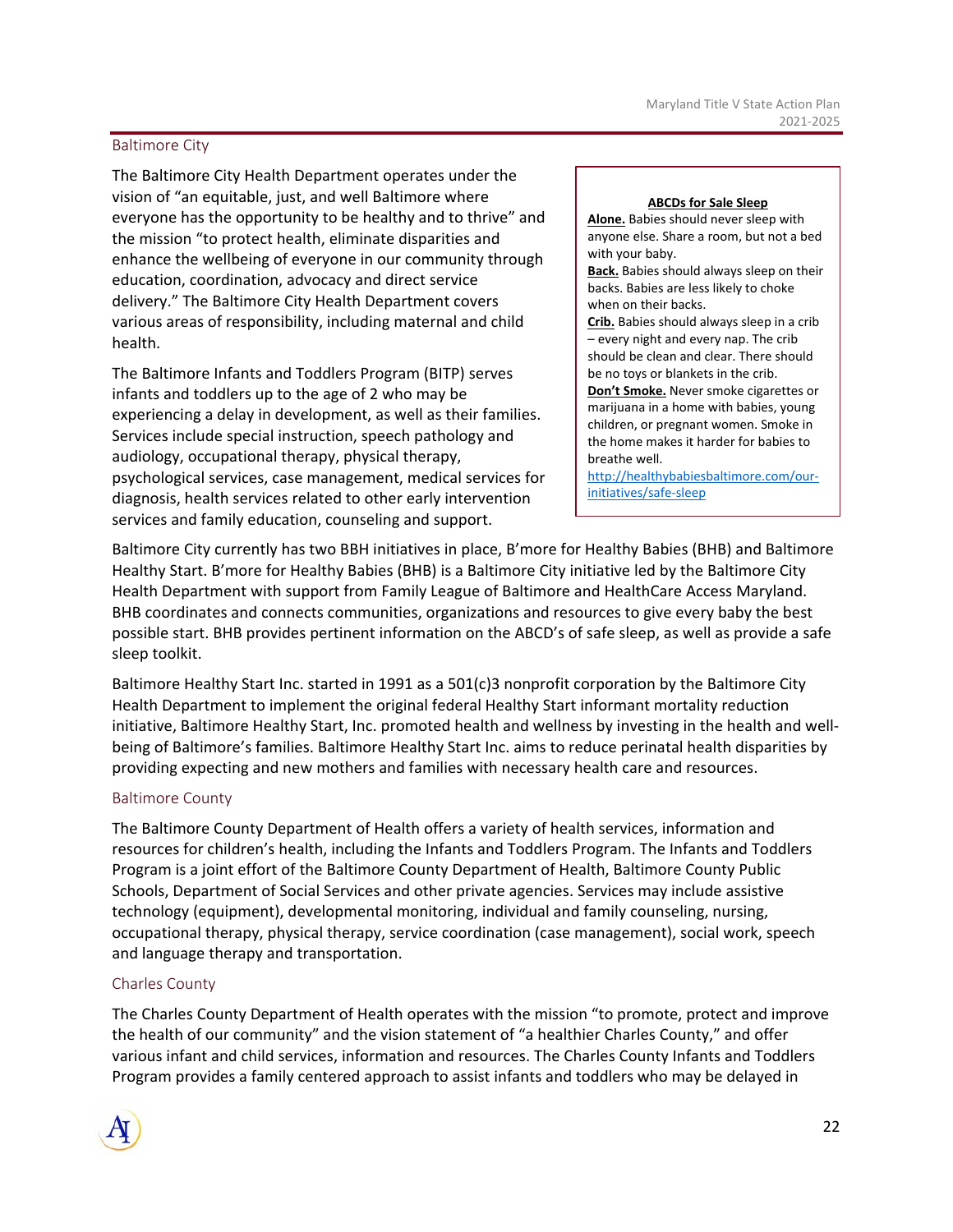development or have disabilities. The Infant and Toddler services may include service coordination, audiology, physical therapy, occupational therapy, speech language pathology, family training, counseling, home visits, assistive technology services and special instruction.

# Montgomery County

The Montgomery County Government provides information and resources for maternal and infant health, including Babies Born Healthy (BBH), improved pregnancy outcomes, case management for infants at risk, nurse case management for maternal and child and the teen parent support program. Furthermore, the Department of Health and Human Services houses the Montgomery County Head Start/Prekindergarten Program and the Montgomery County Infants and Toddlers Program (MCITP), both of which provide services, resources and support to infants, toddlers and young children who may have developmental delays and disabilities.

The Montgomery County Babies Born Healthy (BBH) program eligibility requirements include African American women who are pregnant, being a Montgomery County resident living in specific zip codes and being a Medicaid recipient.

The Maternal/Child Nurse Case Management Program provides on‐site and in‐home Community Health Nurse Case Management services to uninsured pregnant women and children up to age 2. Case management services include education, assessment and referral, and assistance to clients in accessing health, economic and self-sufficiency services and programs.

The Teen Parent Support program provides peer group education on raising children, healthy relationships and prevention of repeat teenage pregnancy. The support groups are made up of Montgomery County Public School (MCPS) students who are pregnant or parenting and are led by school nurses and assisted by MCPS staff and community partners. The groups take place during the school day.

#### Prince George's County

Prince George's County provides Maternal and Infant Health Programs which offer services and education information designed to promote healthy outcomes, as well as provide education for the community about important pregnancy and infant topics. Programs and services include the Healthy Beginnings Program, the Safe Sleep Campaign and the Community Action Team.

The Healthy Beginnings Program provides services that promote healthy pregnancy outcomes and early health care practices for Prince George's infants and children up to age 2. Nurses and support staff provide case management through assessments, interventions and referrals for psychosocial and behavioral risk factors associated with both poor health and developmental outcomes.

Prince George's Safe Sleep Campaign provides safe sleep training for organizations, childcare centers and community groups that interact with pregnant women, mothers with infants, or care for infants. The Safe Sleep Campaign also provides individual education and outreach through various materials and resources, including informational PDFs, websites and information on organizations and initiatives like Charlie's Kids Foundation and Cribs for Kids.

The Prince George's County Community Action Team (CAT) brings together key stakeholders from the community, including key community leaders, public health agencies and providers, human service providers, health care providers and advocacy groups to create public health interventions that address trends in infant mortality. Prince George's CAT currently oversees the infant Safe Sleep Campaign, prenatal education and bereavement.

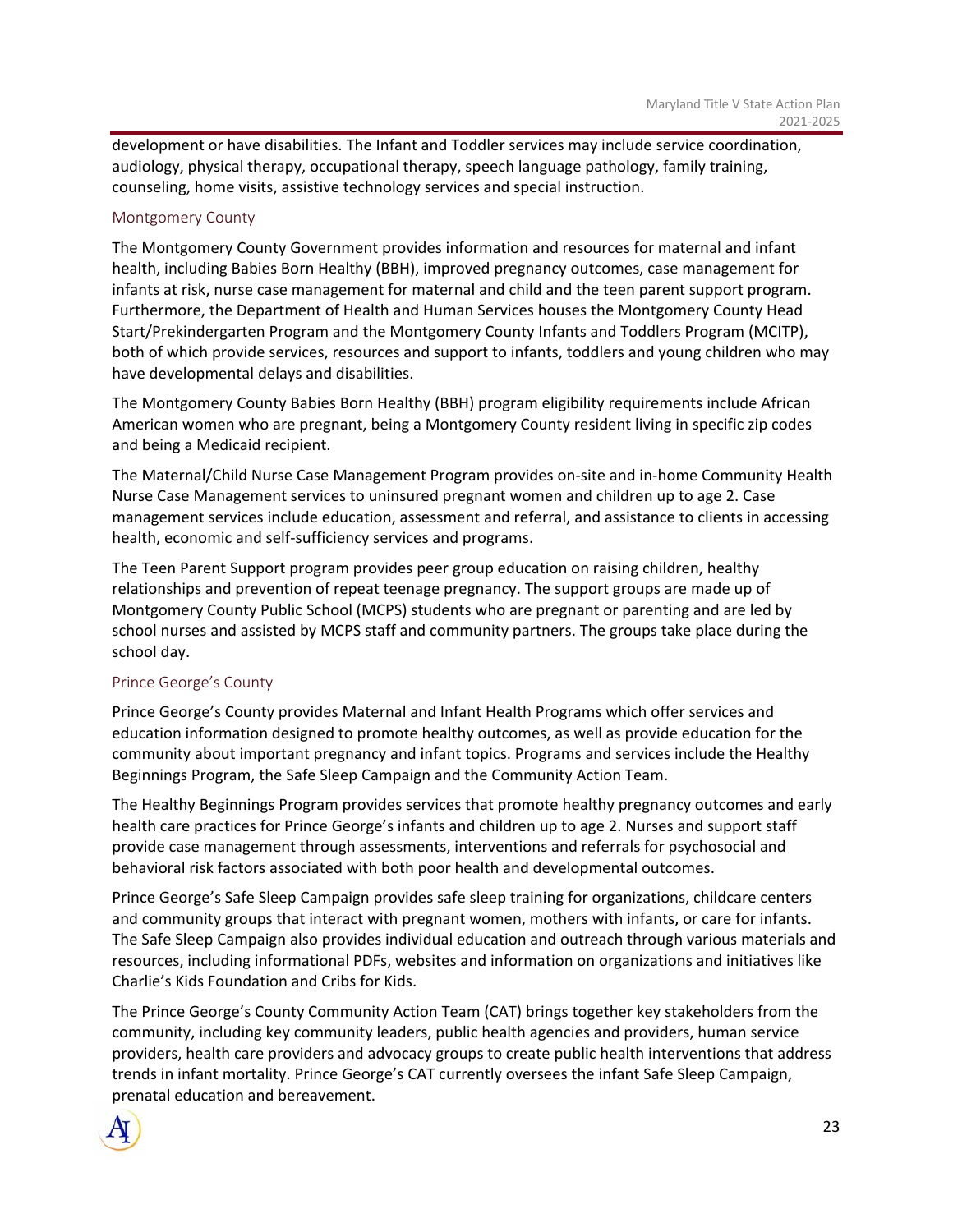#### Wicomico County

The Wicomico County Health Department houses the Maternal & Child Health division which is comprised of various programs dedicated to the mission of protecting, promoting and improving the health and well‐being of women, children and families. This is achieved through education, prevention and case management, as well as providing access to prenatal and health care services to those in need.

Healthy Families Wicomico County is a voluntary, evidence‐based home visiting program modeled after the national initiative Healthy Families America (HFA). Healthy Families Wicomico has been accredited and meets the standards for Home Visitation Services as established by HFA. This program serves pregnant or parenting families until the age of 5, with enrollment preference of no later than the first three months after birth.

#### **Revised Priority Needs and Strategies**

In 2016‐2020, safe sleep was identified as the only NPM for the perinatal and infant health population domain. Task force members decided to keep safe sleep for the 2021‐2025 action plan, with the addition of two other NPMs: Risk Appropriate Perinatal Care and Breastfeeding.

|                                                                                                                           |                                                                                                                                                                                            | <b>Population</b>              |
|---------------------------------------------------------------------------------------------------------------------------|--------------------------------------------------------------------------------------------------------------------------------------------------------------------------------------------|--------------------------------|
| <b>Maryland Priority Needs, 2021-2025</b>                                                                                 | <b>National Performance Measure(s)</b>                                                                                                                                                     | <b>Domains</b>                 |
| 2. Healthy Pregnancy Outcomes and Infants:<br>Improve perinatal and infant health in Maryland<br>by reducing disparities. | <b>Risk Appropriate Perinatal Care:</b><br>Percent of very low birthweight (VLBW)<br>infants born in a hospital with a level III<br>or higher NICU                                         | Perinatal and<br>Infant Health |
|                                                                                                                           | <b>Breastfeeding:</b><br>Percent of infants ever breastfed                                                                                                                                 |                                |
|                                                                                                                           | Safe Sleep:<br>Percent of infants placed on back to<br>sleep                                                                                                                               |                                |
|                                                                                                                           | Percent of infants who always or often<br>sleep alone, usually in a crib, bassinet,<br>or pack and play, and not usually in a<br>standard bed, couch, sofa, armchair, car<br>seat or swing |                                |
|                                                                                                                           | Percent of infants who sleep without<br>blankets, toys, cushions, pillows or crib<br>bumper pads.                                                                                          |                                |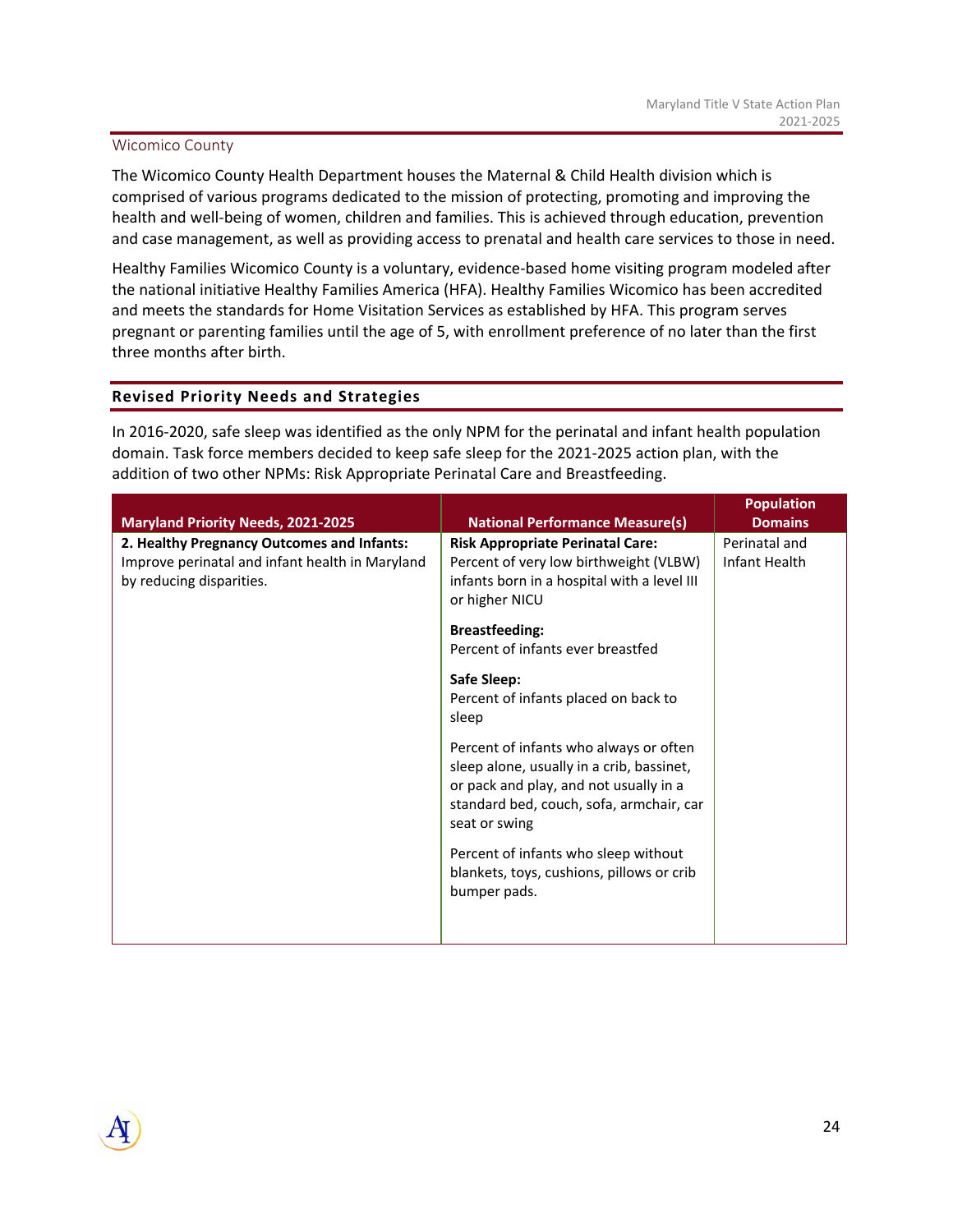#### Maryland Title V State Action Plan 2021‐2025

| <b>Maryland Priority Needs, 2016-2020</b>                                                                                 | <b>National Performance Measure(s)</b>                       | <b>Population</b><br><b>Domains</b> |
|---------------------------------------------------------------------------------------------------------------------------|--------------------------------------------------------------|-------------------------------------|
| 2. Healthy Pregnancy Outcomes and Infants:<br>Improve perinatal and infant health in Maryland<br>by reducing disparities. | Safe Sleep:<br>Percent of infants placed on back to<br>sleep | Perinatal and<br>Infant Health      |

# **Challenges and Emerging Issues**

The COVID‐19 pandemic presents challenges for perinatal and infant health as well. Perinatal health is adversely impacted in virtually the same ways as was discussed in the women's and maternal health section. Programs, such as Infants and Toddlers (ITP), are implementing virtual models, which are still in the learning curve phases and therefore may not provide as comprehensive of a service.

Labor and delivery during the pandemic may look very different. Delivery restrictions, including some hospitals no longer admitting spouses, close family members or doulas and other hospitals forcing expecting mothers to choose between their spouse or doula, can potentially lead to increased stress, anxiety and depression for the mother.

Much is still unknown about the risk of COVID‐19 to newborns and infants. However, for mothers suspected or confirmed to have COVID‐19, it is recommended that a temporary separation of the newborn from a mother be considered to reduce the risk of spreading the virus to the newborn. The CDC recommends, for mothers who do not choose temporary separation, that the hospital and mother take precautions to avoid spreading the virus to the newborn, such as social distancing, mask wearing and washing hands. For mothers who are discharged before meeting the criteria to discontinue isolation, these precautions should continue to be implemented.

Breastfeeding is also made more challenging when separation is implemented. During separation it is recommended that hand expression or pumping be done every 2‐3 hours, at least 8‐10 times in 24 hours, especially in the first few days. If a mother chooses to breastfeed, the CDC recommends that a cloth face covering be work and hands be washed with soap and water for at least 20 seconds prior to each feeding. Breast milk is still recommended because it provides protection against illnesses.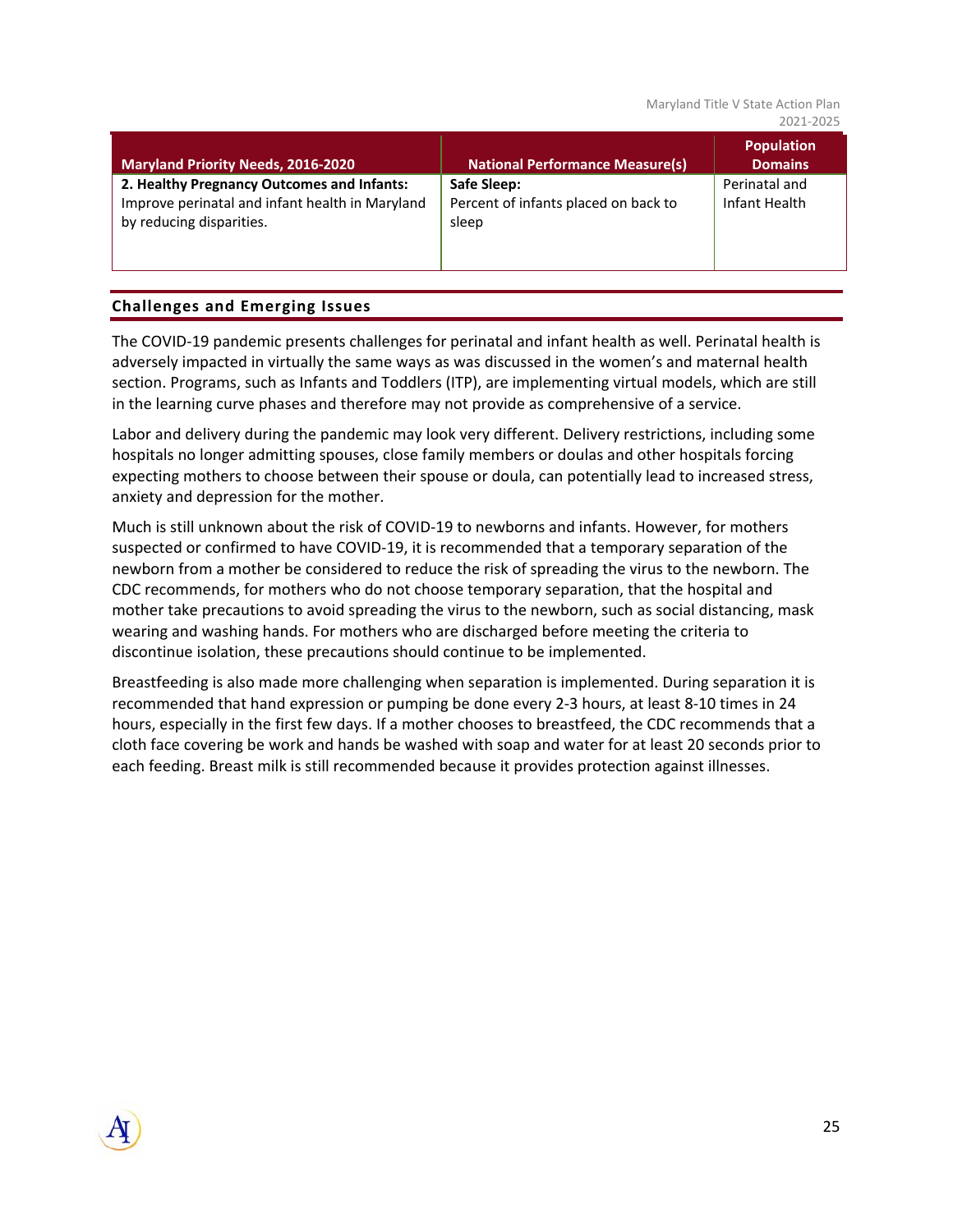# **CHILD HEALTH**

HRSA identifies four key strategic priority goals for child's health, to include: 1) increasing the number of children who receive a developmental screening; 2) decreasing the number of hospital admissions for non‐faulty injury among children ages zero through nine; 3) increasing the number of children adequately insured; and 4) increasing access to comprehensive oral health for MCH populations most at risk for oral disease.

The state of Maryland identifies the objective for this population as improving access to preventive, primary and behavioral health services as well as medical homes for Maryland children including those with special health care needs.

#### **Introduction**

For the 2021‐2025 Five‐Year Action Plan, the Project Steering Committee selected Developmental Screening (NPM 6) as the NPM for child health.

**Developmental Screening.** In 2018, 34.7% of parent's completed the developmental screening questionnaire, compared to 33.5% nationally.

# **Plan for the Application Year**

Provided in this section is the selected national performance measure (NPM), as well as the selected evidence‐based strategy measure (ESM). Furthermore, this section details the plan of action for this application year for each selected NPM.

#### NPM 6: Developmental Screening

HRSA states that the goal for this NPM is "to increase the percent of children who receive a developmental screening." Furthermore, HRSA defines this NPM by the number of children, ages 9 through 35 months (2 years), whose parents completed a Standardized Developmental Screening tool in the past year divided by the total number of children, ages 9 through 35 months, to determine the percent.

#### Evidence‐Based Strategy Measure: Local Health Department Home Visiting Programs

#### **Percent of families who utilized local home visiting programs for their children.**

The strategy selected for this NPM is to leverage the reach that local health department home visiting programs have to Maryland families with children under the age of five to educate parents on the importance of developmental screenings and to provide opportunities to complete a developmental screening. Additionally, Medicaid data will be monitored, tracked and assessed to determine how many children are receiving developmental screenings through their primary care providers

# AMCHP's Implementation Toolkit for National Performance Measure 6

The Association of Maternal and Child Health Programs (AMCHP) partnered with Innovation Station to develop AMCHP's Implementation Toolkit for National Performance Measure 6. The toolkit provides an issue brief *Early Childhood Developmental Screening and Title V: Building Better Systems.* The toolkit also explores six strategic approaches, which include: 1) data collection, measurement, and existing landscape, 2) technical assistance and training, 3) policy research development and implementation, 4)

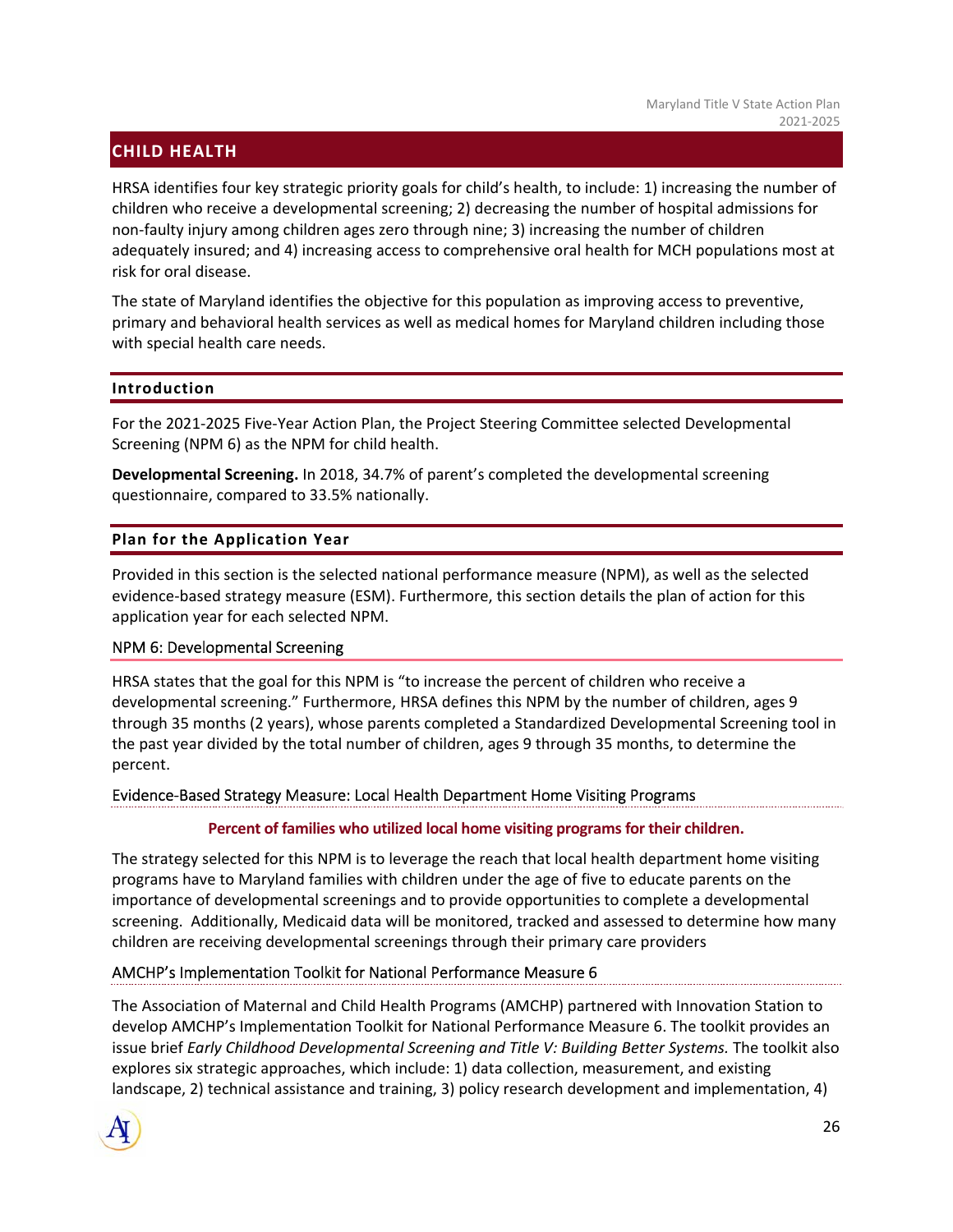education, engagement, and resource development, 5) systems coordination, and 6) other program strategies.

# Local Health Department Home Visiting Programs

Currently, six of the twenty‐four local health departments in Maryland use Title V funds to provide home visiting services to prenatal and postpartum women and infants. During FY 2019, a total of 4,178 families were enrolled in a local health department home visiting program. Public health nurses provide prenatal and postpartum women and infants with social support, education on safe sleep practices, breastfeeding, child development, parenting and health education, linkages to community resources, medical homes, and dental care, and risks associated with second‐hand smoke.

#### Maryland's CFR

The Maryland Child Fatality Review (CFR) is made up of a 25‐member team with the purpose of preventing child deaths by: 1) understanding the causes and incidences of child deaths; 2) implementing changes within the agencies represented on the State CFR Team to prevent child deaths; and 3) advising the State leadership on child death prevention. The State CFR Team also sponsors an all‐day training for local CFR team members on select topics related to child fatality issues.

#### Local Infants and Toddlers Program

Infants and Toddlers programs direct a family‐centered system of early intervention services for infants, toddlers and young children with developmental delays and disabilities, as well as their families.

Infants and Toddlers programs are available in all 24 jurisdictions in Maryland. Local programs are a collaborative partnership through public schools, health departments, and departments of social service. The lead agency varies from jurisdiction to jurisdiction and in larger jurisdictions services are provided through community‐based organizations. Services are designed to enhance a child's potential before they reach school age and may include audiology, physical therapy, occupational therapy, transportation, speech‐language pathology, family training, special instruction, assistive technology, health services and home visits. Title V funds are used by four local health departments to provide Infants and Toddlers services including care coordination and case management.

# **Revised Priority Needs and Strategies**

In 2016‐2020, developmental screening was identified as the NPM for the child health domain. Developmental screenings remained the selected NPM for the 2021‐2025 action plan for this population domain.

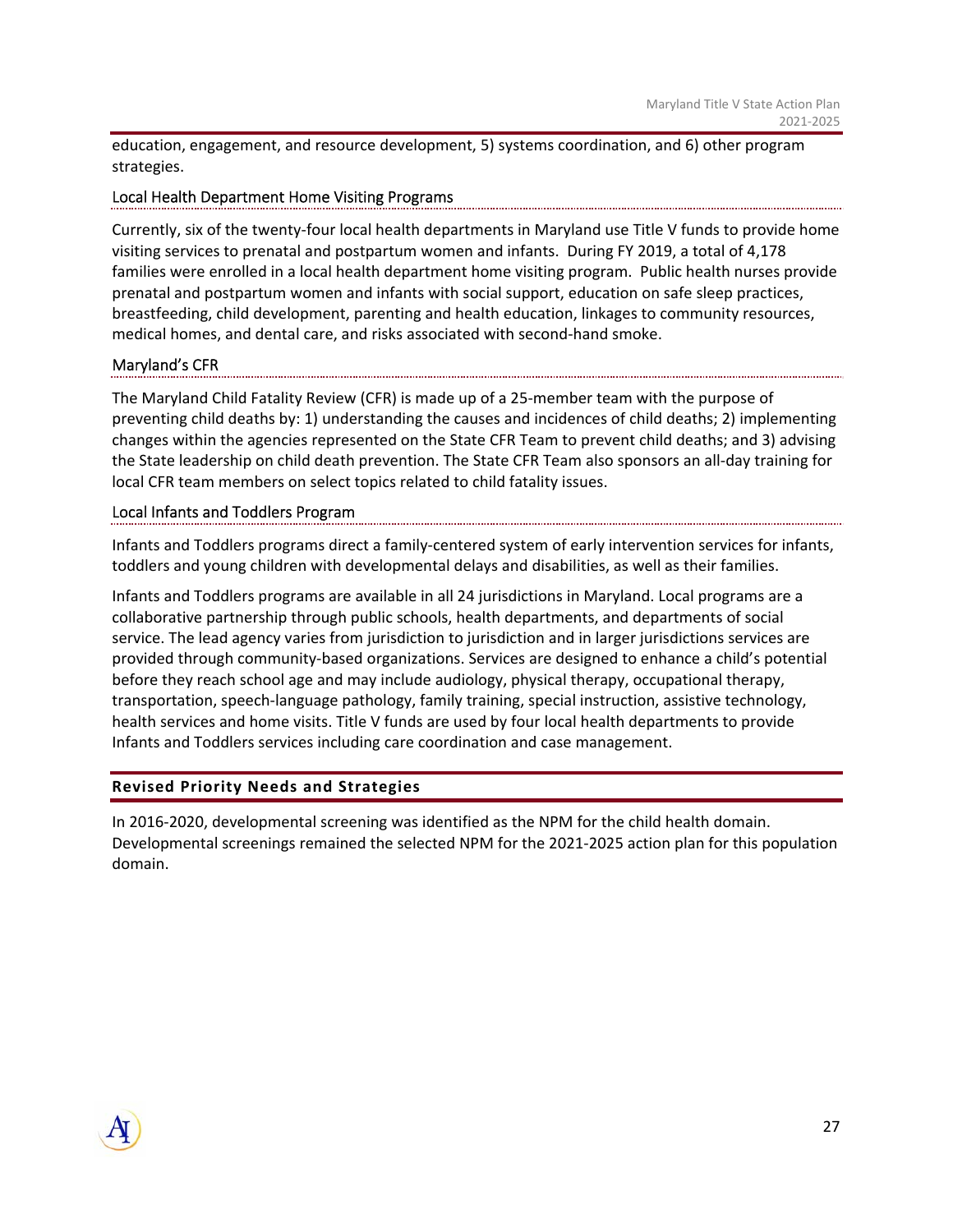Maryland Title V State Action Plan 2021‐2025

| <b>Maryland Priority Needs, 2021-2025</b>                                                                                                                                                                   | <b>National Performance Measure(s)</b>                                                                                                                          | <b>Population</b><br><b>Domains</b> |
|-------------------------------------------------------------------------------------------------------------------------------------------------------------------------------------------------------------|-----------------------------------------------------------------------------------------------------------------------------------------------------------------|-------------------------------------|
| 3. Access to Health Care for Children:<br>Improve access to preventive, primary,<br>specialty and behavioral health services as<br>for Maryland Children including those with<br>special health care needs. | <b>Developmental Screening:</b><br>Percent of children, ages 9-71<br>months, receiving a developmental<br>screening using a parent completed<br>screening tool. | Child Health                        |
| <b>Maryland Priority Needs, 2016-2020</b>                                                                                                                                                                   | <b>National Performance Measure(s)</b>                                                                                                                          | <b>Population</b><br><b>Domains</b> |
| 3. Access to Health Care for Children:                                                                                                                                                                      | <b>Developmental Screening:</b>                                                                                                                                 | Child Health                        |

# **Challenges and Emerging Issues**

Despite children not appearing to be at higher risk for COVID‐19, there are still implications for children's health, including constrained access to health care, schools, extracurricular activities and other supports. The CDC recommends that during these challenging and unprecedented times, children need to be kept healthy<sup>16</sup>. They recommend:

- Teaching and reinforcing everyday preventive actions
- Helping your child stay active
- Helping your child stay socially active
- Helping your child cope with stress.

The pandemic may be especially stressful for school‐aged children who are struggling with a "new normal" of being socially isolated from their peers, friends and loved ones, while also dealing with home-schooling. With public schools closed, most extracurriculars are cancelled and referrals to services are extremely hindered. Children who already have mental health conditions like anxiety disorder or depression may struggle with a magnified emotional impact. A recent survey, conducted among children from Hubei province in China and published in JAMA Pediatrics, revealed that children confined to their homes during the pandemic present above normal symptoms of anxiety and depression $^{17}$ .

*"[COVID‐19 has] definitely made me a lot sadder. I feel more depressed all the time and it's hard for me to find joy in little moments."*

-9<sup>th</sup> Grade Student

https://www.npr.org/2020/05/21/859991352 /coronavirus‐crisis‐may‐worsen‐symptoms‐in‐ children‐with‐anxiety‐depression

<sup>&</sup>lt;sup>17</sup> https://www.psypost.org/2020/05/home‐confinement‐during‐COVID‐19‐puts‐children‐at‐risk‐for‐symptoms‐of‐ anxiety‐and‐depression‐study‐suggests‐56726



<sup>16</sup> https://www.cdc.gov/coronavirus/2019‐ncov/daily‐life‐coping/children.html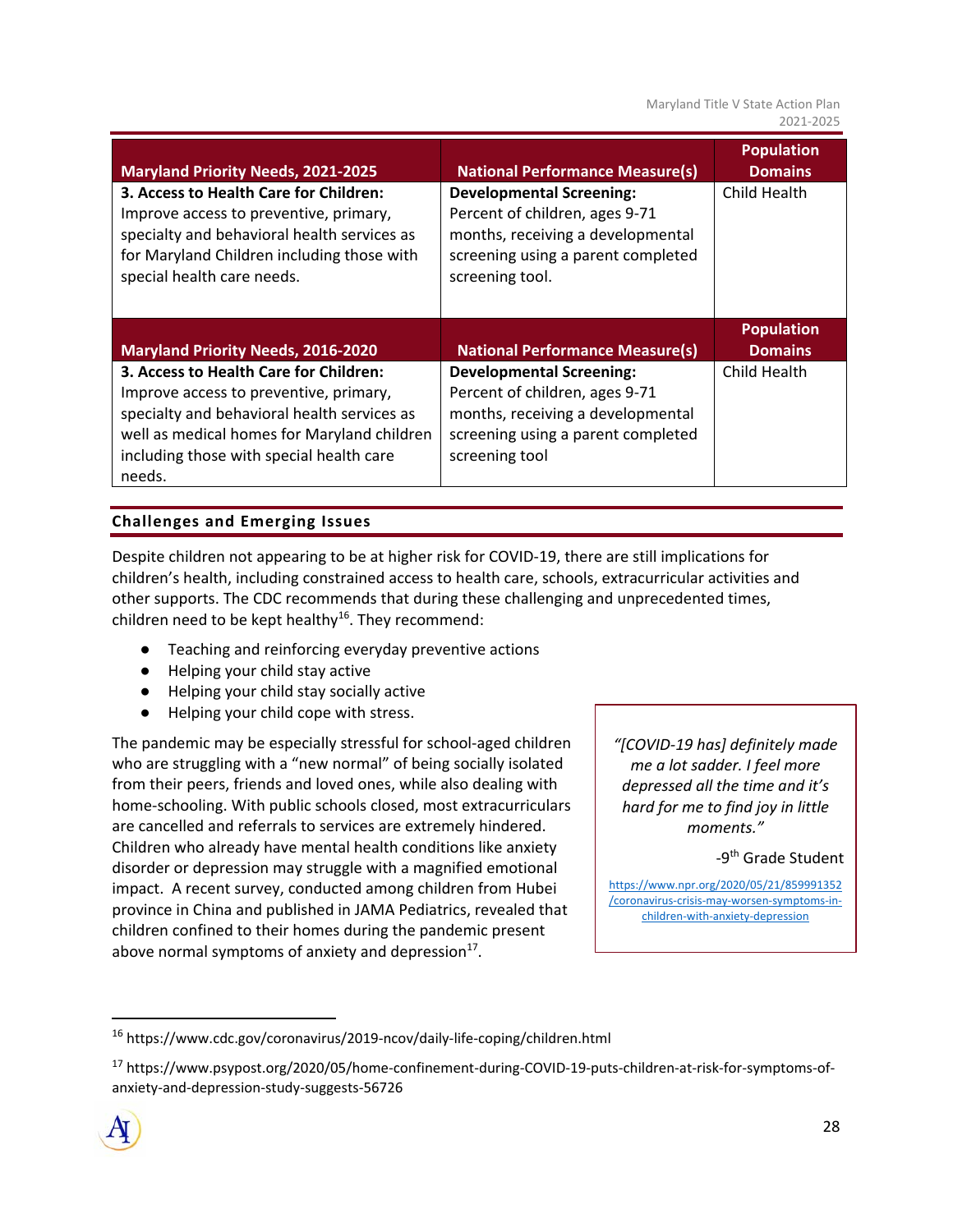# **CHILDREN AND YOUTH WITH SPECIAL HEALTH CARE NEEDS (CYSHCN)**

HRSA identifies its key strategic goal for children and youth with special health care needs as creating an effective system of care to allow for optimal health and quality of life for all CYSHCN and their families. An effective system of care ensures:

- Families are partners in care
- Screening occurs early and continuously
- Families can easily use community-based services
- Children and youth have access to an accessible family-centered, comprehensive medical home
- There is adequate insurance and funding to cover services
- Families and providers plan for transition to adult care and services.

The State of Maryland identifies the objective for this population as improved health through comprehensive, coordinated care for CYSHCN and support for successful transition to adult health care.

#### **Introduction**

For the 2021‐2025 Five‐Year Action Plan, the task force selected Medical Home (NPM 11) and Health Care Transition (NPM 12) as the NPMs for children and youth with special health care needs. This NPM includes children and youth with and without special health care needs crossing both CSHCN and Child Health population domains.

**Medical Home.** In 2018, Maryland saw a reduction in the percentage of children with and without special health care needs, ages 0 through 17, who met the criteria for having a medical home. With both populations, Maryland's percentage was higher than the national average (50.6% vs. 42.7% and 49.7% vs. 49.4%, respectively).

**Transition.** In 2017, 15.3% of children in Maryland received services necessary to transition to adult health care, compared with 14.2% nationally. 21.6% of children and youth with special health care needs received services necessary for transition to adult health care, compared to the national average of 18.9%.

#### **Plan for the Application Year**

Provided in this section is the selected national performance measure (NPM), as well as the selected evidence-based strategy measure (ESM). Furthermore, this section details the plan of action for this application year for each selected NPM.

#### NPM 11: Medical Home

HRSA states that the goal for this NPM is "to increase the percent of children with and without special health care needs who have a medical home." Furthermore, HRSA defines this NPM by the number of children with and without special health care needs, ages 0 through 17, who meet the criteria for having a medical home (personal doctor or nurse, usual source for care and family‐centered care; referrals or care coordination if needed) divided by the total number of children, ages 0 through 17 to determine the percent.

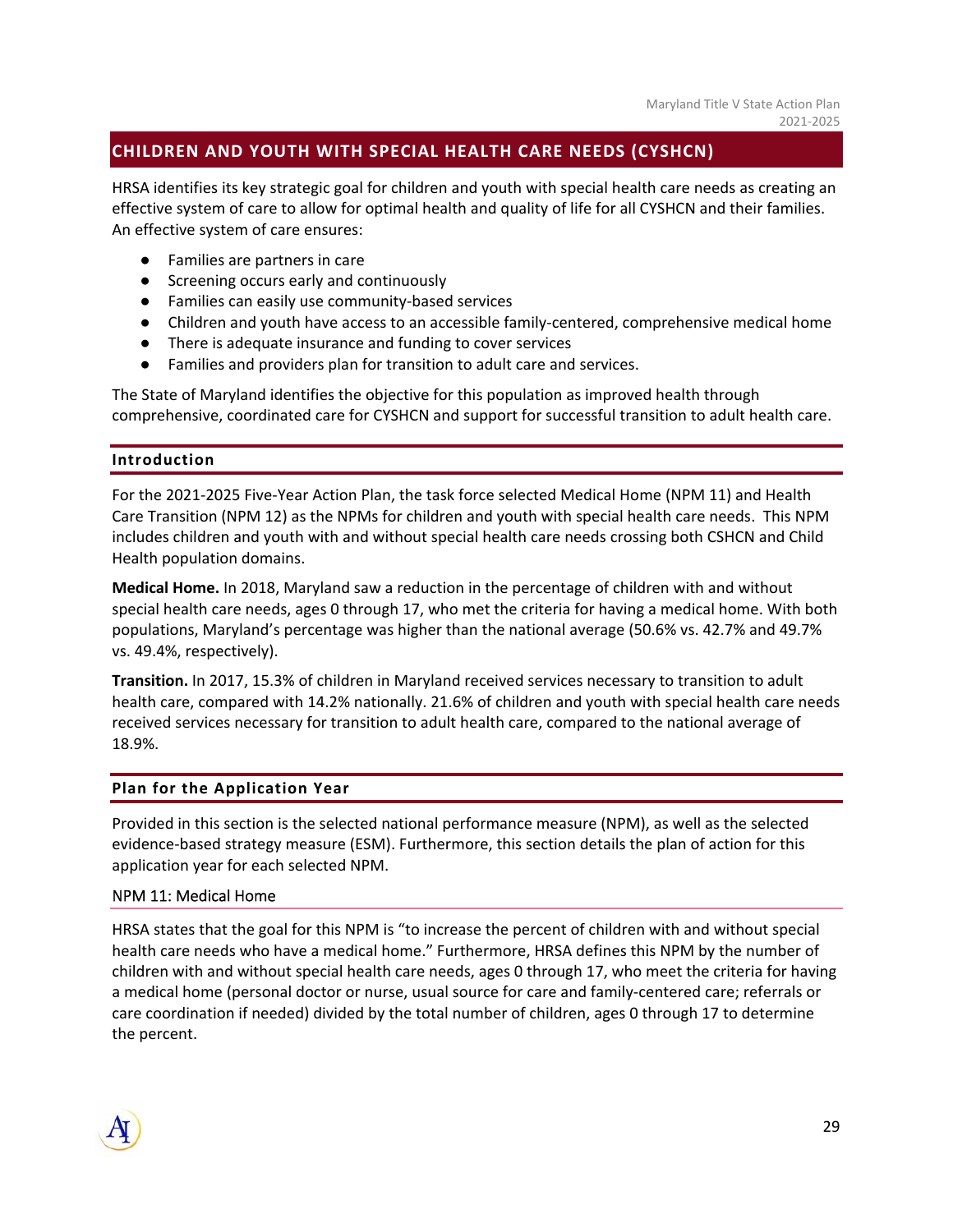#### Evidence‐Based Strategy Measure: Outreach

#### **Percent of families who received effective care coordination for their children.**

The strategy selected for this NPM is to provide outreach to communities and families about the availability and benefits of the pediatric medical home model of care. Title V Agencies can support this strategy through various approaches including relationship building and engaging with the community, implementing community health workers, proactively seeking family and community feedback and focusing on cultural competency. This strategy may also entail involving medical students and changing the curriculum to emphasize the importance of coordinated care through a medical home model.

**Key informants and strategic planning session participants both supported a medical school curriculum change to emphasize both medical home and transition.**

# AMCHP's Implementation Toolkit for National Performance Measure 11

The Association of Maternal and Child Health Programs (AMCHP) will provide resources and a toolkit for the implementation of the medical home approach. An estimated launch date is not available at this time.

# The Maryland Maternal, Infant, and Early Childhood Home Visiting (MIECHV) Program

MIECHV staff work closely with the Title V child and adolescent health staff on various childhood issues including home visiting, early childhood mental health, child abuse and neglect, developmental screenings and access to medical homes. MIECHV serves as one of the best practice standards associated with ensuring that children have a medical home.

In September 2019, HRSA awarded approximately \$351 million in funding to 56 states, territories and nonprofit organizations to support evidence‐based home visiting through the MIECHV Program, of which Maryland received \$7,782,513. Nationwide, this funding resulted in MIECHV programs serving over 154,000 parents and children with more than 1,000,000 home visits.

In Maryland, formula funding is allocated to six jurisdiction with communities that demonstrated the highest need for maternal and child intervention, which make up the Tier 1 communities, including Baltimore City and Dorchester, Prince George's, Somerset, Washington and Wicomico Counties. Competitive funds further expand home visiting in Maryland to at‐risk communities within Allegany, Baltimore, Caroline and Hartford Counties, which make up the Tier 2 communities, while also providing additional funds to five of the six Tier 1 jurisdictions<sup>18</sup>.

#### Perinatal and Infant Oral Health Quality Improvement Expansion Grant Program

The goal of this grant program is to reduce the prevalence of oral disease in both pregnant women and infants most at risk for disease through improved access to quality oral health care. Specifically, the project aims to reduce prevalence of oral disease in pregnant women and infants; increase preventive care utilization for pregnant women; establish a dental home for infants by age one and reduce dental expenditures.

18

https://phpa.health.maryland.gov/mch/Pages/home\_visiting.aspx#:~:text=Maternal%2C%20Infant%20and%20Early%20Childho od,Children%20and%20Families%20(ACF).

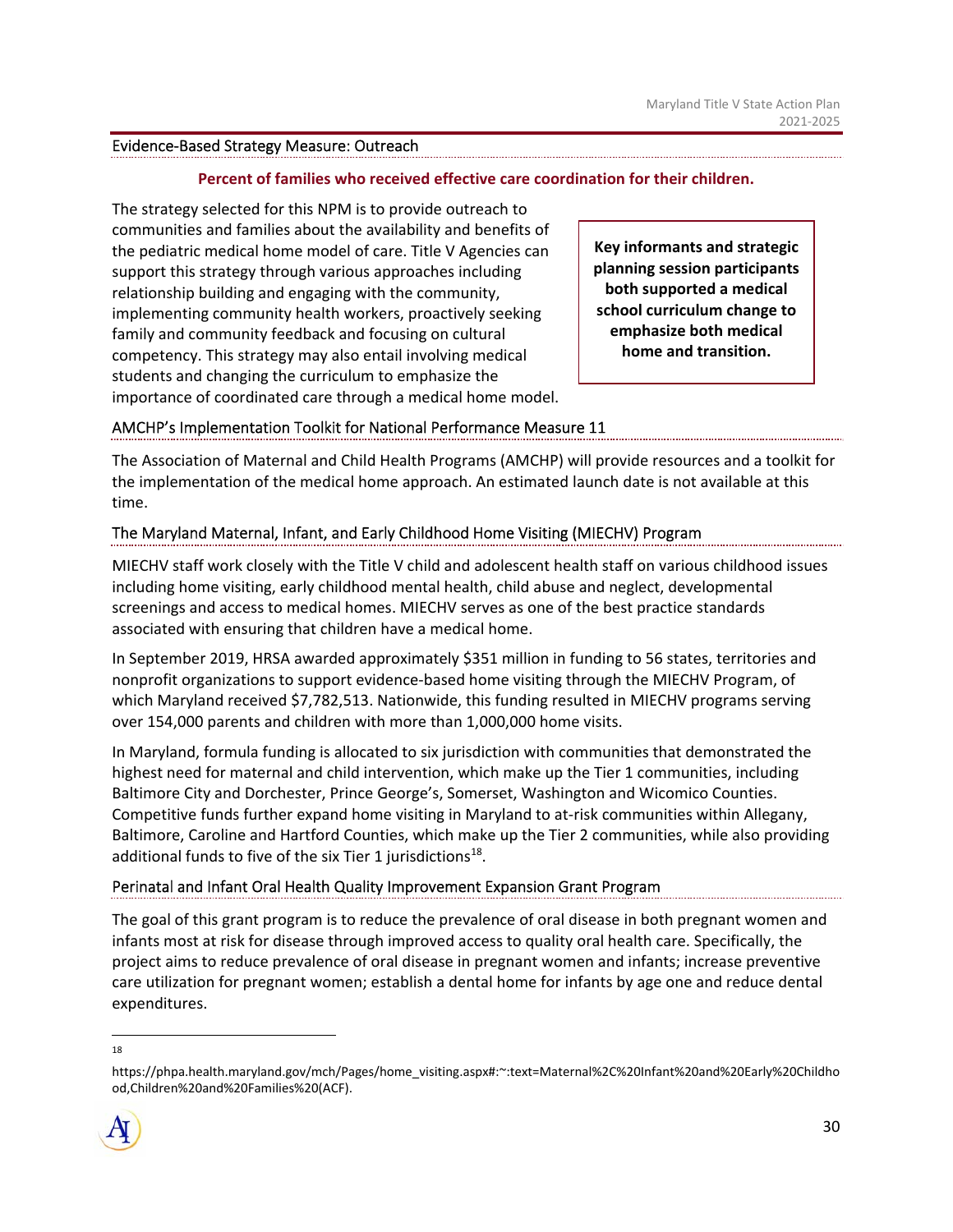The OOH plans to employ multiple strategies to improve the oral health literacy and awareness of low‐ income pregnant women and the oral health behaviors of health care practitioner groups to increase oral health care utilization for the mother and her child throughout their lifespan. This is important because, currently, pregnant women in Maryland are underutilizing their Medicaid Dental Benefit. Ultimately, by linking the delivery of oral health with primary care, the overall well‐being of pregnant women and infants will be improved.

The Office of Oral Health used the Perinatal and Infant Oral Health Quality Improvement (PIOHQ)I grant funds to improve project infrastructure by recruiting and hiring a Project Manager and part‐time Evaluation Specialist, as well as convening a Project Advisory Board composed of representatives from various health professional groups throughout the State. Key partners include the Maternal and Child Health Bureau's Office of Quality Initiatives, WIC, and the Office for Genetics and People with Special Health Care Needs, the Office of Women's Health within the Office of Surveillance and Quality Initiatives, which has close ties to the Maryland Chapter of the American College of Obstetricians and Gynecologists, and the Office of Minority Health and Health Disparities. External partners include the Maryland Dental Action Coalition, the State Head Start Collaboration Office, and the University of Maryland, School of Dentistry.

The grant supported the development of collaborative partnerships with the University of Maryland, School of Public Health to conduct a survey and focus group of pregnant women, a survey of medical and dental providers who reside and/or practice in state "hot spots", and training to medical professionals on the importance of perinatal and infant oral health care. The OOH has also implemented an Early Head Start Oral Health Adoption program for accredited Dental Hygiene Programs to provide oral health education and referral resources to Early Head Start enrolled pregnant women and infants.

With further support, the OOH will be able to continue to plan, develop, and evaluate evidence-based statewide interventions targeting perinatal women and infants $19$ .

# NPM 12: Transition

HRSA states that the goal for this NPM is "to increase the percent of adolescents with and without special health care needs who have received the services necessary to make transitions to adult health care." Furthermore, HRSA defines this NPM by the number of children with and without special health care needs, ages 12 through 17, whose families report that they received the services necessary to transition to adult health care, by the total number of adolescents, ages 12 through 17 to determine the percent.

# Evidence‐Based Strategy Measure: Six Core Elements of HCT 3.0

# **Number of adult and pediatric providers who have received training in transition services.**

The strategy selected for this NPM is to encourage through increased education and training opportunities, the use of Got Transition's Six Core Elements of HCT 3.0 in pediatric family medicine, internal medicine practices, specialty clinics, care coordination programs, school‐based health centers and mental health programs, and health plans/ACOs. Maryland may also consider providing a 1‐hour free Continuing Education course on HCT for MDs, PAs, NPs, nurses, social workers, mental health

<sup>&</sup>lt;sup>19</sup> https://www.mchoralhealth.org/PDFs/PIOHQI\_Expansion\_Abstracts\_MD.pdf

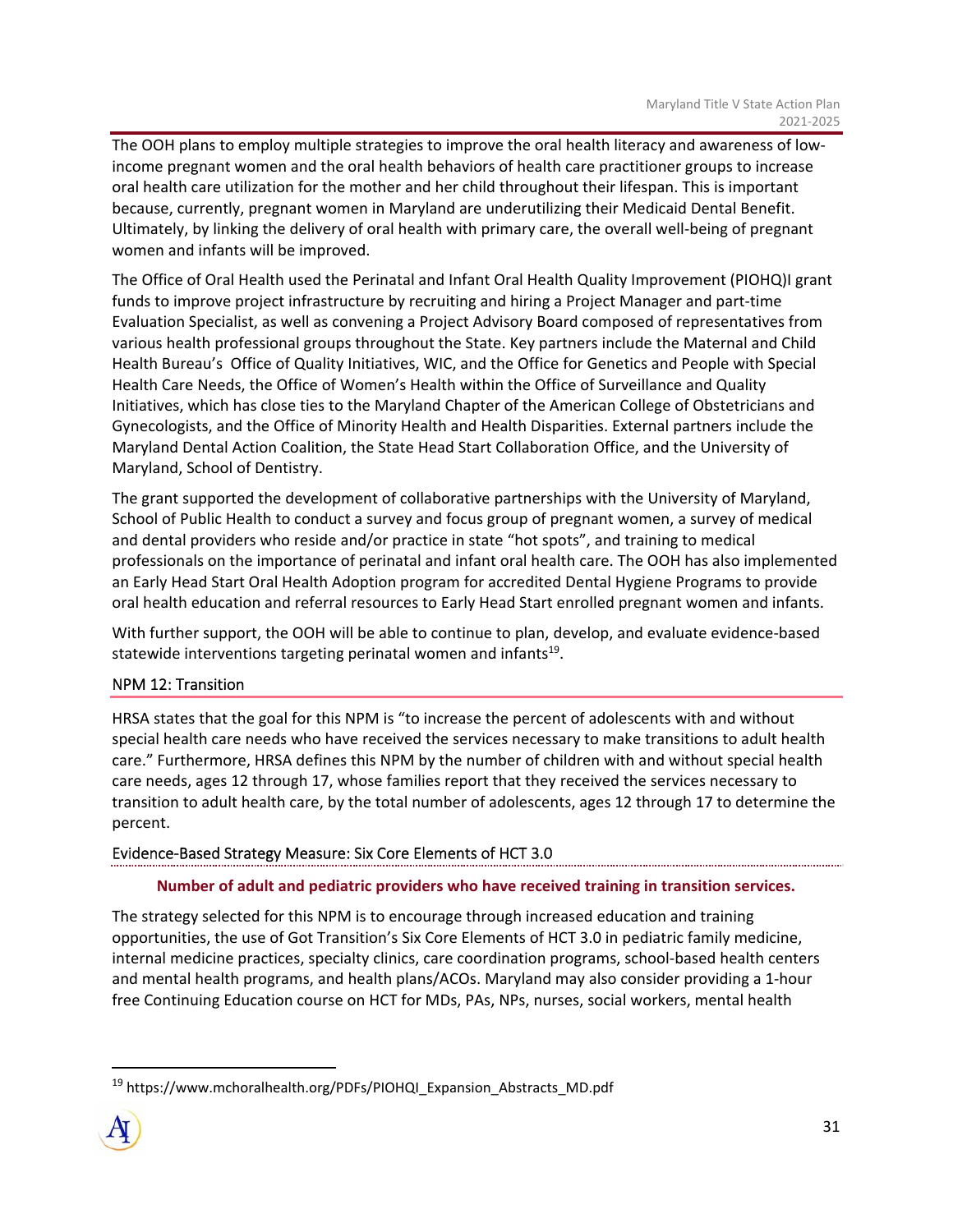counselors and allied health. 10 peer-reviewed articles have documented progress in this strategy, making the evidence moderate.

# AMCHP's Implementation Toolkit for National Performance Measure 12

The Association of Maternal and Child Health Programs (AMCHP) partnered with Got Transition to develop AMCHP's Implementation Toolkit for National Performance Measure 12. The toolkit provides various relevant resources and tools Title V programs and public health professionals can use to address NPM 12 and encourage successful youth transitions to adult health care. The toolkit explores five strategic approaches, which include: 1) youth and family education and leadership development, 2) health care professional workforce development, 3) care coordination, 4) communications and social media, and 5) measurement and assessment.

# Office for Genetics and People with Special Health Care Needs (OGPSHCN)

The Office for Genetics and People with Special Health Care Needs (OGPSHCN) provides information and resources for youth to young adult health care transition. Various fact sheets and videos about health care transition can be found on the OGPSHCN website, including Got Transition's "Six Core Elements" of Health Care Transition and the American Academy of Pediatrics (AAP) Clinical Report.

Updated in 2013, OGPSHCN developed the Maryland Youth to Young Adult Care Notebook<sup>20</sup>. The care notebook has been designed for parents and caregivers of a child with special health care needs and provides a helpful central tool to store all a child's health care information. The care notebook allows parents and caregivers to provide any health information about their child, including reports from recent doctor's visits, recent summary of a hospital stay, current school plan, test results and informational pamphlets. Additionally, parents and caregivers can also provide pertinent information about their child that they feel people caring for their child may need.

OGPSHCN has administered health care transition focused grants using Title V funds to grantees from academic clinical centers and community-based organizations for the last several years. These include:

# **The Johns Hopkins Transition Independence Network: J‐TraIN**:

This project implemented the customized evidence‐based best practice model for health care transition (HCT). J‐TraIN is a collaborative within the Johns Hopkins Health System that seeks to improve transition between pediatric and adult medicine for youth with special care needs through direct patient care and provider training using the Project ECHO model.

# **The Coordinating Center‐Transition Connection Initiative**:

The Coordinating Center developed this initiative as a pilot project to improve HCT from pediatric to adult health care systems for youth with special health care needs and their families. The pilot focused on participants in the Rare and Expensive Case Management program ages 12‐15 in Baltimore City or Baltimore County and used a customized transition readiness tool to help youth identify their needs, create an individualized plan of care, and maximize their independence in all aspects of adult life.

<sup>&</sup>lt;sup>20</sup> https://phpa.health.maryland.gov/genetics/docs/HCTL/Notebook log\_071017.pdf

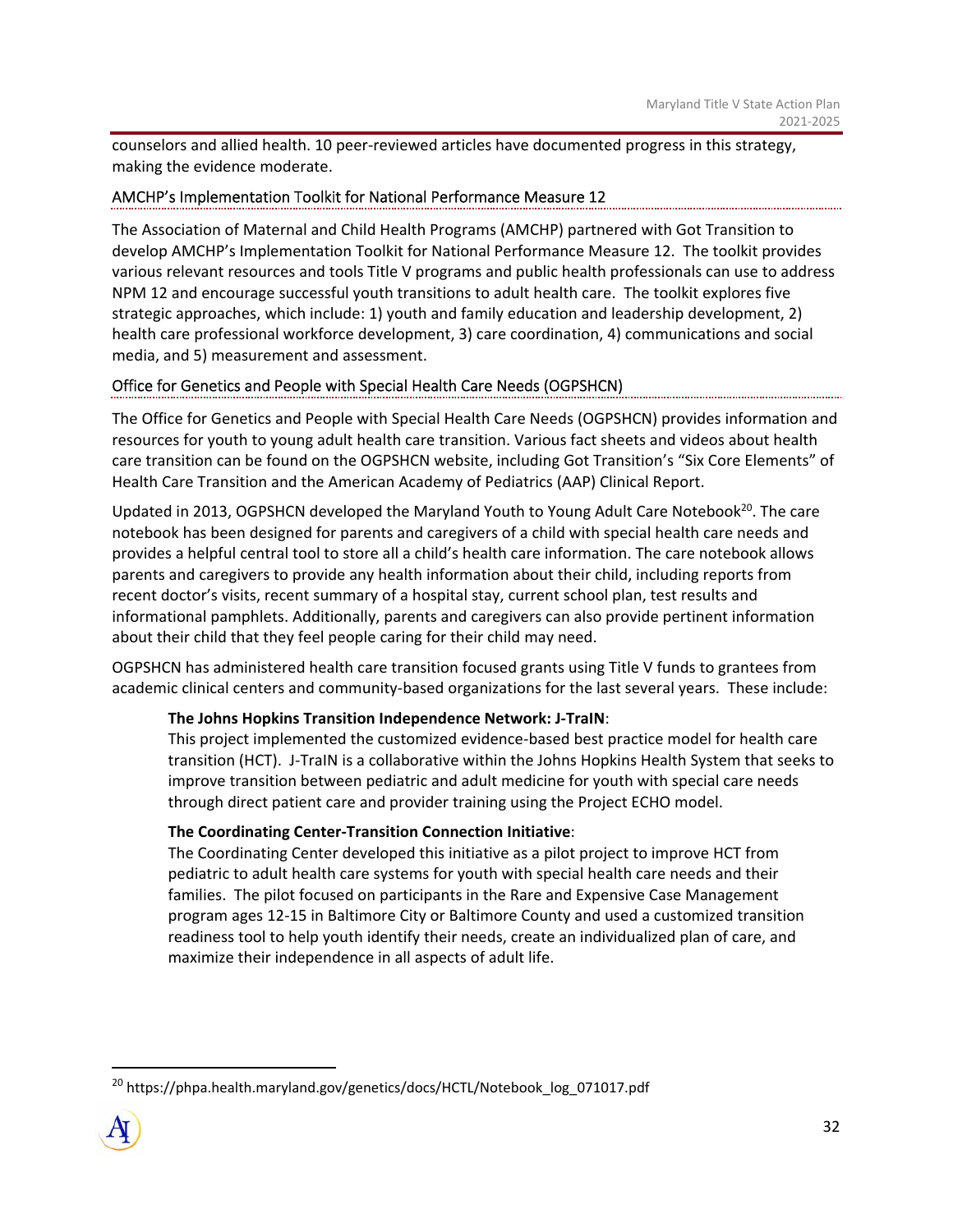# **Children's National Medical Center‐Complex Care and Parent Navigator Program**:

This parent navigation program led a pilot effort to provide transition related services, identify appropriate adult providers, and facilitate transition training workshops for families.

OGPSHCN also administered grants to local health departments that provided HCT services in concert with their primary projects that focused on care coordination and case management services. Building upon this substantial experience with grant projects focused on HCT and medical home implementation, OGPSHCN is initiating a competitive grant process during the Title V application year.

# Got Transition

Got Transition/Center for Health Care Transition Improvement<sup>21</sup> is a cooperative agreement between the Maternal and Child Health Bureau and The National Alliance to Advance Adolescent Health. They operate under the aim of improving transition from pediatric to adult health care through the use of modern and innovative strategies. Through various partners, Got Transition is working to:

- Expand the use of the Six Core Elements of Health Care Transition™ in pediatric, family medicine and internal medicine practices;
- Partner with health professional training programs to improve knowledge and competencies in providing effective health care transition supports to youth, young adults and families;

#### **Six Core Elements of Health Care Transition (HCT) 3.0**

- 1. Transition and Care Policy/Guide
- 2. Tracking and Monitoring

3. Transition Readiness/Orientation to Adult Practice

4. Transition Planning/Integration into Adult Practice

5. Transfer of Care/Transition to Adult Approach to Care/Initial Visit

- 6. Transfer Completion/Ongoing Care
- Develop youth and partner leadership in advocating for needed transition supports and participating in transition quality improvement efforts;
- Promote health systems measurement, performance and payment policies aligned with the Six Core Elements of Health Care Transition; and
- Serve as a clearinghouse for current transition information, tools and resources.

Additionally, Got Transition has developed two toolkits relevant to transition from pediatrics to adult healthcare: A Family Toolkit: Pediatric‐to‐Adult Health Care Transition and Young Adult Health Care Transition Social Media Toolkit<sup>22</sup>.

# **Revised Priority Needs and Strategies**

In 2016‐2020, medical home and transition were identified as the NPMs for the children and youth with special health care needs domain. For the 2021‐2025 action plan, both medical home and transition remained as the NPMs selected for the Children with Special Health Care Needs population domain.

<sup>&</sup>lt;sup>22</sup> https://phpa.health.maryland.gov/genetics/docs/HCTL/Social%20Media%20Toolkit%20-%20FINAL%206-7-18.pdf



<sup>21</sup> https://www.gottransition.org/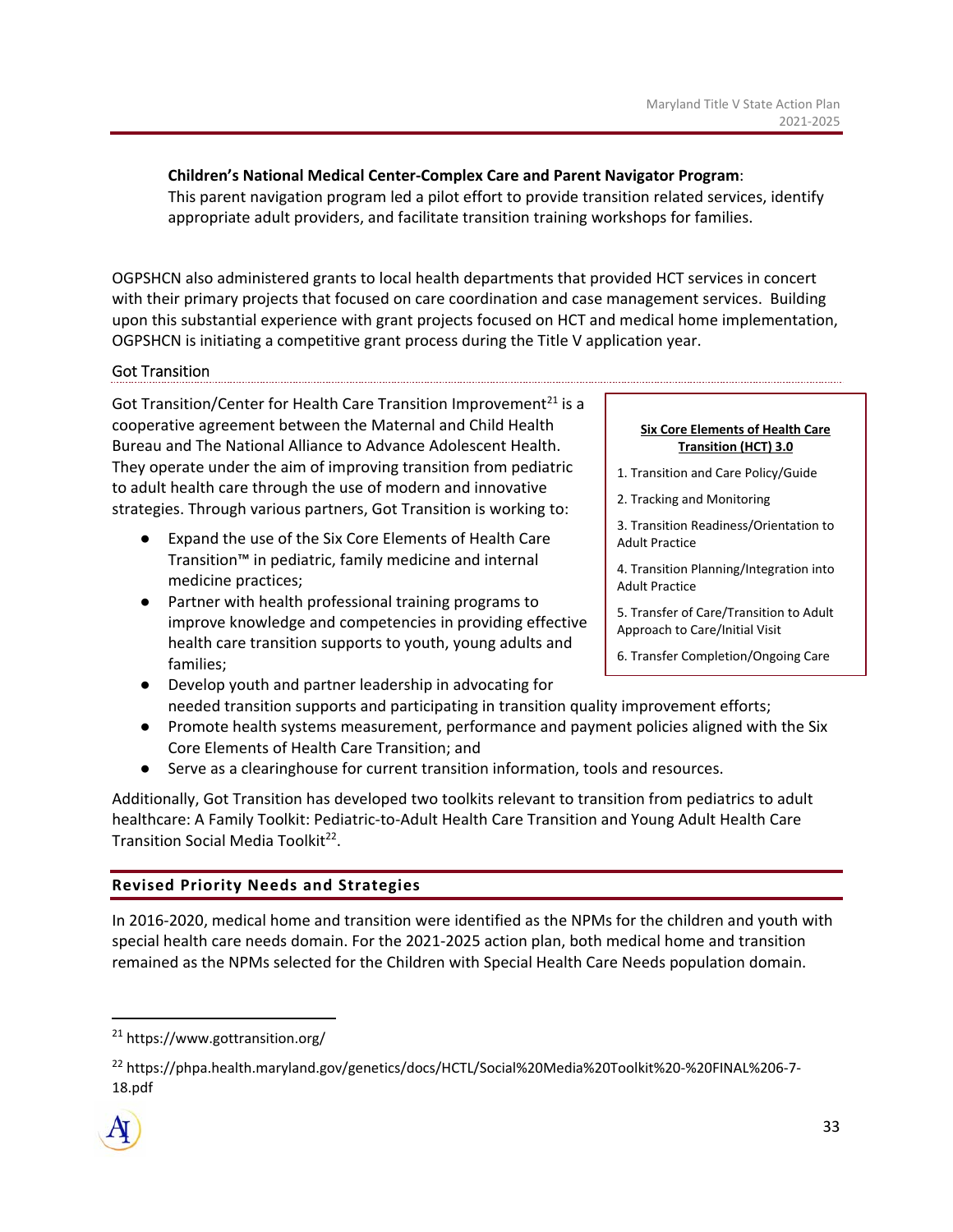Maryland Title V State Action Plan 2021‐2025

| <b>Maryland Priority Needs, 2021-2025</b>                                                                                                                                                                                            | <b>National Performance Measure(s)</b>                                                                                                                                                                                                                                                  | <b>Population</b><br><b>Domains</b>           |
|--------------------------------------------------------------------------------------------------------------------------------------------------------------------------------------------------------------------------------------|-----------------------------------------------------------------------------------------------------------------------------------------------------------------------------------------------------------------------------------------------------------------------------------------|-----------------------------------------------|
| 4. Healthy Children with Special Needs:<br>Improve the health of children and youth<br>with special health care needs through<br>comprehensive and coordinated care, as<br>well as support their transition to adult<br>health care. | <b>Medical Home:</b><br>Percent of children with and without<br>special health care needs having a<br>medical home.<br>Transition:<br>Percent of children with and without<br>special health care needs who<br>received services necessary to make<br>transitions to adult health care. | Children with<br>Special Health<br>Care Needs |
|                                                                                                                                                                                                                                      |                                                                                                                                                                                                                                                                                         |                                               |
|                                                                                                                                                                                                                                      |                                                                                                                                                                                                                                                                                         | <b>Population</b><br><b>Domains</b>           |
| <b>Maryland Priority Needs, 2016-2020</b><br>4. Healthy Children with Special Needs:<br>Improve the health of children and youth<br>with special health care needs.                                                                  | <b>National Performance Measure(s)</b><br><b>Medical Home:</b><br>Percent of children with and without<br>special health care needs having a<br>medical home.                                                                                                                           | Children with<br>Special Health<br>Care Needs |

# **Challenges and Emerging Issues**

Children and youth with special health care needs (CYSHCN) represent a population that may be at increased risk for complications of the COVID‐19 illness. CYSHCN may be especially vulnerable to secondary impacts of the COVID‐19 pandemic.

School and business closings can adversely affect the availability of services, therapies and supports for children with special health care needs. Home health care and in‐home therapy needs may switch to virtual platforms to allow the child to stay in touch with their therapists and direct support team<sup>23</sup>. Furthermore, these changes can be especially stressful to CYSHCN who Benefit from predictability in daily routines.

<sup>&</sup>lt;sup>23</sup> https://www.healthychildren.org/English/health-issues/conditions/chest-lungs/Pages/COVID-19-Informationfor‐Families‐of‐Children‐and‐Youth‐with‐Special‐Health‐Care‐Needs.aspx

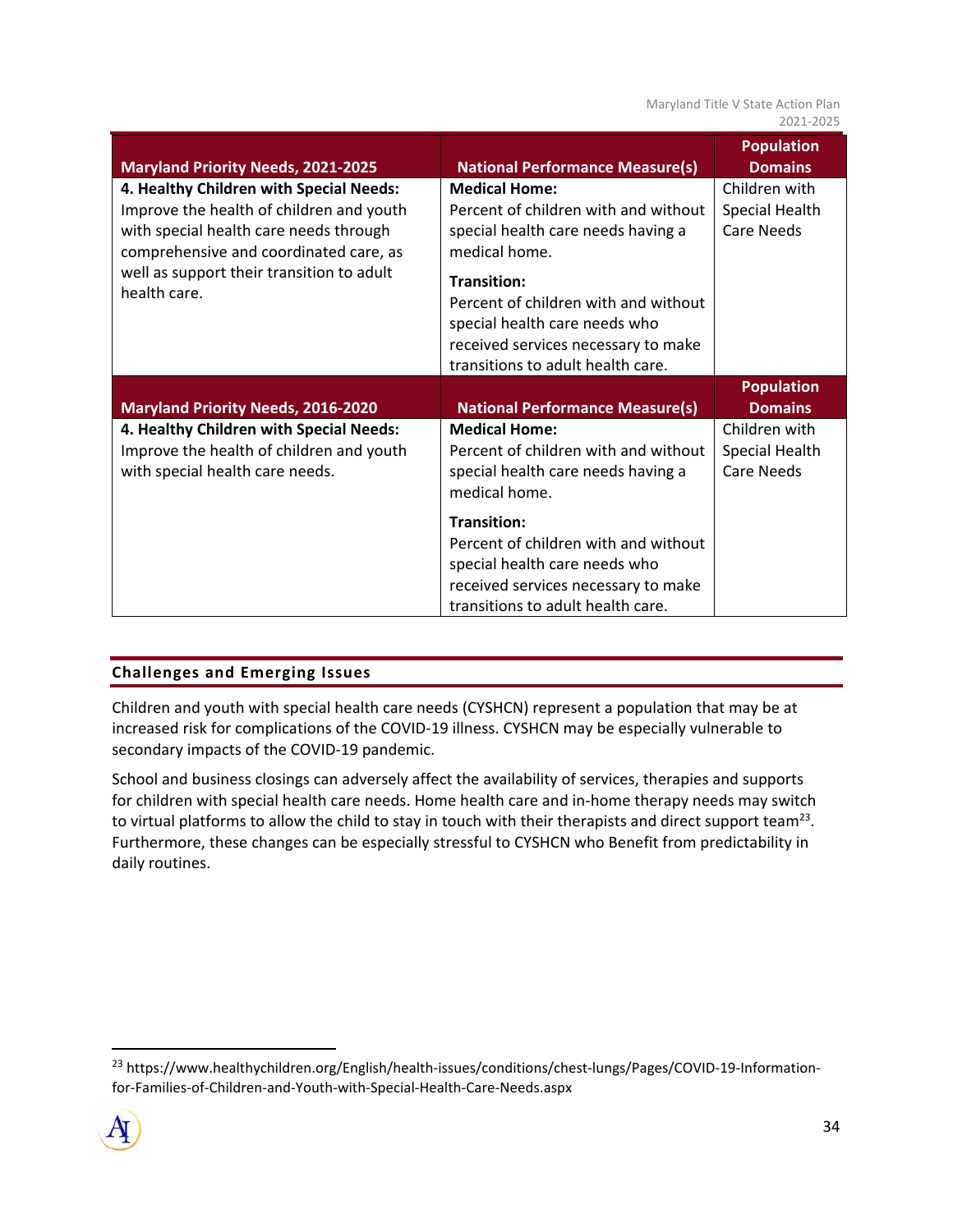# **ADOLESCENT HEALTH**

HRSA identifies six key strategic goal for adolescents to improve their health and safety, as well as increase access to comprehensive coordinated health care. These six goals are to: 1) decrease the number of hospital admissions for non‐fatal injury among adolescents age 10 through 19; 2) increase the number of adolescents who are physically active; 3) reduce the number of adolescents who are bullied or who bully others; 4) increase the number of adolescents who have a preventive medical visit; 5) increase the number of adolescents, with and without special health care needs, who receive necessary services to make transitions to all aspects of adult life, including health care, work and independence; and 5) increase the number of children who are adequately insured.

#### **Introduction**

For the 2021‐2025 Five‐Year Action Plan, the Needs Assessment Steering Committee selected one NPM related to adolescent health, adolescent well visit (NPM 10.

**Adolescent Well‐Visit.** In 2018, according to the National Survey of Children's Health (NSCH), 68.8% of adolescents, ages 12 through 17, received a preventive medical visit within the last year, above the national average of 64.8%. Non‐Hispanic Black adolescents reported having a preventive medical visit more than their non-Hispanic White peers (80% and 74.6%, respectively).

# **Plan for the Application Year**

Provided in this section is the selected national performance measure (NPM), as well as the selected evidence-based strategy measure (ESM). Furthermore, this section details the plan of action for this application year for each selected NPM.

#### NPM 10: Adolescent Well‐Visit

HRSA states that the goal for this NPM is "to increase the percent of adolescents who have a preventive medical visit". Furthermore, HRSA defines this NPM by the number of adolescents, ages 12 through 17, with a preventive medical visit in the past year divided by the total number of adolescents, ages 12 through 17 to find the percent.

#### Evidence‐Based Strategy Measure: Improve Access and Uptake of Adolescent Well‐Visits

# **% of Adolescents ages 12‐17 at MCH‐contracted health centers who have at least one comprehensive well‐care visit with a PCP or an OB/Gyn practitioner.**

In partnership with Maryland Medicaid, Title V will track Adolescent Well Visits by CPT codes from Medicaid data. Maryland Medicaid, like several other states, has added Adolescent Well Visits to the protocols for Early and Periodic Screening, Diagnostic, and Treatment (EPSDT) benefits.

Title V will also continue to provide existing prevention programming, sexual health services and risk‐ reduction to promote comprehensive services for adolescents.

#### AMCHP's Implementation Toolkit for National Performance Measure 12

The Association of Maternal and Child Health Programs (AMCHP) partnered with the Adolescent & Young Adult Health National Resource Center to develop AMCHP's Implementation Toolkit for National Performance Measure 10. The toolkit provides various relevant resources and strategies Title V

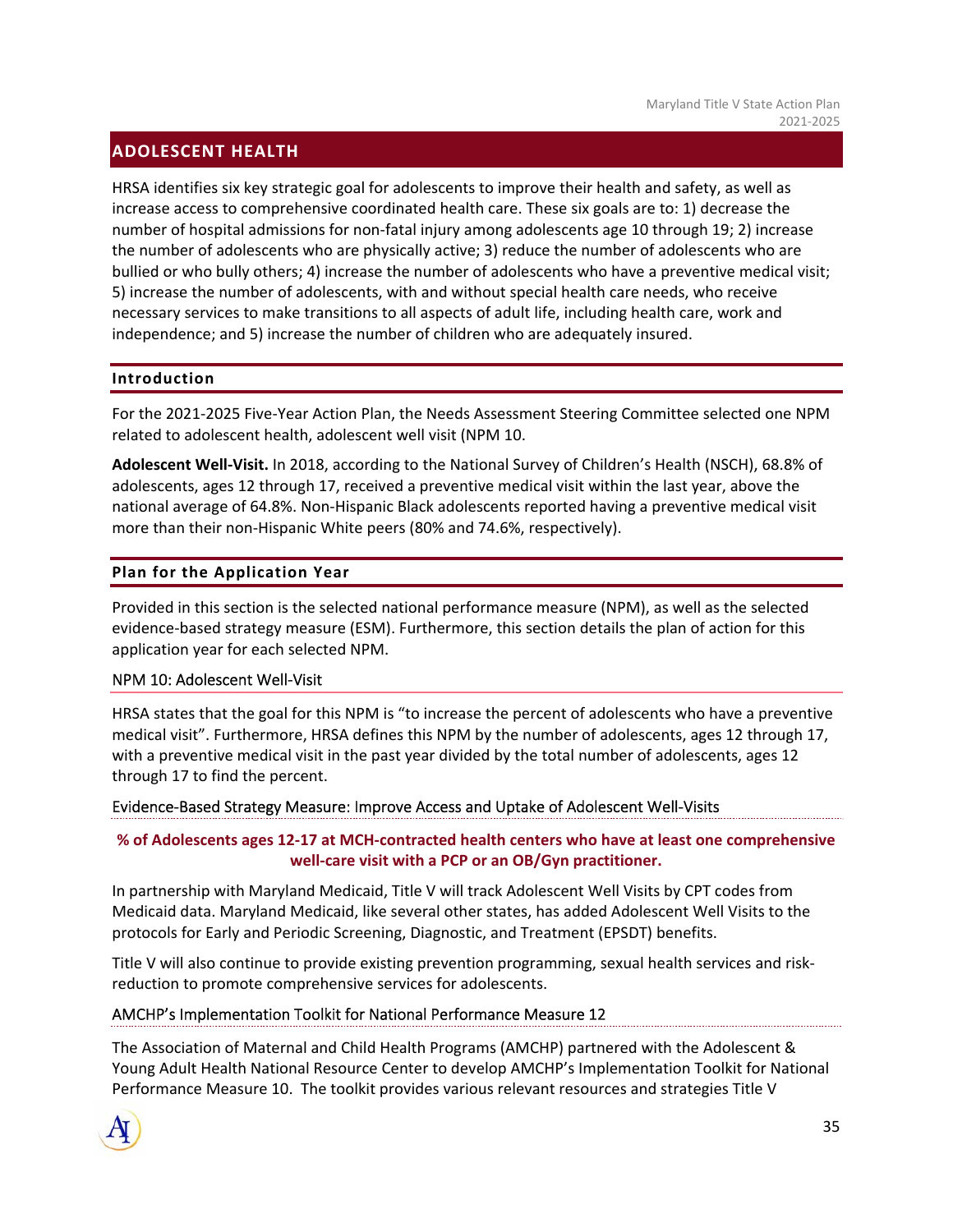programs can use to encourage adolescent well‐visits, which include: 1) improving access and uptake of preventive services; 2) improving quality of preventive services; 3) improving State/systems‐level policies and practices; and 4) positive youth development.

# Maryland Healthy Kids Program

In Maryland, the prevention care component of the Early and Periodic Screening, Diagnostic and Treatment (EPSDT) Program is known as the Healthy Kids Program. The Program provides appropriate practice‐based performance improvement assessments and targeted interventions to enhance the quality of health services delivered by Medicaid providers. The Maryland Healthy Kids Program Schedule of Preventive Health Care summarizes the minimum standards of preventive care for all children and adolescents up to 21 years of age, which are developed through a collaboration with key stakeholders. The Preventive Health Schedule closely correlates with the American Academy of Pediatrics' periodicity schedule.

# Title V Partnerships

Title V staff have active and productive partnerships with the Office of School Health and other organizations with the goal of improving screening and referral for emotional/behavioral health concerns in adolescents, improving successful transition to adult health care and encouraging reproductive life planning. Adolescent well‐visits and school‐based health services are vital components of advancing these objectives.

#### **SRAE and PREP**

The Sexual Risk Avoidance Education (SRAE) grant program funding is administered by the OFCHS and uses a multi‐dimensional approach to promote sexual risk avoidance based on the promotion of abstinence as the best risk reduction strategy for adolescents. In addition, the Personal Responsibility and Education Program (PREP) program funds made available under the Affordable Care Act are also administered under the OFCHS. Both SRAE and PREP provide support to local community agencies and health departments to implement evidence-based programming to prevent teen pregnancy and promote positive youth development. Additionally, both grantees continue to include health literacy and wellness in their curriculum.

#### **Maryland Optimal Adolescent Health Program (MOAHP)**

In July 2020, the Maternal and Child Health Bureau, Office of Family and Community Health Services (OFCHS) was awarded a three‐year federal teen pregnancy prevention grant. Project funds will be distributed to grantees (e.g., Healthy Teen Network, Johns Hopkins University Center for Adolescent Health, local health departments, school, and community‐based programs) located throughout the state. Grantees will offer sexual education programming to teens age 14‐19 living in areas of the state with high rates of teen birth and sexually transmitted infections.

The teen pregnancy prevention initiative, formally named Maryland Optimal Adolescent Health Program (MOAHP), promotes equity in reaching optimal health by preventing teen pregnancy and sexually transmitted infections in rural counties of the state by creating an infrastructure to develop and support highly effective health education and parent/caregiver programs. MOAHP will increase the capacity of health education programs to develop students' positive attitudes and values towards sexual and reproductive health and increase opportunities to reinforce skills and positive behaviors. Parent/caregiver programs will increase healthy communication between adults and youth. Healthy

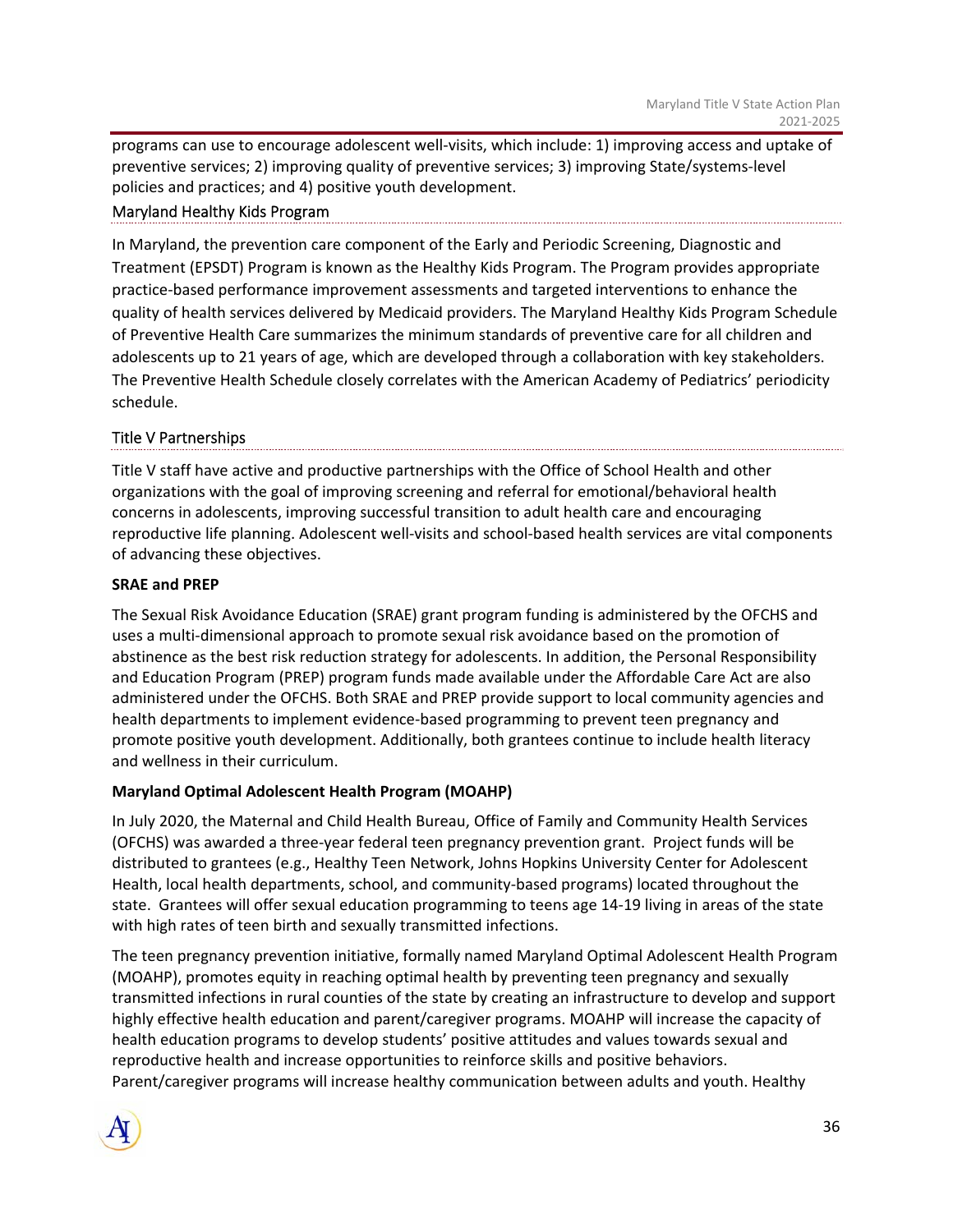Teen Network (HTN) will lead this effort by providing instruction and guidance to health educators and administrators to improve program outcomes and promote the sustainability of highly effective health education programming in Maryland.

The MOAHP consortium will use the Positive Prevention Plus curriculum, which has seen a statistically significant delay in the onset of sexual activity and statistically significant increases in student‐parent communication around sexual health issues. HTN will model and enforce behaviors that create an environment in which students feel valued and emphasize individual and group norms that support optimal health‐enhancing behaviors as well as demonstrate effective instructional and behavior management strategies that support social‐emotional learning.

OFCHS will create networks of support for health educators and students to effectively engage youth, parents/caregivers, and the community in MOAHP. OFCHS and HTN will partner with the Maryland State Department of Education (MSDE) and community stakeholders to replicate, with fidelity, effective programs, and supportive services that are culturally and age appropriate, medically accurate, and trauma‐informed. Johns Hopkins University Center for Adolescent Health will evaluate and inform the program throughout the project period.

# **Revised Priority Needs and Strategies**

The NPM and priority need selected by task force members for 2021‐2025 remains the same as the 2016‐2020 selection, Adolescent well‐visits.

| <b>Maryland Priority Needs, 2021-2025</b>                                                                                                                                                       | <b>National Performance Measure(s)</b>                                                                     | <b>Population</b><br><b>Domains</b> |
|-------------------------------------------------------------------------------------------------------------------------------------------------------------------------------------------------|------------------------------------------------------------------------------------------------------------|-------------------------------------|
| 5. Healthy Adolescents:<br>Improve the health and well-being of<br>adolescents and young adults in Maryland<br>including those with special health care needs by<br>addressing risky behaviors. | <b>Adolescent well-visits:</b><br>Percent of adolescents with a<br>preventive service within the past year | Adolescent                          |
| <b>Maryland Priority Needs, 2016-2020</b>                                                                                                                                                       | <b>National Performance Measure(s)</b>                                                                     | <b>Population</b><br><b>Domains</b> |
| 5. Healthy Adolescents:<br>Improve the health and well-being of<br>adolescents and young adults in Maryland<br>including those with special health care needs by                                | <b>Adolescent well-visits:</b><br>Percent of adolescents with a<br>preventive service within the past year | Adolescent                          |

# **Challenges and Emerging Issues**

COVID‐19 has challenges and adverse impacts on the adolescent population. Like the effects on child health, school closures represent one of the largest impacts felt by adolescents. Adolescents have developmental needs that call for social connections and separation from their parents, which both help to develop social skills and empathy as well as gain a sense of identity. Disconnection not only takes an emotional toll on adolescents and can lead to both educational setbacks and decreased